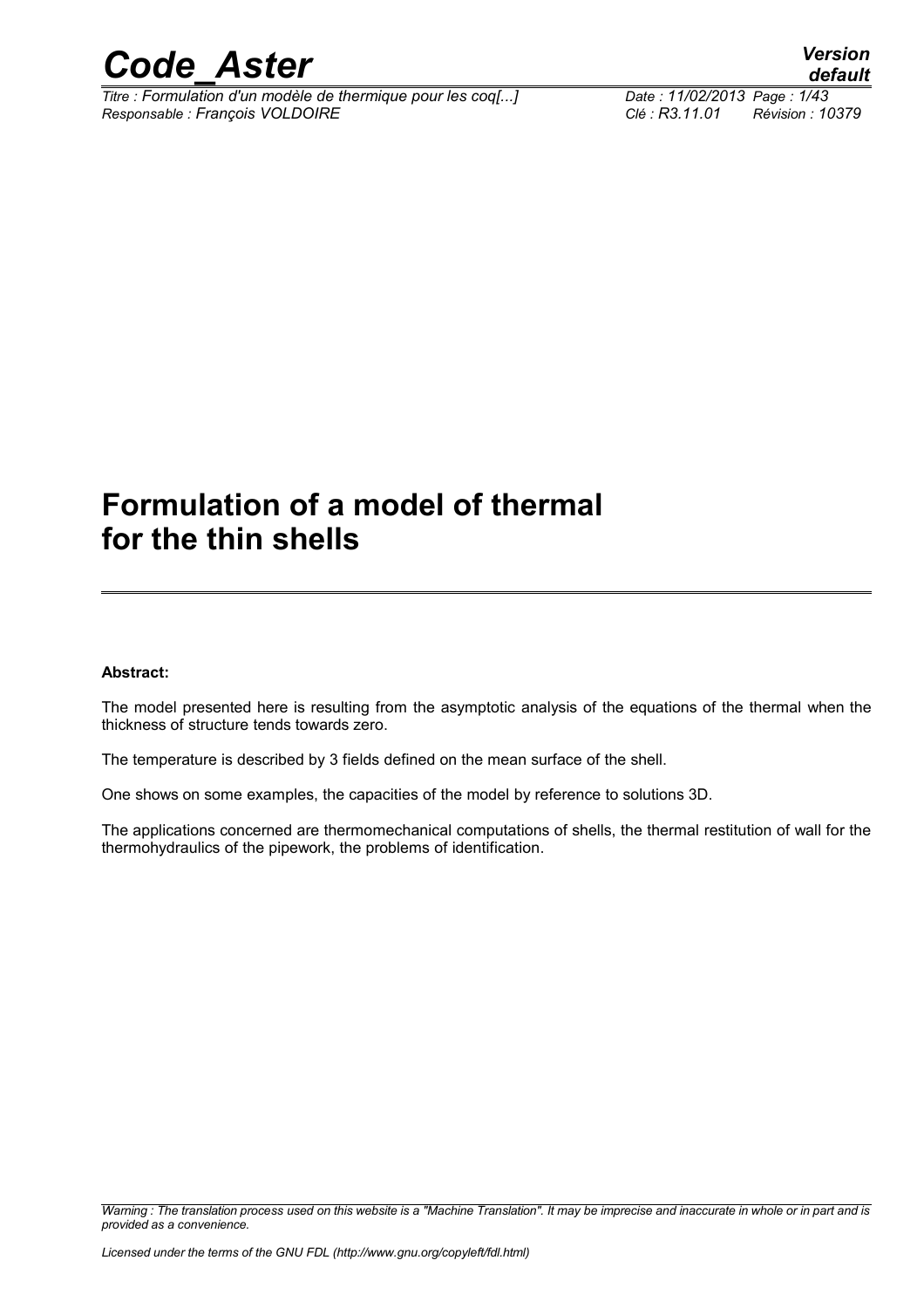*Titre : Formulation d'un modèle de thermique pour les coq[...] Date : 11/02/2013 Page : <sup>2</sup>/43/43 Page : Prancois VOLDOIRE Responsable : François VOLDOIRE Clé : R3.11.01 Révision : 10379*

*Warning : The translation process used on this website is a "Machine Translation". It may be imprecise and inaccurate in whole or in part and is*

### **Contents**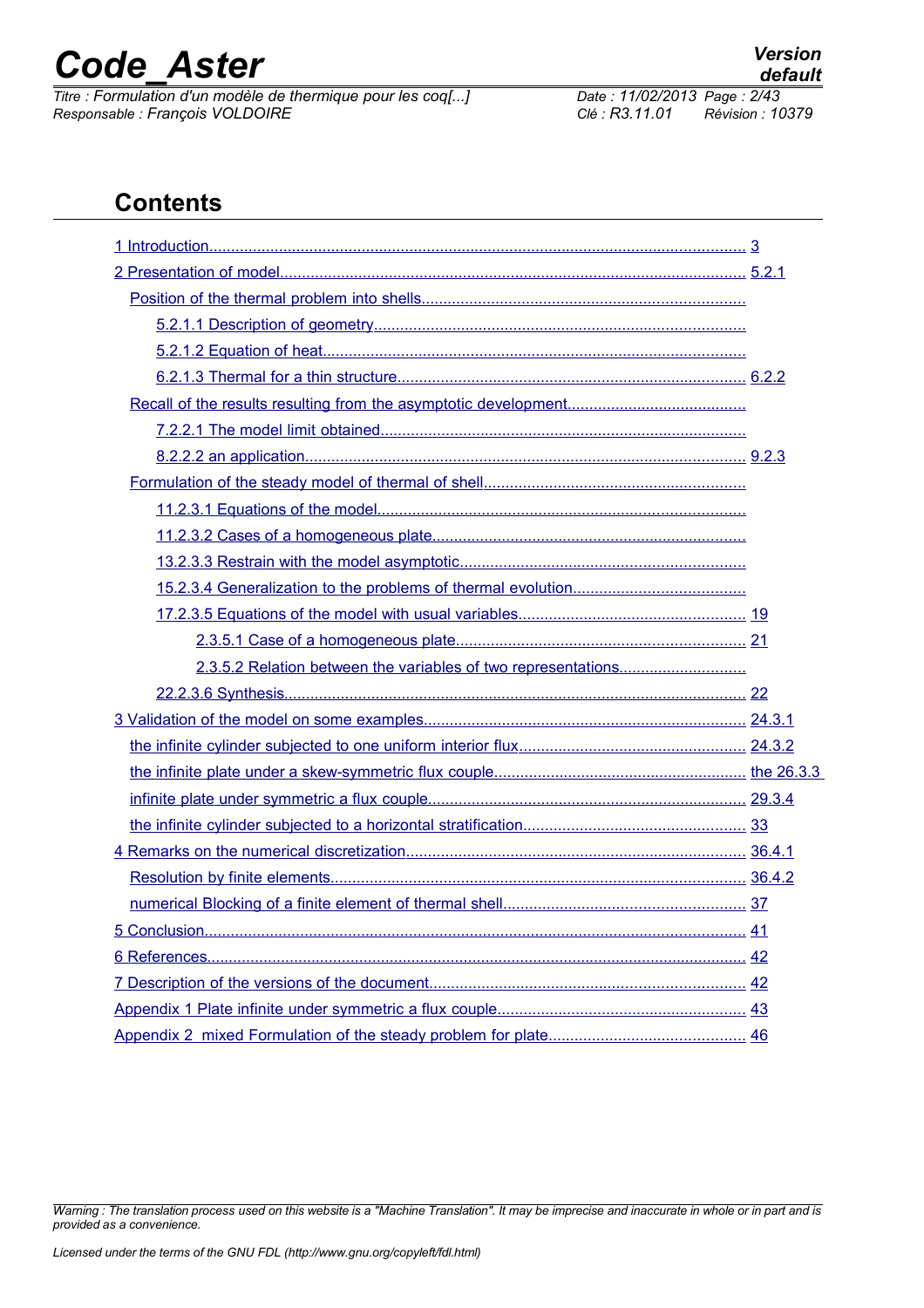*Titre : Formulation d'un modèle de thermique pour les coq[...] Date : 11/02/2013 Page : 3/43 Responsable : François VOLDOIRE Clé : R3.11.01 Révision : 10379*

### **1 Introduction**

<span id="page-2-0"></span>the mechanical models of thin structures (shells and plates) arrived at an extremely at least advanced stage of development for homogeneous elastic structures in the thickness. The problem is known since strong a long time and various theories came out, generally dedicated to specific problems (thick shells, buckling etc…). However a basic model, that of LOVE-KIRCHHOFF, win unanimous support in the most current applications. The difficulties lie rather in the numerical computation of this one of the fact, on the one hand, of the need for approaching the surface of the shell correctly (in particular its curvature), and on the other hand of the high order of the partial derivative equations which should be solved (4th order).

In thermal on the other hand, the situation is much less clear and a large number of approaches coexist. It is indeed only recently that the problem arose with the possibilities (and the need) for thermomechanical computations. The first models parallel to neglect conduction mean surface to retain only the heat transfers in the thickness of the shell, this approach is completely paradoxical of that of thin structures where, on the contrary, the low thickness of structure leads to simplifying assumptions on the variation in the thickness of the physical fields of variables.

The most recent modelizations take as a starting point the mechanical ideas of thin shells being attached to the second approach, one can classify them according to a completely similar order.

- 1) Models utilizing a more or less thorough polynomial development of the temperature in the thickness [bib2], [bib9], [bib10]. It is primarily about formulation of finite elements.
- 2) Models associated with the theories with surfaces to directors (Surfaces of COSSERAT) [bib5], [bib8]. The director is here the gradient of the temperature in the thickness. The problem of these approaches lies in the constitutive law to introduce. Coherence with the three-dimensional model leads to choices which are interpreted like an assumption of linear distribution of the temperature in the thickness. This formalism thus joined practically the preceding models (the introduction of several directors being identified to various orders of development of the polynomials).
- 3) Models of degenerated finite elements [bib11]: on the basis of a three-dimensional finite element, the introduction of stresses between the degrees of freedom located on the same norm at mean surface makes it possible by condensation to deduce an element from "thermal shell". Practically, there still, the basic element using a parabolic interpolation according to the thickness, the shell element corresponds to a linear distribution in the thickness.

Parallel to these approaches numerical (1) and (3) or based on assumptions a priori (2), results on the shape of the field of temperature of a thin plate and problem of which it is solution were obtained by asymptotic methods [bib3], [bib1].

As for the model mechanical, those make it possible to justify the assumptions made a priori in the mean theories of shells, to even obtain the equations of the problem of shell. The results of [feedingbottle 1] are pointed out low and will be used as a basis for the model suggested. Let us note simply here that the idea subjacent with any approach of the asymptotic type is to introduce a small parameter  $\epsilon$  (here the thickness ratio of the plate on a dimension characteristic of this one), then having obtained the limiting problem when  $\epsilon$  tends towards zero starting from the three-dimensional problem, to approach in the applications (where  $\varepsilon$  takes obviously a non-zero value) the solution by its limit.

From a practical point of view, the limit obtained for the equations of the steady thermal seems to be too much "poor" to be of a real interest, (one will give of it an illustration in [§2.2.2]). More precisely the values  $\epsilon$  to reach to identify the solution with its limit are very small in the real situations met.

This is why one proposes in this note to keep **the form of the limiting solution** (parabolic distribution in the thickness) **but to lay out about it like assumption a priori on the three-dimensional solution** allowing to bring back itself to a problem posed on mean surface.

*Warning : The translation process used on this website is a "Machine Translation". It may be imprecise and inaccurate in whole or in part and is provided as a convenience.*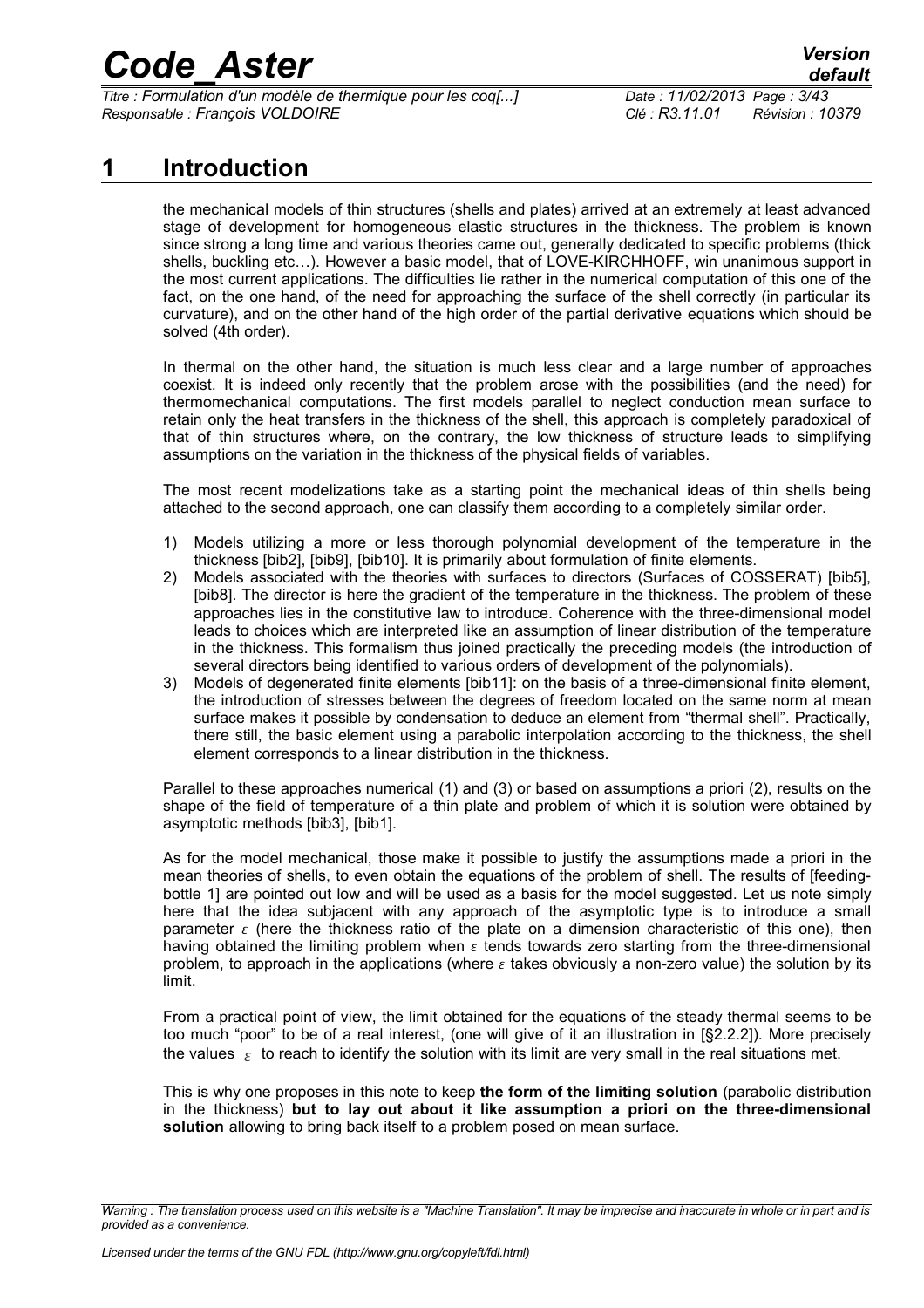*Titre : Formulation d'un modèle de thermique pour les coq[...] Date : 11/02/2013 Page : 4/43 Responsable : François VOLDOIRE Clé : R3.11.01 Révision : 10379*

One thus has **an approximate thin structure model converging towards the model limits threedimensional equations**. In this meaning, it is "optimal" since a linear assumption of distribution in the thickness leads to a model **not converging towards the limiting solution** and that a model based on a richer development in the thickness sees its terms of order higher than two **converging towards zero** when the shell is thin.

The plane of the note is the following:

- one starts by pointing out the equations of the steady thermal problem for three-dimensional solid and their statements in a coordinate system adapted to the cases where the solid is a "thin shell",
- then, having pointed out to the results of an asymptotic study of these equations carried out in the case of a plate, one gives the complete description of the model suggested,
- one applies then the model to a certain number of geometries and of thermal loadings and a comparison is made compared to analytical solutions or three-dimensional numerical computations,
- finally, one gives some indications on the numerical aspects of the use of the model in a computation by surface and linear finite elements.

*Warning : The translation process used on this website is a "Machine Translation". It may be imprecise and inaccurate in whole or in part and is provided as a convenience.*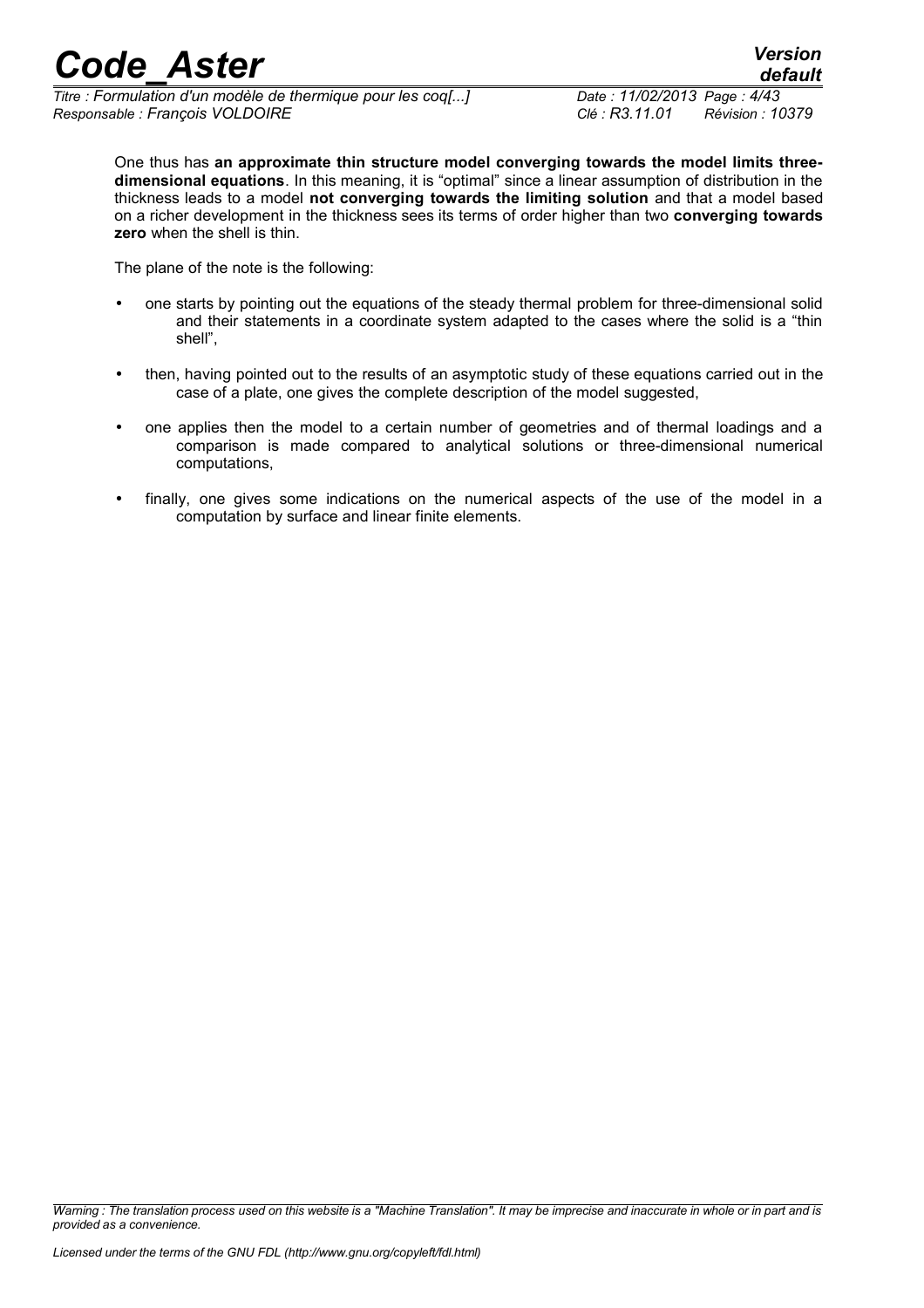*Titre : Formulation d'un modèle de thermique pour les coq[...] Date : 11/02/2013 Page : 5/43 Responsable : François VOLDOIRE Clé : R3.11.01 Révision : 10379*

### <span id="page-4-2"></span>**2 Presentation of the model**

### **2.1 Position of the thermal problem in the shells**

<span id="page-4-1"></span>In this paragraph, we first of all will point out the description of the geometry of the shells, seen like thin three-dimensional solids. One will pose then the problem of thermal conduction.

#### **2.1.1 Description of the geometry**

<span id="page-4-0"></span>a shell is defined as being a solid  $\Omega$ , thin perpendicular to a mean surface  $\omega$ . 2h The thickness of the shell is noted; one chooses a coordinate system  $(x_{1,}x_{2})$  on surface  $\omega$  . One notes g the associated metric tensor,  $\vec{n}$  the normal vector, c the tensor curvature of  $\omega$ .



**Appear: 2.1.1-the**

shell  $\,\,\Omega\,$  is described by the coordinate system  $\,\, (x_{_Y}, x_{_3})$  ,  $\,\,x_{_3}$  according to  $\,\vec n\,$  :  $\,\,\Omega\!=\!\omega\!\times\! ]$  -  ${\rm h},$   ${\rm h}[$ 

(The Greek indices  $\alpha$ ,  $\beta$ ,  $\gamma$  are dedicated to the surface coordinates on  $\omega$ ).

This description is appropriate of course for a shell of thickness 2h lower than the smallest radius of curvature of  $\omega$ .

In an unspecified point  $(x_{_\chi},x_3)$  of the shell  $\varOmega$  , the metric tensor  $\, {\rm G} \,$  is expressed according to the fundamental tensors g and c of mean surface  $\omega$  by:

$$
\begin{cases}\nG_{\alpha\beta}(x_y, x_3) = g_{\alpha,\beta}(x_y) - 2x_3 c_{\alpha\beta}(X_y) \\
G_{\alpha 3} = 0, G_{33} = 1\n\end{cases}
$$
\n6q 2.1.1-1  
\nand  
\n
$$
\sqrt{\det G} = \sqrt{\det G} (1 - x_3 \text{tr } c)
$$
\nand  
\n
$$
= \sqrt{\det G} \left(1 + x_3 \left( \frac{1}{R_1} + \frac{1}{R_2} \right) \right)
$$

*Licensed under the terms of the GNU FDL (http://www.gnu.org/copyleft/fdl.html)*

*Warning : The translation process used on this website is a "Machine Translation". It may be imprecise and inaccurate in whole or in part and is provided as a convenience.*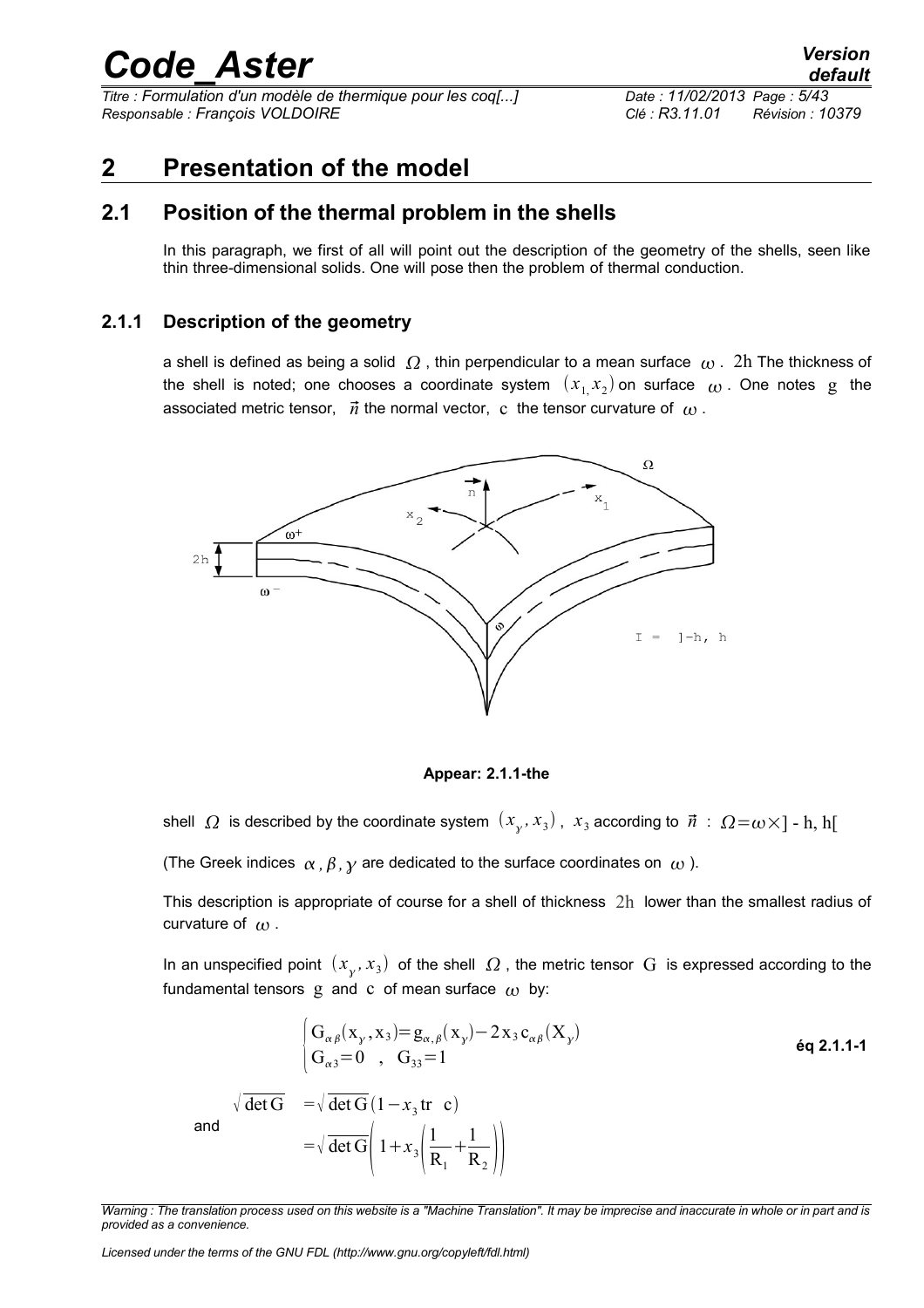*Titre : Formulation d'un modèle de thermique pour les coq[...] Date : 11/02/2013 Page : 6/43 Responsable : François VOLDOIRE Clé : R3.11.01 Révision : 10379*

*default*

where  $R_1, R_2$  are the principal radii of curvature of  $\omega$  at the point  $x_{\chi}$  considered.

**Note:**

*It is known indeed that the trace* tr *of a tensor is an invariant (by basic change). One has the habit however to write the quantities in orthonormal physical base i.e. As follows: .*  $G_{\alpha\beta}^{phy}(x_{\gamma}, x_{3}) = \delta_{\alpha\beta} - 2 x_{3} C_{\alpha\beta}^{phy}(x_{\gamma})$ 

And if the base is principal of curvature:  $\text{C}_{\alpha \beta}^{\text{phy}} \! = \! \frac{-1}{\textbf{p}}$  $R_{\beta}$  $\delta_{\alpha\beta}$  (without summation).

One will note:  $1/2$  $R_{1}$  $+\frac{1}{2}$  $R_{2}$  $=$  H<sub>1</sub> and  $\frac{1}{R}$  $R_{1}$  $-\frac{1}{R}$  $R_{2}$  $=$ H<sub>2</sub> $\cdot$ 

One limited oneself here under the first order in  $x_3$  tr C ; as it subsequently will be done. In practice, indeed, the thinness of the shell allows such a simplification. There will be advantage also to place oneself in a principal reference of curvature, orthonormal. The tensor *g* is then the identity, *C* is diagonal. It is what one will do henceforth.

#### **2.1.2 Equation of heat**

<span id="page-5-1"></span>

the equations of three-dimensional thermal conduction are written (for a rigid driver):  
\n
$$
- \text{div}(\mathbf{K} \overrightarrow{\text{grad}} T) + \rho C_t T = r
$$
\n6q 2.1.2-1

where **K** the tensor of conductivity indicates,  $\rho C$  heat capacity and the r possible sources.

There is advantage to write the statement of the differential operator according to the metric one G generated by mean surface  $\alpha$ . One will indeed consider transverse isotropic tensors **K** of conductivity according to these axes of coordinates (multi-layer cf materials).

$$
\mathbf{K}_{j}^{i} = \begin{pmatrix} k_{\beta}^{\alpha} & 0 \\ 0 & K \end{pmatrix}, k_{\beta}^{\alpha} \text{ et } K \text{ pouvant varier avec } x_{1,} x_{2,} x_{3}
$$

The statement of the operator:

-div(
$$
\mathbf{K}
$$
 grad T)=-(det G)<sup>-1/2</sup>.  $\partial_i$  (det G<sup>1/2</sup> $\mathbf{K}_j^i$ G<sup>ij</sup> $\partial_j$ T)

is written then with the first order in  $x_3/\text{tr}\ c$  , for an orthotropic conductivity according to the principal directions of curvature:

$$
-(1-x_3\,H_1).\left[\partial_1\big[(1-x_3\,H_2)\,k_{11}\,\partial_1\,T\big]+\partial_2\big[(1+x_3\,H_2)\,k_{22}\,\partial_2\,T\big]+H_1\,K\,\partial_3\,T\big]-\partial_3\big[K\,\partial_3\,T\big]\hspace{.25cm}\text{6q 2.1.2-2}
$$

If the curvatures are constant, this becomes:

$$
-(1-2\,x_{3}/R_{1}).\left(\partial_{1}\left(k_{11}\partial_{1}\,T\right)\right)-(1-2\,x_{3}/R_{2}).\left(\partial_{2}(\,k_{22}\partial_{2}\,T)\right)-H_{1}(1-x_{3}\,H_{1})\,K\,\partial_{3}\,T-\partial_{3}\big|K\,\partial_{3}\,T\big)
$$

<span id="page-5-0"></span>The effect of the curvature is thus in the same way standard than a modified distribution of conductivity in the thickness.

#### **2.1.3 Thermal for a thin structure**

*Warning : The translation process used on this website is a "Machine Translation". It may be imprecise and inaccurate in whole or in part and is provided as a convenience.*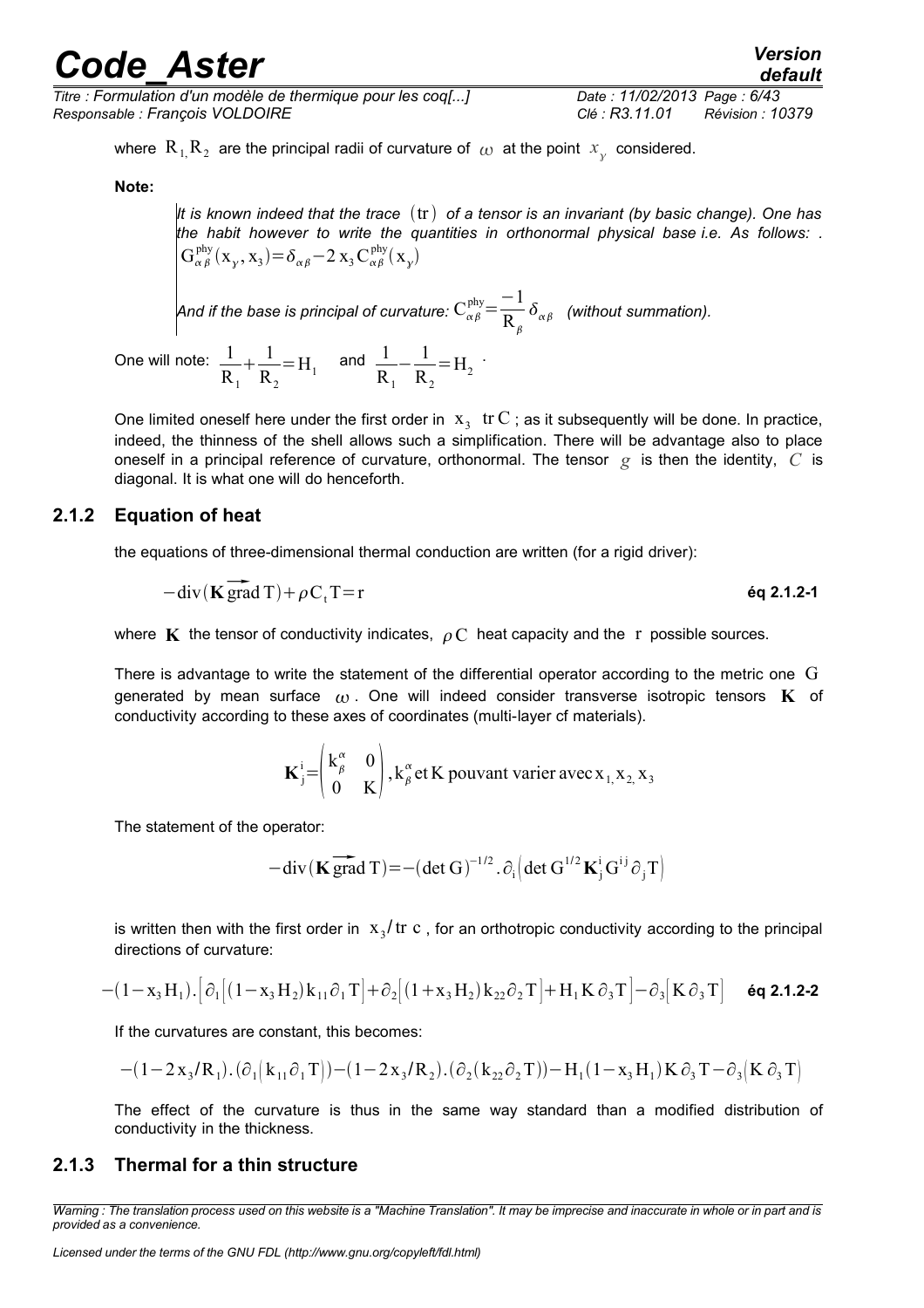*Titre : Formulation d'un modèle de thermique pour les coq[...] Date : 11/02/2013 Page : 7/43 Responsable : François VOLDOIRE Clé : R3.11.01 Révision : 10379*

the equations of the steady thermal on the shell can be written in the form of a problem of minimization.

It is supposed in particular that the boundary conditions on the ends  $\partial \omega \times I$  of the shell  $\Omega$  are in the same way standard on all the thickness I. One partitionne  $\partial \omega \times I$  in:

 $\partial \omega_{\tau} \times I$  (zone with imposed temperature),

and  $\partial \omega_{\varphi} \times I$  (zone on condition that exchange or imposed flux).

Trouver le champ de température T :  
\nT = Arg Min J(θ), avec J(θ) = 
$$
\frac{1}{2}
$$
 A(θ, θ) – F(θ), avec :  
\nA(T, θ) =  $\int_{\Omega}$  K. ΔT. Δθ dΩ +  $\int_{\omega^+\cup \omega^-}$  λT. θ d ω<sup>±</sup> +  $\int_{\partial \omega_{\varphi} \times I}$  λT. θ d S  
\nF(θ) =  $\int_{\omega^+\cup \omega^-}$  φ. θ dω<sup>±</sup> +  $\int_{\partial \omega_{\varphi} \times I}$  φ. θ dS

One notes:

:

- $V = \left[\theta \in H^1(\omega \times I), \theta = 0 \text{ sur } \partial \omega_T \times I \right].$
- The boundary conditions on  $\omega^+\cup\omega^-\cup(\partial\,\omega_\varphi\times I)$  are of the type exchanges or imposed flux  $\,\varphi$

 $\vec{\Phi} \vec{n} = \lambda T - \varphi = -(K \Delta T) \cdot \vec{n}$   $\lambda$  being a coefficient of heat exchange.

The term of conductivity in  $A(T, \theta)$  is written:

$$
\int_{\Omega} \mathbf{K} \Delta \mathbf{T} \cdot \Delta \theta \, d\Omega
$$
\n
$$
= \int_{\omega} \int_{I} \left[ k_{\alpha\beta} \left( 1 - x_{3} \left( \frac{1}{R_{\alpha}} + \frac{1}{R_{\beta}} \right) \right) \partial_{\alpha} \mathbf{T} \partial_{\beta} \theta + \mathbf{K} \partial_{3} \mathbf{T} \partial_{3} \theta \right] (1 + x_{3} H_{1}) \, dx_{1} \, dx_{2} \, dx_{3}
$$

this, in an orthonormal principal reference of curvature of  $\,\omega\,$  (  $\rm k_{\alpha\beta}$  and  $\,\rm K\,$  are then the physical components of the tensor of conduction **K** ).

The terms of exchange on surfaces  $\,{{\omega}}^+ \,$  and  $\,{{\omega}}^- \,$  are:

$$
\int_{\,\omega^+\cup\,\omega^-}\phi\,.\,\theta\,d\,\omega^\pm\!=\!\int_{\,\omega}\lambda^\pm\,T^\pm\theta^\pm.\big(1\!\pm\! h\,.\,H_{_1}\big)\,dx_{_1}\,dx_{_2}
$$

The object of a model of thermal shell is thus to bring back from three to two variables of space the dependence of the field of temperature  $T$  in the statement of the differential operator corresponding to [eq 2.1.2-2] or [eq 2.1.3-1], realising the choice and the justification of suitable assumptions.

The model proposed in [§2.3] rests on the results of the asymptotic development of the equations of the thermal presented in [§2.2] hereafter.

*Licensed under the terms of the GNU FDL (http://www.gnu.org/copyleft/fdl.html)*

*Warning : The translation process used on this website is a "Machine Translation". It may be imprecise and inaccurate in whole or in part and is provided as a convenience.*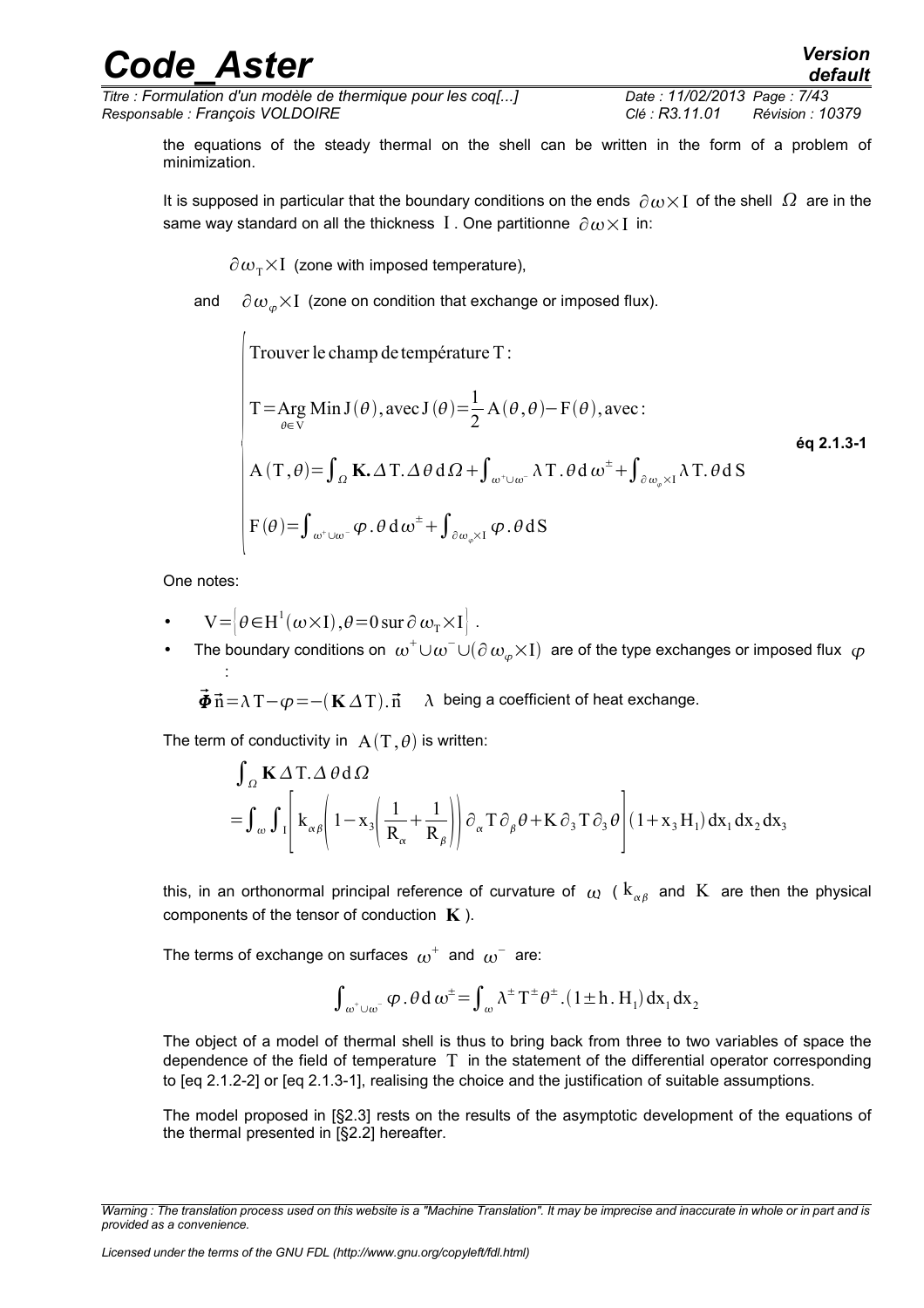*Titre : Formulation d'un modèle de thermique pour les coq[...] Date : 11/02/2013 Page : 8/43 Responsable : François VOLDOIRE Clé : R3.11.01 Révision : 10379*

### <span id="page-7-1"></span>**2.2 Recall of the results resulting from the asymptotic development**

### **2.2.1 The model limits obtained**

<span id="page-7-0"></span>One summarizes here the principal results got in [bib1] by an asymptotic technique of development. The case of a plate is considered:  $\omega\!\times\!\text{I}_{\varepsilon}$  , of thickness  $\,2\,\varepsilon\,{\rm h}$  . The temperature is fixed at  $\,0\,$  on edge

 $\partial\hspace{0.05cm}\omega\hspace{0.05cm}{\times}\hspace{0.05cm} I_{\varepsilon}$  , and of flux  $\hspace{0.1cm} \varphi^+$  ,  $\hspace{0.1cm} \varphi^-$  on the sides  $\hspace{0.1cm} \omega^+$  and  $\hspace{0.1cm} \omega^-$  .

One seeks to study the dependence of the solution  $T^{\epsilon}$  of the thermal problem [éq 2.1.3-1] screw - with - screw of the thickness of the plate  $2 \varepsilon$  h. One uses for that a technique of change of open which brings back the problem to a fixed field  $\omega \times I$ , with  $i=]-h,+h[$ . The parameter  $\varepsilon$  appears then explicitly in the equations of the transported problem  $\,({\rm P}^\varepsilon)$  , of  $\,\omega{\times}{\rm I}_\varepsilon\,$  with  $\,\omega{\times}{\rm I}$  .

On  $\omega \times I_{\varepsilon}$ , the initial problem is written in variational form:

\n
$$
\text{Trouver}: \mathbf{T}^{\epsilon} \in \mathbf{V} = \{ \theta \in \mathbf{H}^1(\omega \times \mathbf{I}_{\epsilon}), \theta = 0 \text{ sur } \partial \omega \times \mathbf{I}_{\epsilon} \}
$$
\n

\n\n $\text{tel que:}$ \n

\n\n $\int_{\omega \times \mathbf{I}_{\epsilon}} (\mathbf{k}_{\alpha \text{ bêta}} \cdot \mathbf{T}_{,\alpha} \cdot \theta_{,\beta} + \mathbf{k}_{33} \cdot \mathbf{T}_{3} \cdot \theta_{3}) = \int_{\omega} (\varphi^{\dagger} \theta^{\dagger} + \varphi - \theta^{\dagger}) \quad \forall \theta \quad \mathbf{V}^{\epsilon}$ \n

\n\n $\text{éq the 2.2.1-1}$ \n

results of the asymptotic development [feeding-bottle 1] consist of the following properties checked by  $\mathrm{T}(\varepsilon)$  , the solution of the transported problem  $\,(\mathrm{P}^\varepsilon)\,$  , posed on  $\,\omega\!\times\! \mathrm{I}\,$  :

(i) 
$$
\frac{1}{\varepsilon} \mathbf{T}(\varepsilon)
$$
 tend vers  $\mathbf{T}_1(\mathbf{x}_\alpha; \mathbf{x}_3) = \mathbf{T}_1(\mathbf{x}_\alpha)$  dans  $\mathbf{H}^1(\omega \times \mathbf{I})$ 

 $T_1(x_\alpha)$  apparaît comme une température moyenne sur l'épaisseur I, au point  $x_\alpha$ 

du champ  $\rho$  ( $x_{\alpha}$ ;  $x_3$ ) dans L<sup>2</sup>( $\omega$ ) $\times$ H<sup>1</sup><sub>m</sub>(I), où H<sup>1</sup><sub>m</sub>(I) désigne l'espace des fonctions de ii)  $\varepsilon$  T, ∍( $\varepsilon$ ), quiest la dérivée de  $\varepsilon$  T selon la variable d 'épaisseur x<sub>3</sub>∈I, tend vers la dérivée selon x<sub>3</sub>  $H^1(I)$ à moyenne nulle.

#### **éq 2.2.1-2**

In conclusion, the solution  $T^{\epsilon}$  of the initial problem on  $\omega \times I_{\epsilon}$  can be represented by the first two terms of its development:

$$
T^{\varepsilon}(x_{\alpha}, x_{\beta}^{\varepsilon}) = \frac{1}{\varepsilon} T_1(x_{\alpha}) + \varepsilon \rho(x_{\alpha}, x_3 = x_{\beta}^{\varepsilon}/\varepsilon) + \dots
$$

However the gradient of  $T^{\epsilon}$  is not represented by the gradient of the representation of  $T^{\epsilon}$ . This situation is generic problems of singular disturbances encountered in the study of the thin structures (plates, beams…):

$$
(\nabla \mathbf{T}^{\epsilon})^{\epsilon} (\mathbf{x}_{\alpha}, \mathbf{x}_{\alpha}^{\epsilon}) = \frac{1}{\epsilon} \mathbf{T}_{1} (\mathbf{x}_{\alpha})_{\beta} \vec{\mathbf{e}}_{\beta} + \rho (\mathbf{x}_{\alpha}, \mathbf{x}_{3} = \mathbf{x}_{\alpha}^{\epsilon} / \epsilon)_{\beta} \vec{\mathbf{e}}_{3}
$$
\n
$$
\text{6q 2.2.1-4}
$$

the field of the "gradient of  $T^{\varepsilon}$ " is thus not a field of gradient!

*Warning : The translation process used on this website is a "Machine Translation". It may be imprecise and inaccurate in whole or in part and is provided as a convenience.*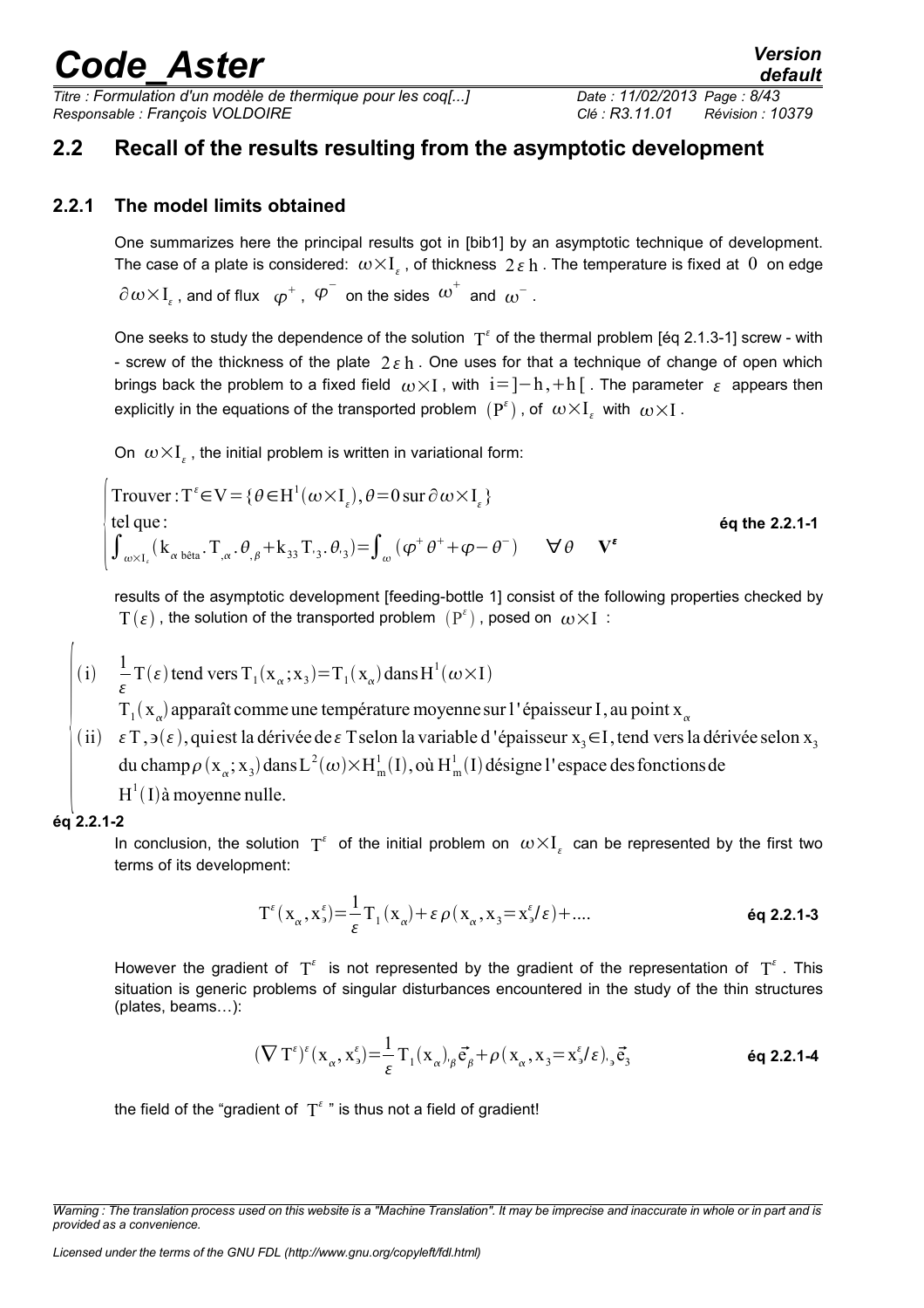*Titre : Formulation d'un modèle de thermique pour les coq[...] Date : 11/02/2013 Page : 9/43 Responsable : François VOLDOIRE Clé : R3.11.01 Révision : 10379*

The fields  $\mathrm{T}_1$  and  $\rho$  are calculated on mean surface  $\,\omega$  . If conductivity is homogeneous in the thickness, it a:

$$
\begin{cases}\nT_1 \in H_0^1(\omega), \text{ solution de :} \\
\int_{\omega} h \, k_{\alpha\beta} T_{1,\alpha} \cdot \theta_{\beta} = \int_{\omega} \frac{1}{2} (\varphi^+ + \varphi^-) \theta, \qquad \forall \theta \in H_0^1(\omega) \n\end{cases}
$$
\n
$$
\rho(x_{\alpha}, x_3) = \frac{\varphi^+(x_{\alpha}) + \varphi^-(x_{\alpha})}{4K(x_{\alpha})} \cdot \left(\frac{x_3^2}{h} - \frac{h}{3}\right) + \frac{\varphi^+(x_{\alpha}) - \varphi^-(x_{\alpha})}{2K(x_{\alpha})} \cdot x_3
$$
\n
$$
\text{6q 2.2.1-6}
$$

One is noted that  $|\Gamma_1|$  is the solution of a problem posed on  $|\omega|$ , whereas  $|\rho|$  is obtained explicitly according to imposed flux. These two equations constitute the model "limits" obtained by the asymptotic development.

#### **Note:**

- *In a language more coloured and vaguer, the preceding results are interpreted by saying that for a thin plate, the average temperature is governed by received average flux and conduction in the plan of the plate. The distribution in the thickness is not function, in a given point, that flux imposed in this point on the sides higher and lower, it are not affected by the presence of the close points.*
- *The distribution of temperature in the thickness is "parabolic" according to the representation [éq 2.2.1-6].*

#### **2.2.2 An application**

<span id="page-8-0"></span>One can illustrate the results of the asymptotic development for a simple example, which shows also the limitations of the model obtained by means of the representation of the temperature [éq 2.2.1-3] using the fields  $|T_{\overline{1}}|$  and  $|\rho|$  , [éq 2.2.1-5] and [éq 2.2.1-6].

One considers an infinite plate subjected on his half  $x_2 < 0$  to a balanced constant flux couple  $(\pmb{\varphi}^{+}\!=\!\pmb{\varphi}$  ,  $\pmb{\varphi}^{-}\!=\!-\pmb{\varphi})\,$  , and isolated on other half  $\,x_{2}\!>\!0$  .



**Appear: 2.2.2-the**

problem [eq 2.2.1-5] of determination of the average temperature  $|\mathrm{T}_1|$  is a differential equation here in  $\mathbf{x}_2$ : ∂ 2  $x_2$  $\partial$  x<sup>2</sup> 2  $T_1(x_2)=0$  since the average flux  $j^++j^-$  is null. The solution is then  $T_1=0$ everywhere.

*Warning : The translation process used on this website is a "Machine Translation". It may be imprecise and inaccurate in whole or in part and is provided as a convenience.*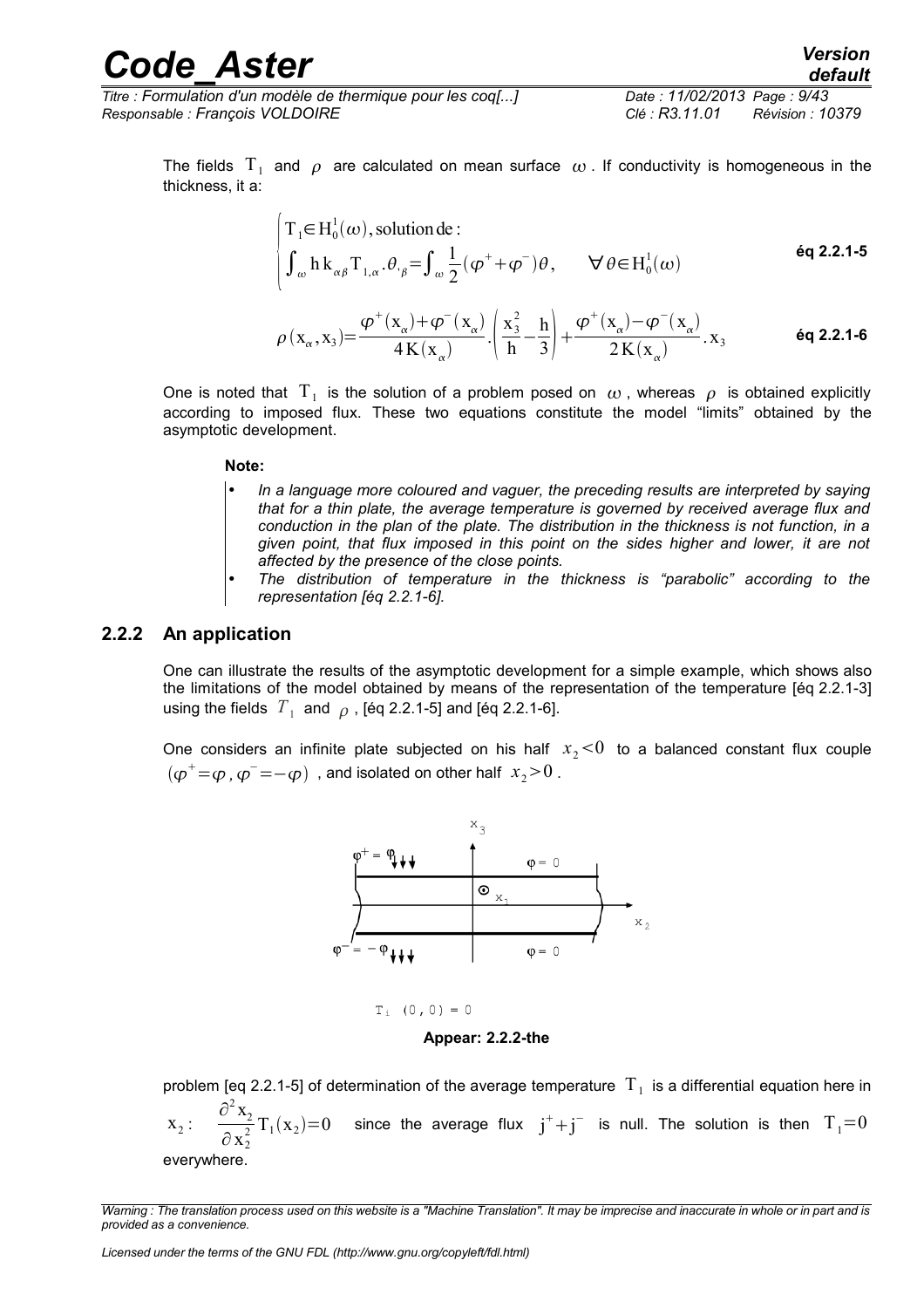*Titre : Formulation d'un modèle de thermique pour les coq[...] Date : 11/02/2013 Page : 10/43 Responsable : François VOLDOIRE Clé : R3.11.01 Révision : 10379*

*default*

The field  $\,\,\rho\left(x_{2,}\,x_{3}\right)\,$  is calculated easily by [éq 2.2.1-6]: `

$$
\rho(x_2, x_3) = \frac{\varphi}{K} \cdot x_3 \quad \text{for } x_2 < 0, \\
\rho(x_2, x_3) = 0 \quad \text{for } x_2 > 0.
$$

The discontinuity of the boundary condition of NEUMANN on  $\,\omega^\pm\,$  thus refers directly on the field of temperature: opposite the higher temperature  $T$  is the following one:





This discontinuity appears of more independent of the thickness *h* in this limiting model, once the flux  $\omega$  brought standardized par. h

This limitation of the limiting model obtained by asymptotic development is inherent in the purely local determination of the parabolic complementary term  $\rho(\mathrm{x}_{\alpha},\mathrm{x}_{3})$  . Induced discontinuities will be awkward for the applications, in particular in thermomechanics.

One is thus brought differently the model to formulate thermal of shell, while keeping the results of this asymptotic development.

*Warning : The translation process used on this website is a "Machine Translation". It may be imprecise and inaccurate in whole or in part and is provided as a convenience.*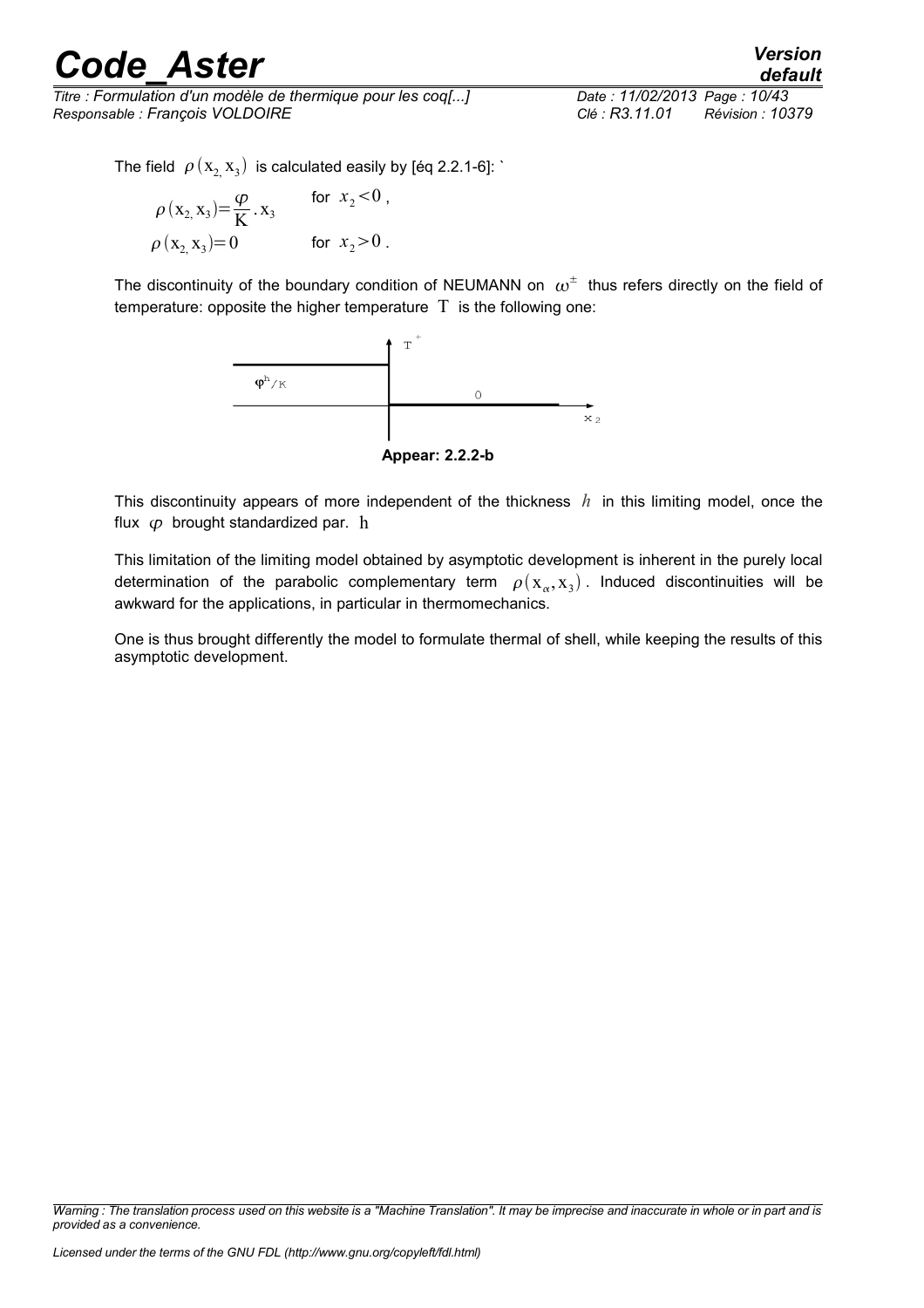*Titre : Formulation d'un modèle de thermique pour les coq[...] Date : 11/02/2013 Page : 11/43 Responsable : François VOLDOIRE Clé : R3.11.01 Révision : 10379*

### **2.3 Formulation of the steady model of thermal of shell**

<span id="page-10-1"></span>One saw on the results of the asymptotic study of the three-dimensional equations on solid  $\Omega = \omega \times I$ , that the model limits obtained comprised an average temperature solution of a problem of the 2nd order posed on  $\omega$ , and that the additional parabolic term was given only locally (point by point on  $\omega$ ). This thus had the disadvantage of providing discontinuous solutions when the thermal "loadings" are it.

One thus presents in this paragraph a representation of the temperature, always parabolic in the thickness, but avoiding the preceding pitfall. One describes the equations obtained, and their properties.

### **2.3.1 Equations of the model**

<span id="page-10-0"></span>Following the results of the asymptotic development, one **chooses** the representation in the following thickness on  $\Omega = \omega \times I$ :

$$
T(x_{\alpha}, x_3) = T_1(x_{\alpha}) + T_2(x_{\alpha}). w_2(x_3) + T_3(x_{\alpha}). w_3(x_3)
$$
\n
$$
\text{\'eq 2.3.1-1}
$$

with  $\,({\rm w}_{\rm 1}{=}\,1,{\rm w}_{\rm 2}, {\rm w}_{\rm 3})\,$  a given base of the polynomials of degree 2.

One thus replaces the determination of the field  $\Gamma$  with three variables of space by that of three scalar fields  $\rm\,T_{1}$   $\rm\,T_{2}$  ,  $\rm\,T_{3}$  with 2 surface variables on  $\,\omega$  . This decomposition [éq 2.3.1-1] is practical to show its restrain with asymptotic the model. But one will use another representation for numerical the model: to see [§ 2.3.5].

One will inject this representation of the temperature  $\int T(x_{\alpha},x_3)$  directly in the thermal problem [éq 2.1.3-1] posed on  $\Omega = \omega \times I$ .

From the definition of space  $|\mathbf{V}|$  in [éq 2.1.3 - 1], one adopts for the fields  $|\mathrm{T}_\text{i}|$ :

$$
\mathbf{W} = \left[ \mathbf{V} = (\boldsymbol{\theta}_1, \boldsymbol{\theta}_2, \boldsymbol{\theta}_3) \in \mathbf{H}^1(\boldsymbol{\omega})^3, \boldsymbol{\theta}_i = 0 \text{ sur } \partial \boldsymbol{\omega}_T \right]
$$

By posing  $\; \bm{T} \!=\! (\bm{\mathrm{T}}_{1\!} \bm{\mathrm{T}}_{2\!} \bm{\mathrm{T}}_{3})\;$  the formulation of the thermal problem on  $\; \bm{\Omega}\;$  becomes:

Trouver T ∈ W  
\n
$$
T = \underset{v \in W}{Argmin J(\theta), avec J(\theta) = \frac{1}{2} A(\theta, \theta) - F(\theta) et}
$$
\n
$$
A(T, \theta) = \int_{\omega} [{}^{t} \nabla T \cdot A \cdot \nabla \theta + {}^{t} T \cdot B \cdot \theta] d\omega
$$
\n
$$
F(\theta) = \int_{\omega} {}^{t} C \cdot \theta d\omega + \int_{\partial \omega_{\varphi}} {}^{t} D \cdot \theta ds
$$
\n
$$
= \int_{\omega} {}^{t} F(\theta) d\theta
$$
\n
$$
= \int_{\omega} {}^{t} F(\theta) d\theta
$$
\n
$$
= \int_{\omega} {}^{t} F(\theta) d\theta
$$
\n
$$
= \int_{\omega} {}^{t} F(\theta) d\theta
$$
\n
$$
= \int_{\omega} {}^{t} F(\theta) d\theta
$$
\n
$$
= \int_{\omega} {}^{t} F(\theta) d\theta
$$
\n
$$
= \int_{\omega} {}^{t} F(\theta) d\theta
$$
\n
$$
= \int_{\omega} {}^{t} F(\theta) d\theta
$$
\n
$$
= \int_{\omega} {}^{t} F(\theta) d\theta
$$
\n
$$
= \int_{\omega} {}^{t} F(\theta) d\theta
$$
\n
$$
= \int_{\omega} {}^{t} F(\theta) d\theta
$$
\n
$$
= \int_{\omega} {}^{t} F(\theta) d\theta
$$
\n
$$
= \int_{\omega} {}^{t} F(\theta) d\theta
$$
\n
$$
= \int_{\omega} {}^{t} F(\theta) d\theta
$$
\n
$$
= \int_{\omega} {}^{t} F(\theta) d\theta
$$
\n
$$
= \int_{\omega} {}^{t} F(\theta) d\theta
$$
\n
$$
= \int_{\omega} {}^{t} F(\theta) d\theta
$$
\n
$$
= \int_{\omega} {}^{t} F(\theta) d\theta
$$
\n
$$
= \int_{\omega} {}^{t} F(\theta) d\theta
$$
\n
$$
= \int_{\omega} {}^{t} F(\theta) d\theta
$$
\n
$$
= \int_{\omega} {}^{t} F(\theta) d\theta
$$

*Warning : The translation process used on this website is a "Machine Translation". It may be imprecise and inaccurate in whole or in part and is provided as a convenience.*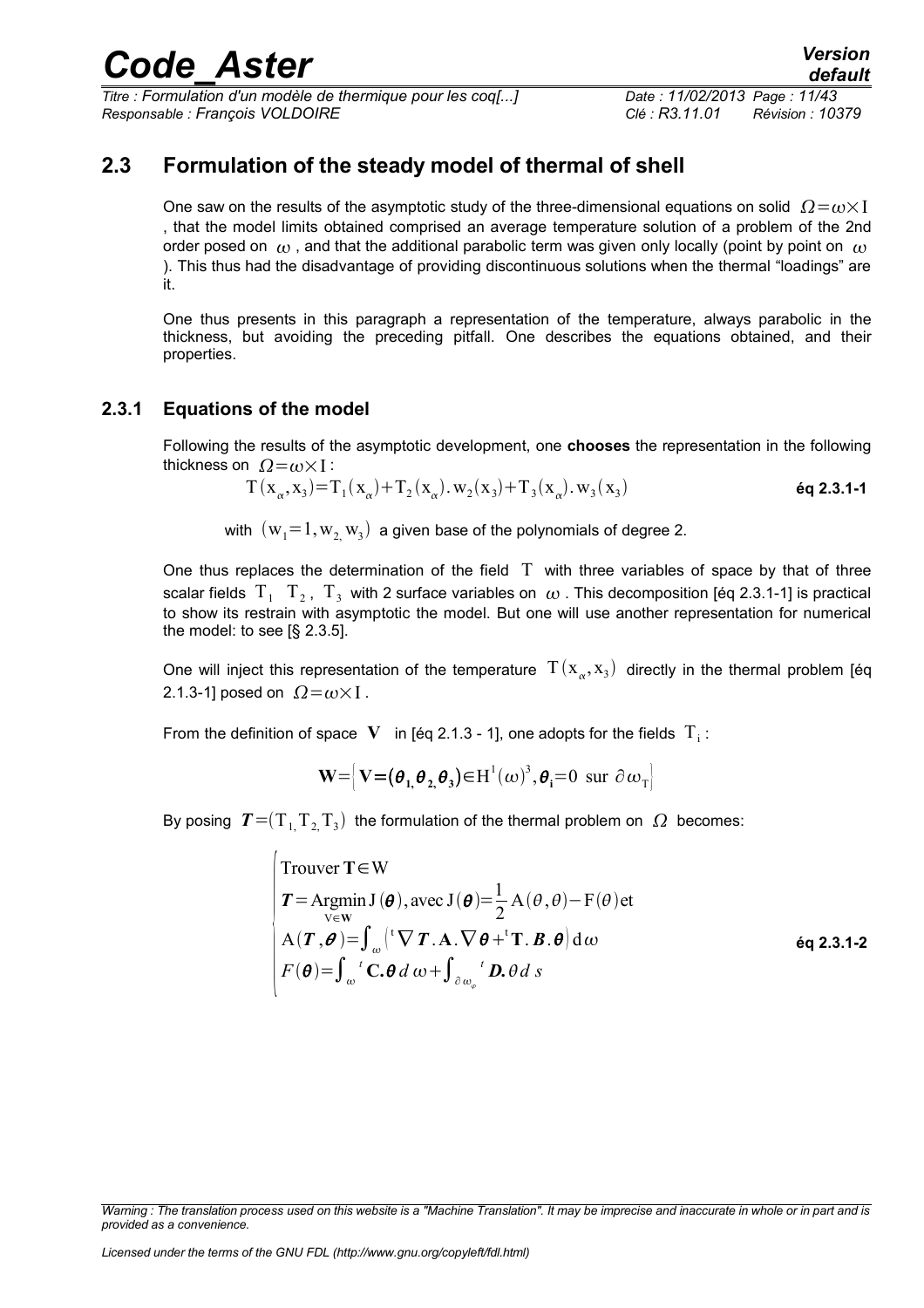*Titre : Formulation d'un modèle de thermique pour les coq[...] Date : 11/02/2013 Page : 12/43 Responsable : François VOLDOIRE Clé : R3.11.01 Révision : 10379*

*default*

Indeed, from [éq 2.3.1-1] one deduces the statements:

$$
\begin{pmatrix}\n(\nabla \mathbf{T})^{\alpha} = \nabla \mathbf{T}_{\alpha} \cdot \begin{pmatrix} 1 \\ w_2 \\ w_3 \end{pmatrix} \\
\partial_3 \mathbf{T} = \mathbf{T} \cdot \begin{pmatrix} 0 \\ w_2 \\ w_3 \end{pmatrix}\n\end{pmatrix}
$$

The tensor *A* of order 4 corresponds to surface average conductivities:

$$
A_{\alpha\beta ij}(\mathbf{x}_{\gamma}) = \int_{I} \mathbf{k}_{\alpha\beta} \mathbf{w}_{i} \cdot \mathbf{w}_{j} \cdot \left(1 - \mathbf{x}_{3} \cdot \left(\frac{1}{R_{\alpha}} + \frac{1}{R_{\beta}}\right)\right) (1 + \mathbf{x}_{3} \mathbf{H}_{1}) d \mathbf{x}_{3} \tag{6q 2.3.1-3}
$$

(by means of metric sight in [éq 2.1.1-1]).

The dependence of  $|A|$  following  $(x_{\overline{\chi}})$  comes from that of  $|{\rm k}|_{\alpha\beta}$  and that of the average curvature  $H_1$  of surface  $\omega$ .

The tensor  $\, {\bm B} \,$  of order 2 described transverse conduction as well as the exchanges on the sides  $\, \omega^+ \,$ and  $\omega^-$  :

$$
\mathbf{B}_{i j}(x_{y}) = \int_{I} \mathbf{K}_{i} w_{i}^{'} \cdot w_{j}^{'}(1 + x_{3} H_{1}) dx_{3} + \lambda^{+} w_{i}(h) \cdot w_{j}(h)(1 + h H_{1}) + \lambda^{-} w_{i}(-h) \cdot w_{j}(-h)(1 - h H_{1})
$$
\n
$$
\mathbf{6q 2.3.1-4}
$$

With regard to the second member  $F$ , the vector  $C$  is:

$$
\boldsymbol{C}(x_{y}) = \varphi_{+} \begin{pmatrix} 1 \\ w_{2}(h) \\ w_{3}(h) \end{pmatrix} (1 + h H_{1}) + \varphi_{-} \begin{pmatrix} 1 \\ w_{2}(-h) \\ w_{3}(-h) \end{pmatrix} (1 - h H_{1}) \qquad \text{6q 2.3.1-5}
$$

(One supposes the absence of heat sources in the thickness to simplify.)

Finally:

$$
\boldsymbol{D}(x_{y}) = \int_{I} \varphi \begin{pmatrix} 1 \\ w_{2}(x_{3}) \\ w_{3}(x_{3}) \end{pmatrix} . (1 + x_{3}H_{1}) dx_{3}, \text{ pour } x_{y} \in \partial \omega_{\varphi} \qquad \text{éq 2.3.1-6}
$$

With the examination of the formulation [éq 2.3.1-2] obtained for the thermal of shell, one notes that the differential operator remains of order  $2$ , contrary with the mechanics where this one passes to  $4$ . In thermal the curvature of mean surface intervenes only in one modification of metric, and not directly in the operators, as a heterogeneity of conductivities in the thickness would do it.

*Warning : The translation process used on this website is a "Machine Translation". It may be imprecise and inaccurate in whole or in part and is provided as a convenience.*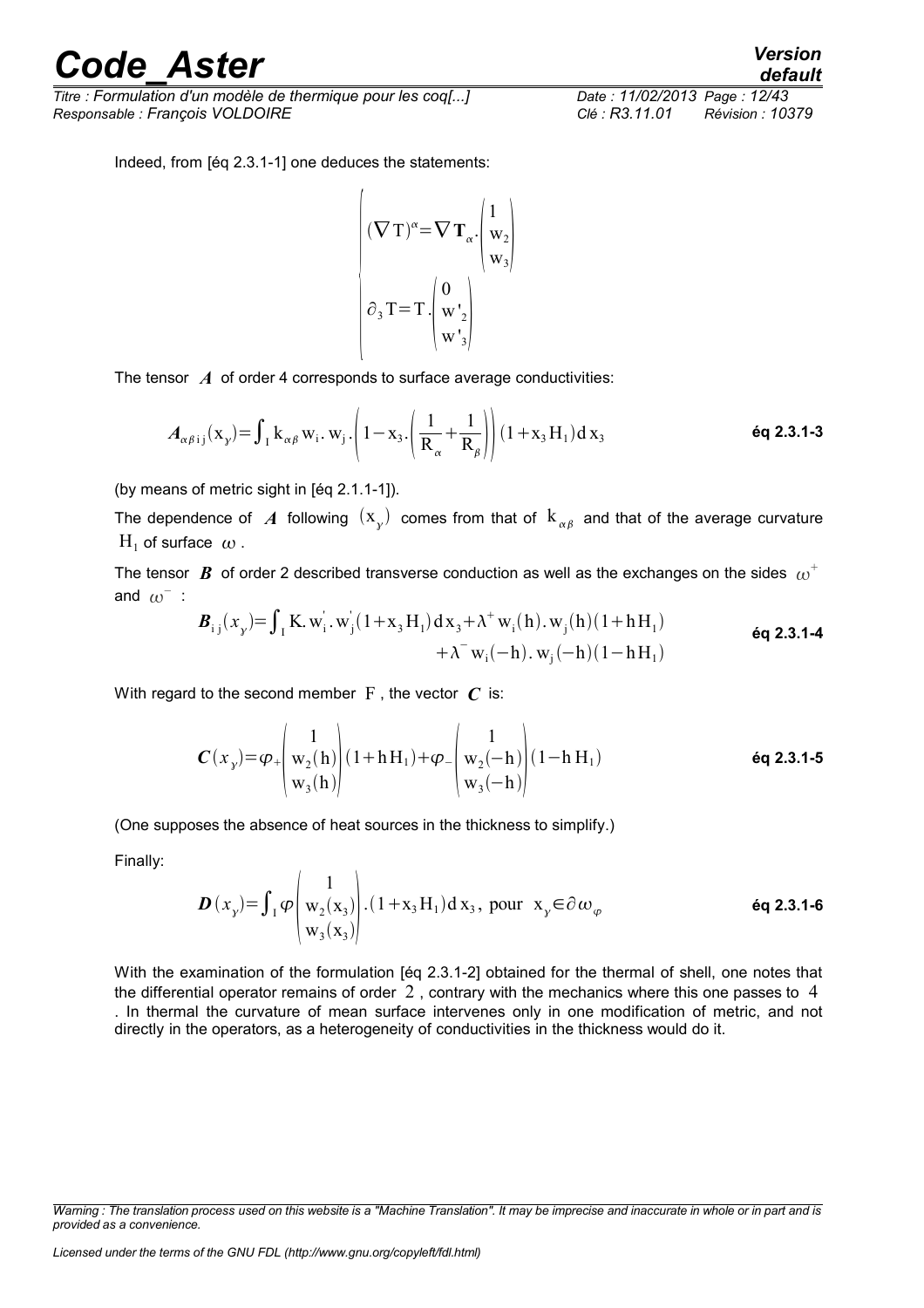*Titre : Formulation d'un modèle de thermique pour les coq[...] Date : 11/02/2013 Page : 13/43 Responsable : François VOLDOIRE Clé : R3.11.01 Révision : 10379*

#### **2.3.2 Case of a homogeneous plate**

<span id="page-12-0"></span>If a plate is considered, or if one neglects the variation of metric in the thickness of the shell (  $1 \gg h\, H_1$  ) and by supposing the homogeneous material in the thickness to simplify, one can propose the choice of a base  $\,(1,{\rm w}_{2,}{\rm w}_{3})$  of the polynomials of degree 2 (polynomials of Legendre), so that the tensors of conduction *A* and *B* are diagonalisent on the indices i *,* j (in U<sup>j</sup> ,V<sup>j</sup> ):

$$
w_2(x_3)=x_3/h
$$
;  $w_3(x_3)=\frac{3}{2}\left(\frac{x_3^2}{h^2}-\frac{1}{3}\right)$  **6q 2.3.2-1**

is: 
$$
w_i(h)=1 \forall i; w_2(-h)=-1=-w_3(-h)
$$
  
\n
$$
\int_1 w_2=0=\int_1 w_3=\int_1 w_2 \cdot w_3=\int_1 w_2 \cdot w_3
$$
\net:  $\int_1 w_2^2=\frac{2h}{3}; \int_1 w_3^2=\frac{2h}{5}; \int_1 w_2^2=\frac{2}{h}; \int_1 w_2^2=\frac{6}{h}$ 

Thus  $\rm\,T_{1}$  will be the average temperature,  $\rm\,T_{2}$  will be associated with the gradient in the thickness.

h

One finds then:

$$
A_{\alpha\beta}^{11} = 2 \operatorname{kh} \delta_{\alpha\beta}; A_{\alpha\beta}^{22} = \frac{2}{3} \operatorname{kh} \delta_{\alpha\beta}; A_{\alpha\beta}^{33} = \frac{2}{5} \operatorname{kh} \delta_{\alpha\beta}; A_{\alpha\beta}^{ij} = 0 \text{ si } i \neq j
$$

 $\mathbb{R}^2$ 

Moreover: 
$$
\mathbf{B} = \frac{2K}{h} \begin{pmatrix} 0 & 0 & 0 \\ 0 & 1 & 0 \\ 0 & 0 & 3 \end{pmatrix} + (\lambda^+ + \lambda^-) \begin{pmatrix} 1 & 0 & 1 \\ 0 & 1 & 0 \\ 1 & 0 & 1 \end{pmatrix} + (\lambda^+ - \lambda^-) \begin{pmatrix} 0 & 1 & 0 \\ 1 & 0 & 1 \\ 0 & 1 & 0 \end{pmatrix}
$$

$$
\mathbf{C} = (\varphi^+ + \varphi^-) \begin{pmatrix} 1 \\ 0 \\ 1 \end{pmatrix} + (\varphi^+ - \varphi^-) \begin{pmatrix} 0 \\ 1 \\ 0 \end{pmatrix}
$$

$$
\mathbf{D} = \begin{pmatrix} \int_{I} \varphi \\ \int_{I} \varphi \cdot x_3/h \\ \int_{I} \varphi \frac{3}{2} (x_3^2/h^2 - 1/3) \end{pmatrix}_{\text{sur}\partial \omega_{\varphi}}
$$

By writing the variational formulation of the problem [éq 2.3.1-2]:

$$
\begin{cases}\n\text{Trouver U} = \begin{pmatrix} T_1 \\ T_2 \\ T_3 \end{pmatrix} \in H_1(\omega)^3 \text{ tel que } \forall V \in H_1(\omega)^3 \\
\int_{\omega} {\left( ^\text{t} \nabla \mathbf{U} \cdot \mathbf{A} . \nabla V + ^\text{t} \mathbf{U} \mathbf{B} . \mathbf{V} \right)} d\mathbf{x}_1 d\mathbf{x}_2 + \int_{\omega} {^{\text{t}}} \mathbf{C} d\mathbf{x}_1 d\mathbf{x}_2 + \int_{\partial \omega_{\varphi}} {^{\text{t}}} \mathbf{D} . \mathbf{V} d\mathbf{s}\n\end{cases}
$$

one establishes the local equations to solve in  $\omega$ :

*Licensed under the terms of the GNU FDL (http://www.gnu.org/copyleft/fdl.html)*

 $\overline{1}$ 

*Warning : The translation process used on this website is a "Machine Translation". It may be imprecise and inaccurate in whole or in part and is provided as a convenience.*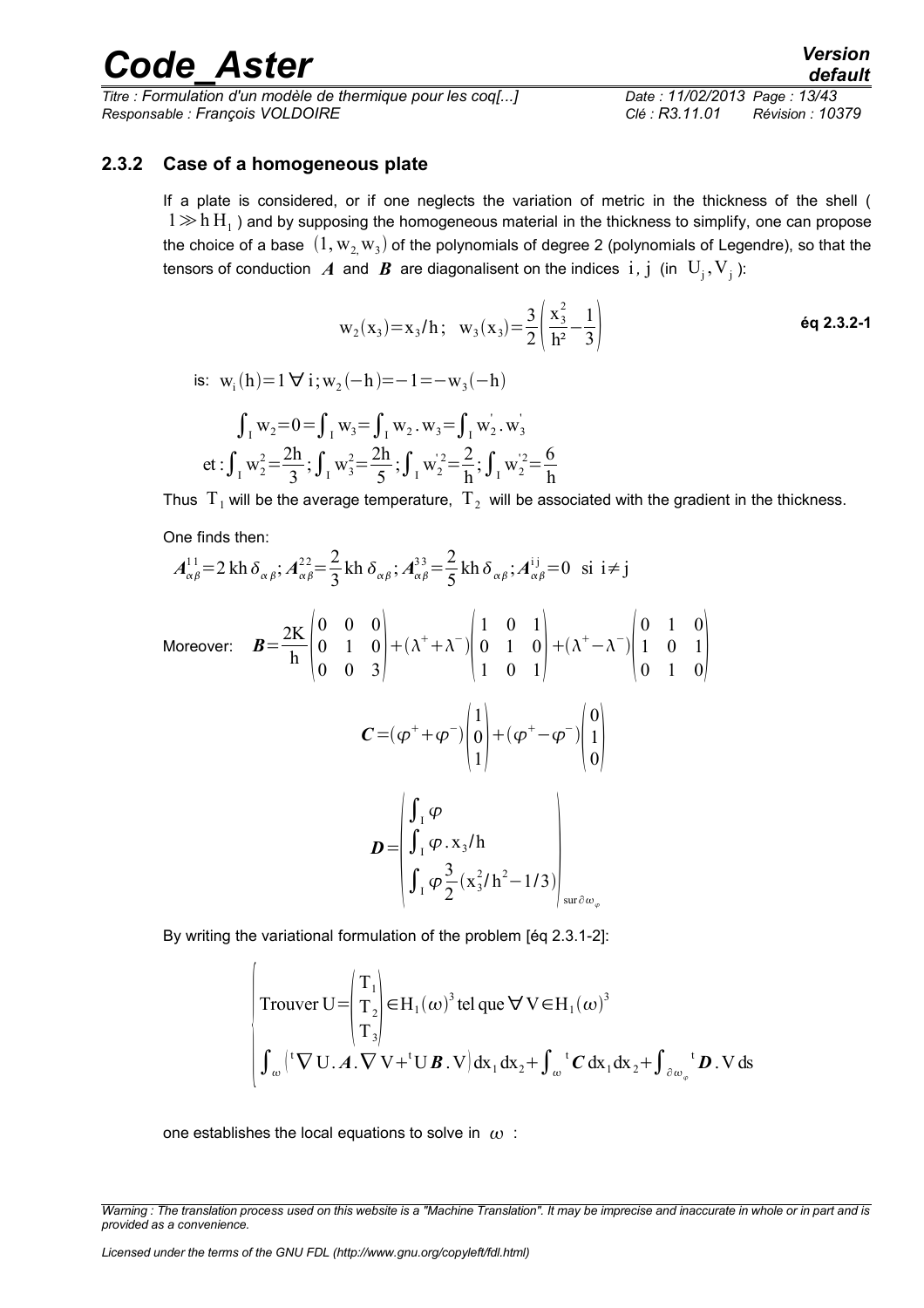3

5

*default*

*Titre : Formulation d'un modèle de thermique pour les coq[...] Date : 11/02/2013 Page : 14/43 Responsable : François VOLDOIRE Clé : R3.11.01 Révision : 10379*

$$
\begin{array}{llll}\n-2\,\text{kh}\,\Delta\,T_{1}+ & (\lambda^{+}+\lambda^{-})(T_{1}+T_{3})+ & (\lambda^{+}-\lambda^{-})(T_{2})= & \varphi^{+}+\varphi^{-} & \text{6q 2.3.2-2}\\
\frac{-2}{3}\,\text{kh}\,\Delta\,T_{2}+2\frac{\text{K}}{\text{h}}\,T_{2}+ & (\lambda^{+}+\lambda^{-})T_{2}+ & (\lambda^{+}-\lambda^{-})(T_{1}+T_{3})= & \varphi^{+}-\varphi^{-} \\
\frac{-2}{5}\,\text{kh}\,\Delta\,T_{3}+\frac{6\text{K}}{\text{h}}\,T_{3}+ & (\lambda^{+}+\lambda^{-})(T_{1}+T_{3})+ & (\lambda^{+}-\lambda^{-})\,T_{2}=\ & \varphi^{+}+\varphi^{-}\n\end{array}
$$

with the following boundary conditions:

$$
T_{1,} T_{2,} T_{3} \text{ given on } \partial \omega_{T}
$$
\n
$$
\begin{cases}\nT_{1,v} = \frac{1}{4k^{2}h^{2}} \int_{1}^{\infty} \varphi \\
T_{2,v} = \frac{9}{4k^{2}h^{2}} \int_{1}^{\infty} \varphi x_{3}/h \text{ } & \text{sur } \partial \omega_{\varphi} \\
T_{3,v} = \frac{25}{4k^{2}h^{2}} \int_{1}^{\infty} \varphi \cdot \frac{3}{2} (x_{3}^{2}/h^{2} - 1/3)\n\end{cases}
$$

the equations [éq 2.3.2-2] are thus valid for the thin plates and the shells which one neglects the terms of curvature in the metric one  $\ (1\!\gg\! h\rm H_1)$  , and for a homogeneous material in the thickness.

The general solutions  $[T_i]$  of [éq 2.3.2-2] comprise the exponential ones of type  $e^{-|x|/l^a}$  with damping lengths  $l^a$  depending on the values on  $\frac{\text{k}}{V}$ K and  $\frac{\lambda^{\pm} h}{\lambda}$  $\frac{1}{k}$  . For example, in the absence of conditions of the type exchanges on the walls  $\omega+\cup\omega-\ (\lambda^\pm=0)$  , one obtains for the fields  $\rm\,T_{2}$ respective  $T_3$  damping lengths and the:

$$
l_2^a = h \sqrt{\frac{k}{3K}} \qquad l_3^a = h \sqrt{\frac{k}{15K}}
$$

It in practice frequently arrives which to neglect the terms of curvature ( $hH_1 \ll 1$ ) in the operator deteriorates only little the solution; on the other hand, one often may find it beneficial to keep the complete statement in the second member. Indeed this makes it possible to calculate the true quantity of heat brought by flux applied to the sides  $\,\omega^\pm$  (cf example in [§3.1]). In this case, it is necessary to take *C* in [éq 2.3.1-2] and [éq 2.3.2-2].

$$
C = (\varphi^+ + \varphi^-) \begin{pmatrix} 1 \\ hH_1 \\ 1 \end{pmatrix} + (\varphi^+ - \varphi^-) \begin{pmatrix} hH_1 \\ 1 \\ hH_1 \end{pmatrix}
$$
 6q 2.3.2-3

*Warning : The translation process used on this website is a "Machine Translation". It may be imprecise and inaccurate in whole or in part and is provided as a convenience.*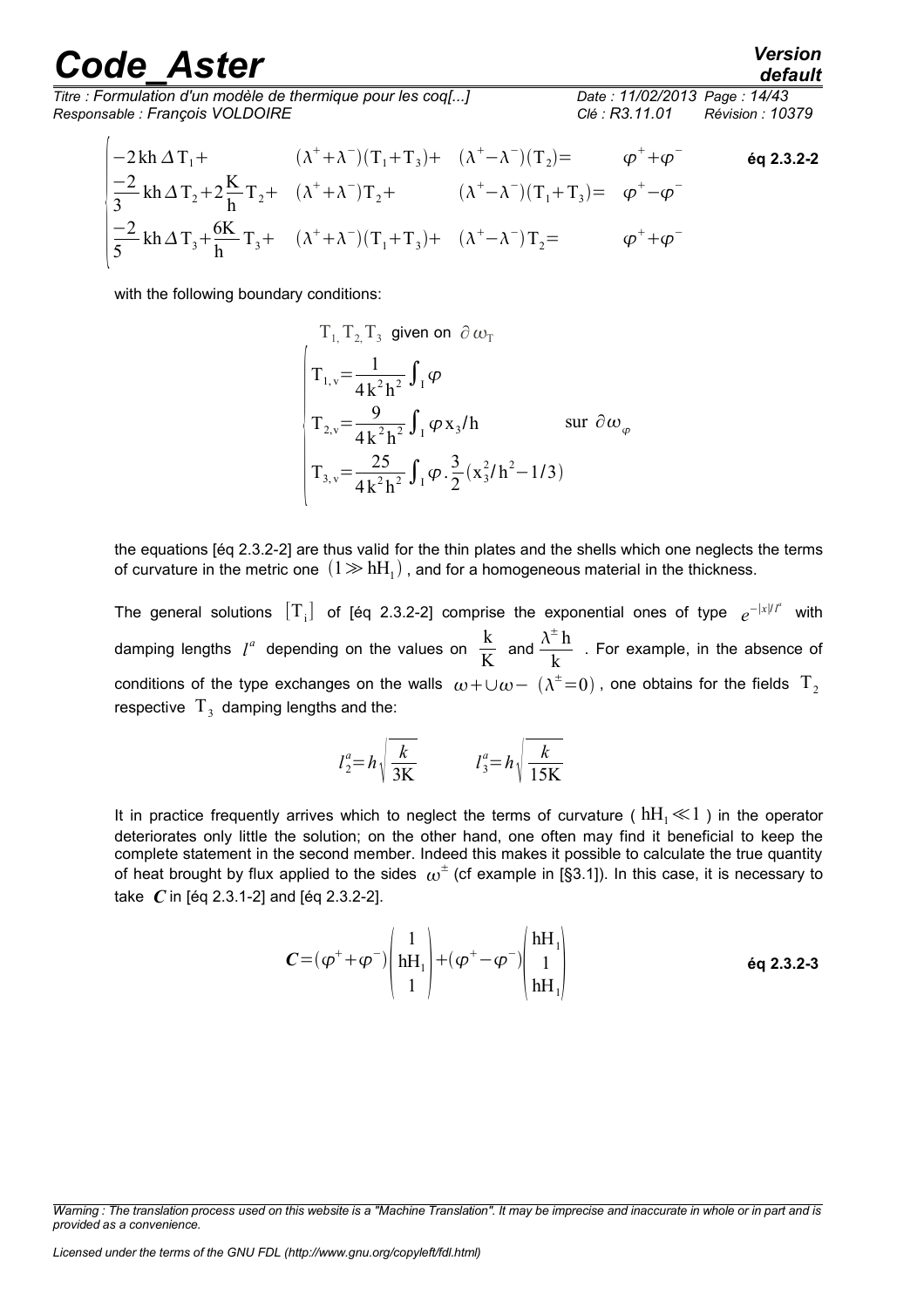*Titre : Formulation d'un modèle de thermique pour les coq[...] Date : 11/02/2013 Page : 15/43 Responsable : François VOLDOIRE Clé : R3.11.01 Révision : 10379*

#### **2.3.3 Restrain with the model asymptotic**

<span id="page-14-0"></span>One can check easily that the model proposed here has well as a limit when the thickness  $\epsilon$  h tends towards 0 the results of the asymptotic development presented in [éq 2.2.1-5] and [éq 2.2.1-6].

Indeed the thickness h intervenes here explicitly in the coefficients of the differential operator in the local equations [éq 2.3.2-2], which are solved on mean surface  $\omega$ .

In the case without heat exchange (  $\lambda^+ \!\!=\!\lambda^-\!\!=\!0$  ) considered in the asymptotic study, these equations [éq 2.3.2-2] have the form:

$$
\begin{cases}\n-2k\,\Delta\,T_1 = \frac{1}{\varepsilon h}(\varphi^+ + \varphi^-) \\
\frac{-2}{3}k\,h^2\varepsilon^2\Delta\,T_2 = \varepsilon h(\varphi^+ - \varphi^-) \\
\frac{-2}{5}k\,h^2\varepsilon^2\Delta\,T_3 = \varepsilon h(\varphi^+ + \varphi^-)\n\end{cases}
$$

After a formal asymptotic development of the solution (  $\overline{\mathrm{T}_\mathrm{i}}$  ) according to the thickness  $|\varepsilon|$  in these equations, one checks well that:

- $\epsilon T_1$  is solution of the problem [éq 2.2.1-5] giving the principal term of the asymptotic development (cf [§2.2]).
- 1  $\frac{1}{\varepsilon}$  T<sub>2</sub> and  $\frac{1}{\varepsilon}$  $\frac{1}{\varepsilon}T_3$  are:

$$
\frac{1}{\varepsilon}T_2 = h\frac{(\varphi^+ - \varphi^-)}{2K} \; ; \; \frac{1}{\varepsilon}T_3 = h\frac{(\varphi^+ + \varphi^-)}{6K}
$$

what corresponds well to the definition [éq 2.2.1-6] of the complementary field  $\rho$ .

*Warning : The translation process used on this website is a "Machine Translation". It may be imprecise and inaccurate in whole or in part and is provided as a convenience.*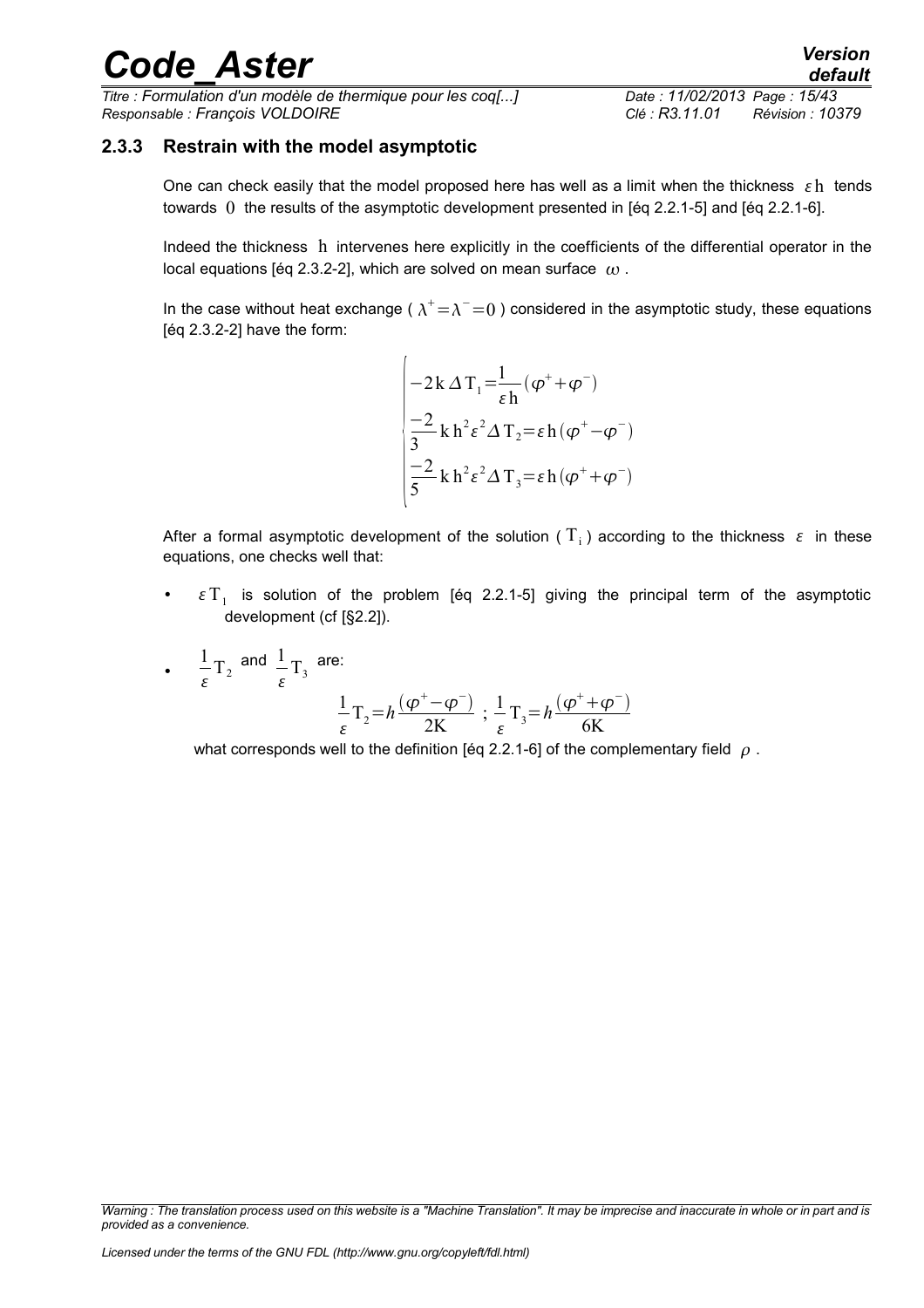*Titre : Formulation d'un modèle de thermique pour les coq[...] Date : 11/02/2013 Page : 16/43 Responsable : François VOLDOIRE Clé : R3.11.01 Révision : 10379*

The model [éq 2.3.1-1] to three scalar fields  $\rm\,T_{1,}T_{2,}T_{3}$  , parabolic in the thickness, appears optimal to some extent the model with respect to the asymptotic behavior of the equations of the steady thermal in thin structures. The following diagram indicates the overlap of the various possible models, with their behavior when the thickness tends towards zero (deflections  $\rightarrow$  ):

| Model at 2 fields<br>(refines)     | Models asymptotic<br>limit                                                      | Models at 3 fields<br>(parabolic)                                                            | Model<br>richer                                                                              |
|------------------------------------|---------------------------------------------------------------------------------|----------------------------------------------------------------------------------------------|----------------------------------------------------------------------------------------------|
| $\hat{\mathrm{T}}_1(x_{\alpha})$   | $\frac{1}{\epsilon}\tilde{T}_1(x_\alpha)$                                       | $T_1(x_\alpha)$                                                                              | $T_1(x_\alpha)$                                                                              |
| $\ddot{}$                          | $\ddot{}$                                                                       | $+$                                                                                          | $\ddot{}$                                                                                    |
| $\hat{T}_2(x_\alpha)\frac{x_3}{h}$ | $\epsilon \rho \left(x_{\alpha}, \frac{x_{3}^{\epsilon}}{\epsilon}\right)$<br>+ | $T_2(\mathbf{x}_{\alpha})\mathbf{w}_2(\mathbf{x}_{\alpha})$<br>$T_3(x_\alpha) w_3(x_\alpha)$ | $T_2(x_\alpha) w_2(x_\alpha)$<br>$T_3(\mathbf{x}_{\alpha})\mathbf{w}_3(\mathbf{x}_{\alpha})$ |
|                                    | $\varepsilon^2$ +                                                               |                                                                                              | $T_i(x_\alpha) w_i(x_\alpha)$                                                                |

One saw the interest of the additional term  $\rho$  to describe the evolutions of temperature in the thickness  $\mathbf{x}_3$  (whereas  $\tilde{\mathbf{T}}_1(\mathbf{x}_{\alpha})$  is constant on the thickness).

However the result preceding one proves that the term  $\hat{\mathrm{T}}_{2}$  of the model at  $\,2$  fields does not converge towards  $\rho$  : one needs at least a representation for 3 fields for that. However, knowing that the mechanical models of shells consider thermal strains closely connected in the thickness, one could have accepted sufficient a thermal model 2 fields. One will see in [§3.3] an example illustrating (for a thickness given) the effect of the parabolic term  $\,T_{\,3}\,$  on the average temperature  $\,$  T<sub>1</sub> between the various models.

Other authors propose richer models of thermal (cf for example [bib9], [bib10], [bib2], probably interesting for thick shells, but whose terms higher than order 2 become useless for thin structures.

Indeed, as shows it the preceding diagram, the terms of a higher nature only come to correct (when  $\varepsilon\!\neq\!0$  ) statements of which the principal parts are given by  $\rm\,T_{1}$  on the one hand,  $\rm\,T_{2}$  and  $\rm\,T_{3}$  on the other hand. Qualitatively, they thus do not bring anything (contrary to  $\ket{\mathrm{T}_2}$  and  $\ket{\mathrm{T}_3}$ ), quantitatively their contribution quickly becomes negligible in general in front of the principal parts.

*Warning : The translation process used on this website is a "Machine Translation". It may be imprecise and inaccurate in whole or in part and is provided as a convenience.*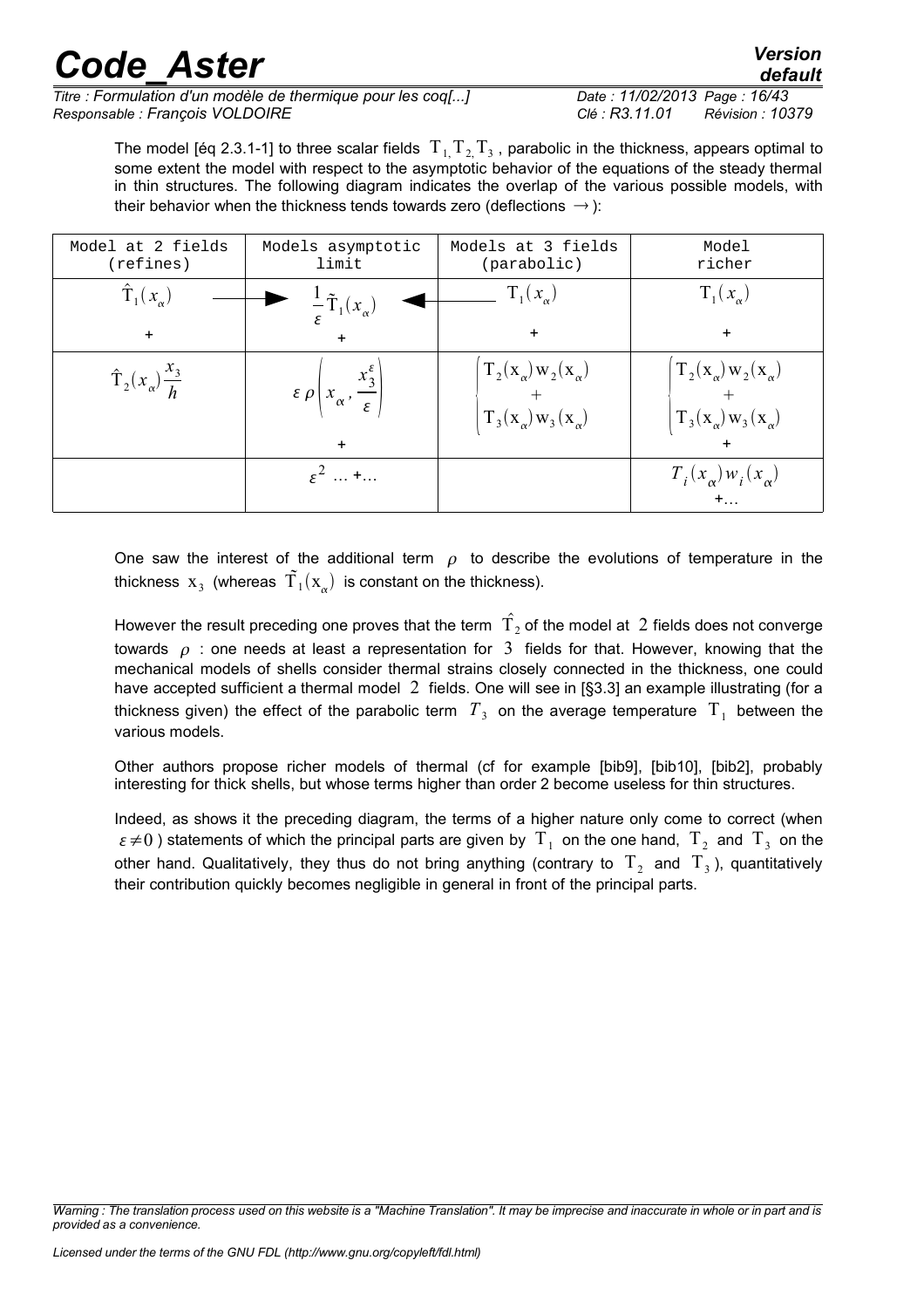*Titre : Formulation d'un modèle de thermique pour les coq[...] Date : 11/02/2013 Page : 17/43 Responsable : François VOLDOIRE Clé : R3.11.01 Révision : 10379*

#### **2.3.4 Generalization with the problems of thermal evolution**

<span id="page-16-0"></span>The model of thermal in the shells presented previously was justified starting from the results of the asymptotic development of the three-dimensional equations of the steady thermal. One does not have however of results on the problem evolution, except the convergence of the term in average temperature  $\langle T \rangle$  (cf [bib3]) (see also remark passed Ci - after in [éq 2.3.4-5]).

One can however give some indications on the resolution of the problem of evolution, in particular in the frame of a modal approach (contrary to a direct integration in time).

The three-dimensional equations are:

$$
-K \Delta T + \rho C \partial_{i} T = r \text{ sur } \Omega
$$
  
avec:  

$$
T = T_{d} \text{ sur } \partial \Omega_{T}, \quad -k \partial_{n} T = \varphi \text{ sur } \partial \Omega_{\varphi}
$$
  

$$
T(x, t=0) = T^{0}(x) \text{ sur } \Omega
$$

One notes:  $(\mu_q^{},\hat{\Upsilon_{\mathfrak{q}}})$  eigenvalues and the eigenvectors of the following problem:

$$
\boldsymbol{K} \, \Delta \hat{T} + \mu \, \rho \, C \hat{T} = 0 \, \text{ sur } \, \Omega \, ; \, \hat{T} = 0 \, \text{sur } \partial \, \Omega_{\text{T}} \, , \, \partial_{\text{n}} \hat{T} = 0 \, \text{sur } \partial \, \Omega_{\varphi} \tag{6q\ 2.3.4-2}
$$

the solution (three-dimensional) of [eq 2.3.4 - 1] is then given by:

$$
T\left(x\,,t\right)\!=\!\sum\limits_{q=1}^{\infty}\!\left[\left(\int_{\varOmega}T^{0}.\,\hat{T_{q}}\right)\!e^{-\mu_{q}t}\!+\!\int_{0}^{t}\!\left(\int_{\varOmega}r(s).\,\hat{T_{q}}\!+\!\int_{\partial\varOmega_{_{\phi}}}\!\varphi\left(s\right).\hat{T_{q}}\right)\!e^{-\mu_{q}\left(t-s\right)ds}\right].\hat{T_{q}}\left(x\right)\hspace{0.5cm}\text{\'{e}q\text{ 2.3.4-3}}
$$

Them  $\mu_{\mathfrak{q}}$ , opposite of relaxation time, is characteristic of the spatial modes of the problem [éq 2.3.4-2]. To solve the equations [éq 2.3.4-1] on a thin shell, one can adopt like in hover the representation [éq 2.3.1-1] for the field of temperature in the shell:

$$
T(x_{\alpha}; x_{3,}t) = \sum_{i=1}^{3} T_{i}(x_{\alpha}), f_{i}(t), w^{i}(x_{3})
$$

One then obtains the problem of eigen modes, posed on mean surface  $\omega$ , in variational form:

$$
\begin{cases}\n\text{Trouver } \left( [\mu_q], [\hat{T}]_q \right) \in \mathbb{R}_+^3 \text{ tells que, } \forall \theta \in H_1(\omega)^3: \\
\int_{\omega}^{\tau} \nabla [\hat{T}]_q \cdot \mathbf{A} . \nabla \theta + \left[ \hat{T} \right]_q \cdot \left( \mathbf{B} - 2h \rho C \cdot \begin{bmatrix} \mu_q^1 & 0 & 0 \\ 0 & \mu_q^2 & 0 \\ 0 & 0 & \mu_q^3 \end{bmatrix} \cdot \theta \, d\omega = 0 \right)\n\end{cases} \n\text{Eq 2.3.4-4} \n\end{cases}
$$

*Warning : The translation process used on this website is a "Machine Translation". It may be imprecise and inaccurate in whole or in part and is provided as a convenience.*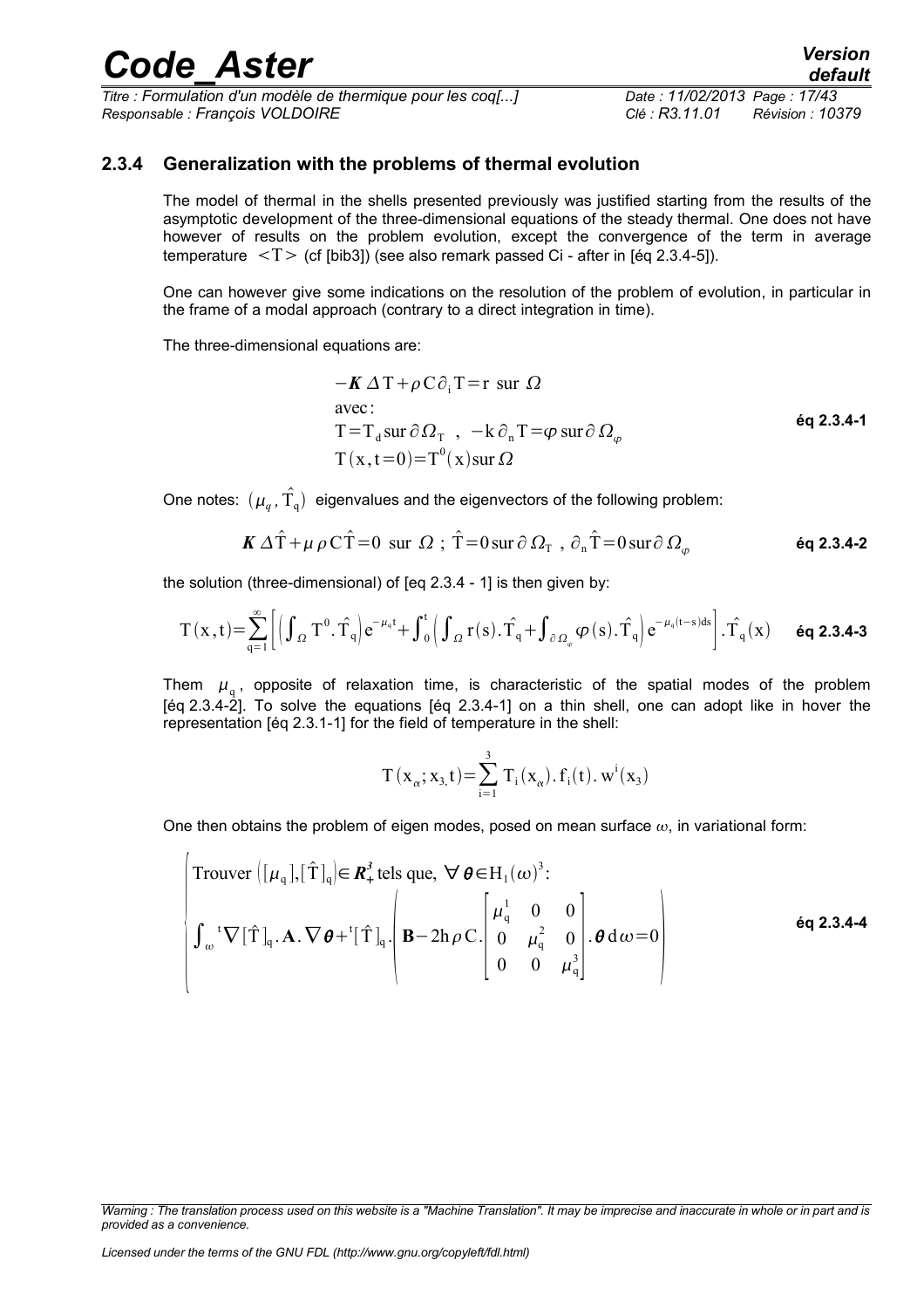*Titre : Formulation d'un modèle de thermique pour les coq[...] Date : 11/02/2013 Page : 18/43 Responsable : François VOLDOIRE Clé : R3.11.01 Révision : 10379*

*default*

Note: the operator  ${}^t\nabla(.)$ .  $A \cdot \nabla(.) + (.)$ .  $B(.)$  is quite elliptic; one recalls that *B* described transverse conduction (coefficient  $k$ ) as well as the exchanges on the two walls of the shell, whereas A corresponds to surface conduction (coefficient K). It was supposed here that  $\rho c$  was homogeneous in the thickness.

For example, if one neglects the effect of curvature in the thickness, in the absence of condition of exchange on the walls  $\,\omega^+$ ,  $\omega^-$  , and with a homogeneous material, one obtains the following partial derivative equations, to solve on  $\omega$  (cf [éq 2.3.2-2]):

$$
\begin{cases}\n\Delta \hat{T}_1 + \mu_1 \frac{\rho C}{k} \hat{T}_1 = 0 \\
\Delta \hat{T}_2 + 3 \frac{\rho C}{k} \left( \frac{-K}{h^2 \rho C} + \mu_2 \right) \hat{T}_2 = 0 \\
\Delta \hat{T}_3 + 5 \frac{\rho C}{k} \left( \frac{-3K}{h^2 \rho C} + \mu_3 \right) \hat{T}_3 = 0 \qquad \text{avec } \mu_i > 0\n\end{cases}
$$
 6q 2.3.4-5

One notes here that the thickness  $|h\>$  does not affect the modes of average temperature  $\|T\|_1$ . On the other hand, a relative increase in transverse conductivity  $K/k$  or a reduction in thickness H causes to decrease times characteristic for the modes of "temperatures"  $\mathrm{T}_2^+$  and  $\mathrm{T}_3^+$ .

The total solution according to this representation thus appears in the form:

$$
T(x_{\alpha}; x_{3,}t) = \sum_{q=1}^{\infty} \Biggl[ \int_{\omega} 2h T_{1}^{0} \cdot T_{1q} e^{-\mu_{q}^{2}t} + \int_{0}^{t} \Biggl( \int_{\omega} (\varphi^{+}(s) + \varphi^{-}(s)). \hat{T}_{1q} \Biggr) e^{-\mu_{q}^{1}(t-s)} ds \Biggr] \cdot \hat{T}_{1q}(x_{\alpha}) + \sum_{q=1}^{\infty} \Biggl[ \int_{\omega} \frac{2h}{3} T_{2}^{0} \cdot T_{2q}^{0} e^{-\mu_{q}^{2}t} + \int_{0}^{t} \Biggl( \int_{\omega} (\varphi^{+}(s) + \varphi^{-}(s)). \hat{T}_{2q} \Biggr) e^{-\mu_{q}^{1}(t-s)} ds \Biggr] \cdot \hat{T}_{2q}(x_{\alpha}) \frac{x_{3}}{h} + \sum_{q=1}^{\infty} \Biggl[ \int_{\omega} \frac{2h}{5} T_{3}^{0} \cdot \hat{T}_{3q}^{0} e^{-\mu_{q}^{3}t} + \int_{0}^{t} \Biggl( \int_{\omega} (\varphi^{+}(s) + \varphi^{-}(s)). \hat{T}_{3q} \Biggr) e^{-\mu_{q}^{3}(t-s)} ds \Biggr] \cdot \hat{T}_{3q}(x_{\alpha}) \frac{3}{2} \Biggl( \frac{x_{3}^{2}}{h^{2}} - \frac{1}{3} \Biggr) 6q 2.3.4-6
$$

*Warning : The translation process used on this website is a "Machine Translation". It may be imprecise and inaccurate in whole or in part and is provided as a convenience.*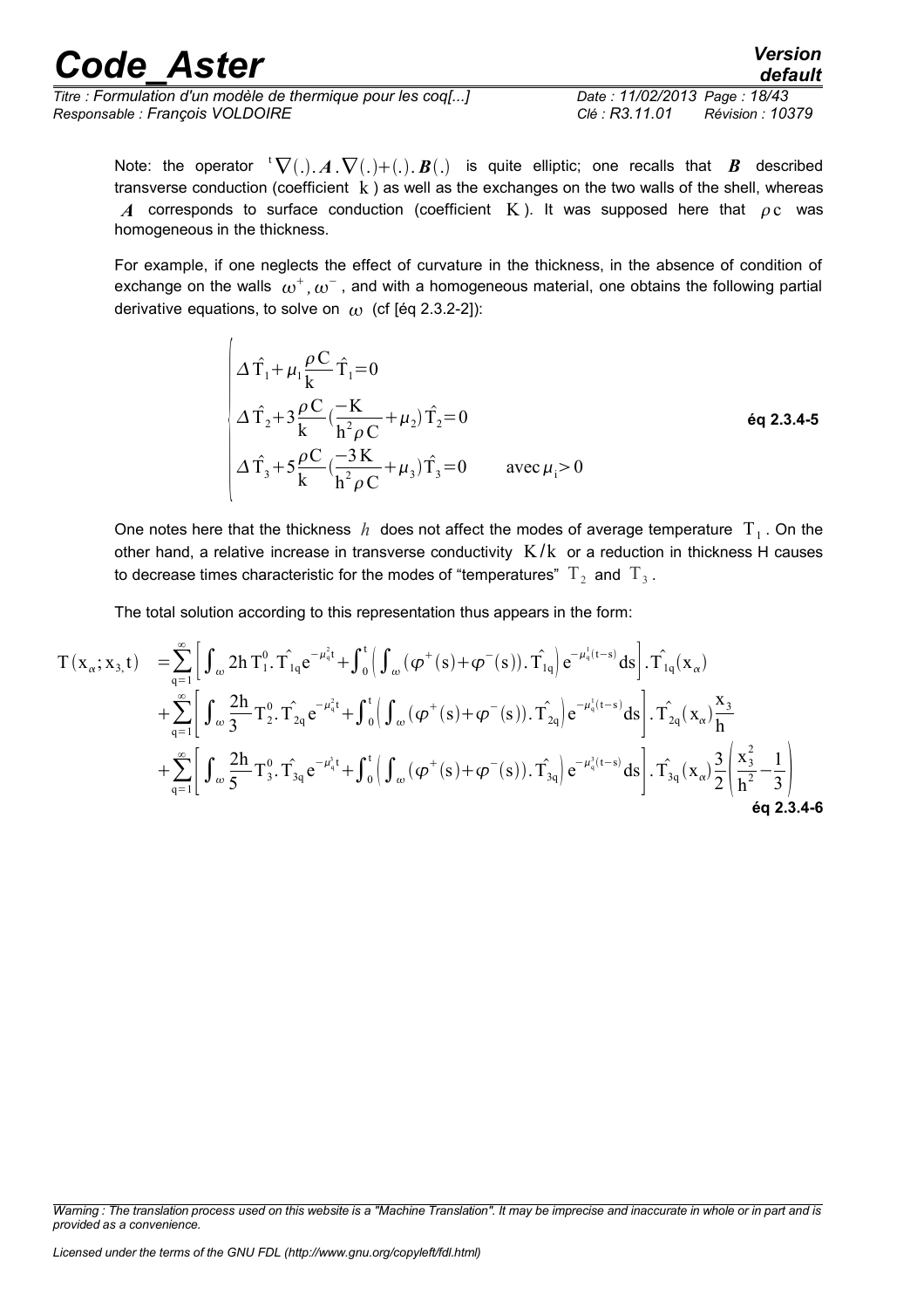*Titre : Formulation d'un modèle de thermique pour les coq[...] Date : 11/02/2013 Page : 19/43 Responsable : François VOLDOIRE Clé : R3.11.01 Révision : 10379*

where an initial temperature was considered:

$$
T^0(\mathbf{x}_{\alpha}; \mathbf{x}_3) = T_i^0(\mathbf{x}_{\alpha}). \mathbf{w}_i(\mathbf{x}_3)
$$

and where one supposed the absence of heat sources in the thickness.

By comparing the solution 3D [éq 2.3.4-3] and the model of shell [éq 2.3.4-6], one notes that in this last the transverse modes  $\hat{T}_q$  according to  $x_3$  are represented only by the functions  $W_i(x_3)$  given; what amounts truncating the series  $|\hat{\Gamma}_{q}|$ . But another limitation appears in the product of convolution for relaxation times 1 — characteristic of the transverse modes in [éq 2.3.4-3] which disappear in the  $\mu_\mathfrak{q}$ model [éq 2.3.4-6] beyond from a parabolic "mode".

In a diffusion of purely transverse heat (described by  $(\hat{\Gamma_{_{i0}}},\mu_{_{i0}})$  in the model [éq 2.3.4-6]), the lowest eigenvalue being  $K/h^2 \rho\, C$  one can hope for a correct solution with the model of shell if relaxation times  $\mathfrak{t}_{\mathfrak{c}}$  of the loadings applied are such as:

$$
t_c > \frac{\rho C}{K} h^2
$$

This inequality can be used as practical limit of application of the model.

#### **2.3.5 Equations of the model with usual variables**

<span id="page-18-0"></span>the choice of the variables  $T_{1,}T_{2,}T_{3}$  of the representation [éq 2.3.1-1] corresponded to the development of the temperature according to the thickness.

For the applications, it is however more convenient to replace them by the variables:  $\,\mathrm{T}^\mathrm{m},\mathrm{T}^\mathrm{s},\mathrm{T}^\mathrm{i}$  :

- $T<sup>m</sup>$  indicate the temperature on the mean surface of the shell,
- $T^s$  the temperature on "external" surface  $(x_3=+h)$ ,
- $\rm T_i$  the temperature on "interior" surface  $\rm (x_{\rm 3}=-h)$  .

The representation in the thickness uses the polynomials of LAGRANGE then:  $\, {\rm P}_{\,1} {\rm P}_{2} {\rm P}_{3}$  :

$$
T(x_{\alpha}; x_3) = T^{m}(x_{\alpha}). P_1(x_3) + T^{s}(x_{\alpha}). P_2(x_3) + T^{i}(x_{\alpha}). P_3(x_3)
$$

with:

$$
P_1(x_3) = 1 - (x_3/h)^2
$$
  
\n
$$
P_2(x_3) = \frac{x_3}{2h} (1 + x_3/h)
$$
  
\n
$$
P_3(x_3) = \frac{x_3}{2h} (1 - x_3/h)
$$

The formulation of the thermal problem on  $\Omega$  is similar to [éq 2.3.1-2], but where one considers:

*Warning : The translation process used on this website is a "Machine Translation". It may be imprecise and inaccurate in whole or in part and is provided as a convenience.*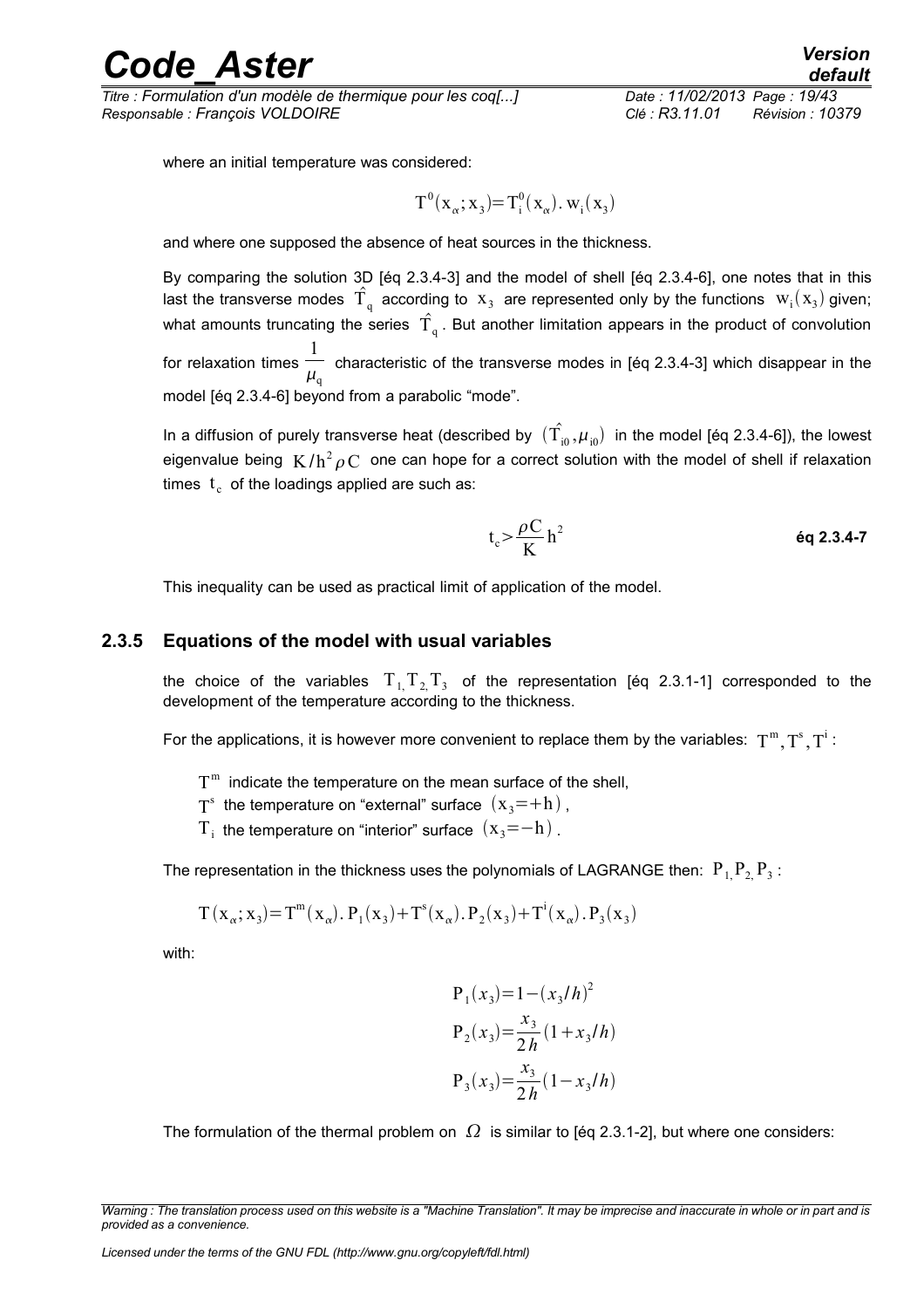*Titre : Formulation d'un modèle de thermique pour les coq[...] Responsable : François VOLDOIRE Clé : R3.11.01 Révision : 10379*

$$
T(\mathbf{T}^{\mathbf{m}}, \mathbf{T}^{\mathbf{s}}, \mathbf{T}^{\mathbf{i}})
$$
  

$$
(\nabla \mathbf{T})^{\alpha} = \nabla T_{\alpha} \cdot \begin{pmatrix} P_1 \\ P_2 \\ P_3 \end{pmatrix}; \quad {}_{3}\mathbf{T} = T \cdot \begin{pmatrix} P_1 \\ P_2 \\ P_3 \end{pmatrix}
$$

The tensor  $\boldsymbol{A}$  of order 4 is written then:

$$
A_{\alpha\beta ij}(\mathbf{x}_{\gamma}) = \int_{I} \mathbf{k}_{\alpha\beta} \mathbf{P}_{i} \mathbf{P}_{j} (1 + \mathbf{x}_{3}.\mathbf{H}_{1}) \left( 1 - \mathbf{x}_{3} \left( \frac{1}{\mathbf{R}_{\alpha}} + \frac{1}{\mathbf{R}_{\beta}} \right) \right) d \mathbf{x}_{3}
$$

The tensor  $\boldsymbol{B}$  of order 2 is:

$$
\boldsymbol{B}_{i j}(x_{\mathbf{y}}) = \int_{I} \mathbf{K} \cdot \mathbf{P}_{i}^{'} \cdot \mathbf{P}_{j}^{'}(1 + x_{3} \mathbf{H}_{1}) d x_{3} + \lambda^{+} \mathbf{P}_{i}(\mathbf{h}) \cdot \mathbf{P}_{j}(\mathbf{h}) (1 + \mathbf{h} \mathbf{H}_{1}) + \lambda^{-} \mathbf{P}_{i}(-\mathbf{h}) \cdot \mathbf{P}_{j}(-\mathbf{h}) (1 - \mathbf{h} \mathbf{H}_{1})
$$

For the second member, *C* becomes:

$$
\boldsymbol{C}(x_{y}) = \varphi_{+} \begin{pmatrix} 0 \\ 1 \\ 0 \end{pmatrix} (1 + h H_{1}) + \varphi_{-} \begin{pmatrix} 0 \\ 0 \\ 1 \end{pmatrix} (1 - h H_{1}) \qquad \text{6q 2.3.1-5}
$$

And *D* :

$$
\boldsymbol{D}(x_{y}) = \int_{I} \varphi \begin{pmatrix} P_{1}(x_{3})1 \\ P_{2}(x_{3}) \\ P_{3}(x_{3}) \end{pmatrix} . (1 + x_{3}H_{1}) dx_{3}, \text{ pour } x_{y} \in \partial \omega_{\varphi}
$$

*default*

*Warning : The translation process used on this website is a "Machine Translation". It may be imprecise and inaccurate in whole or in part and is provided as a convenience.*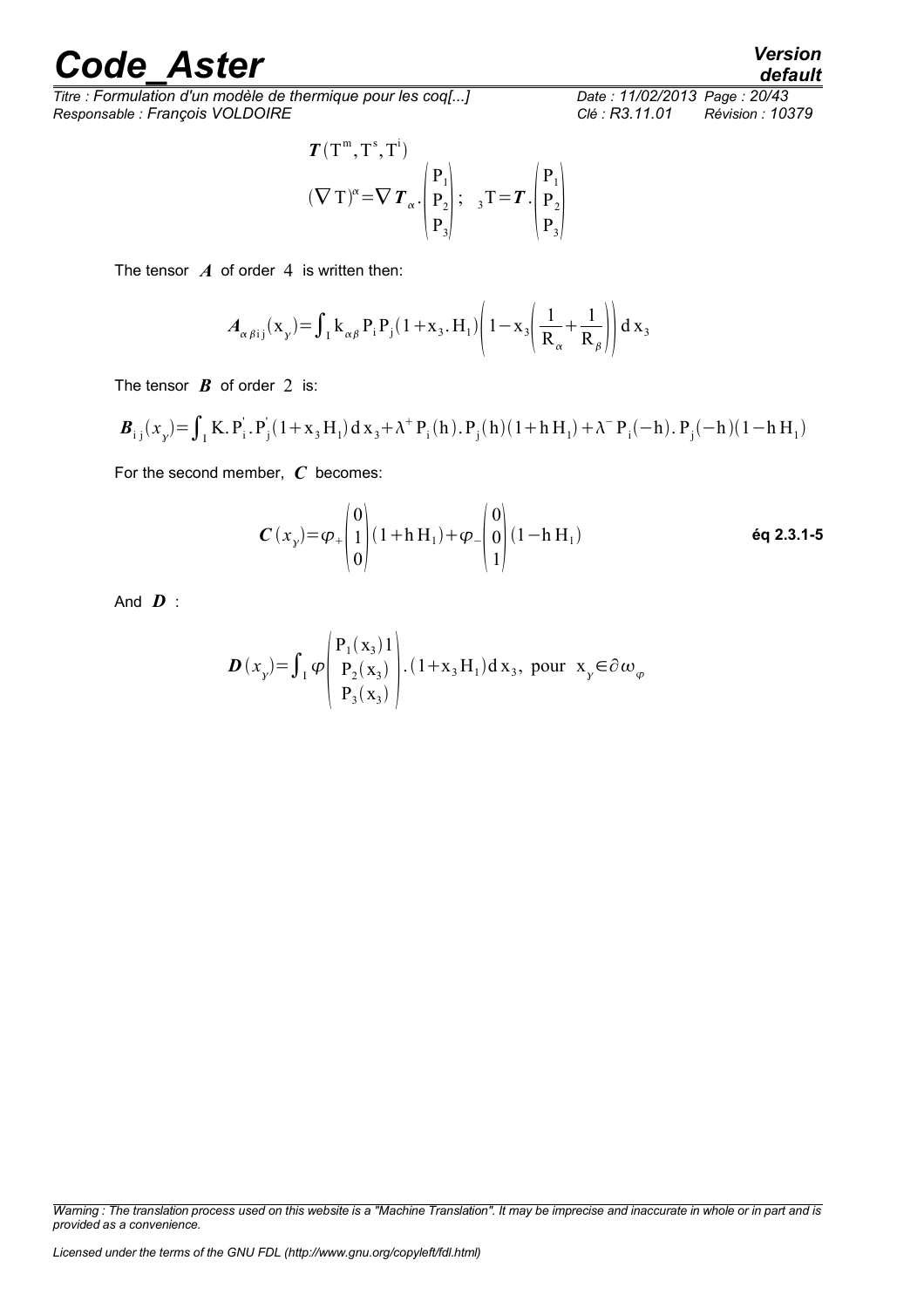*Titre : Formulation d'un modèle de thermique pour les coq[...] Date : 11/02/2013 Page : 21/43 Responsable : François VOLDOIRE Clé : R3.11.01 Révision : 10379*

#### **2.3.5.1 Cases of a homogeneous plate**

<span id="page-20-0"></span>the various integrals on I=]−h; h[ necessary to the computation of *A* and *B* are gathered Ci afterwards:

$$
\int_{I} (P_{1})^{2} dx_{3} = \frac{16h}{15} \; ; \; \int_{I} (P_{2})^{2} dx_{3} = \int_{I} (P_{3})^{2} dx_{3} = \frac{4h}{15}
$$
\n
$$
\int_{I} (P_{1}.P_{2}) dx_{3} = \int_{I} (P_{1}.P_{3}) dx_{3} = \frac{2h}{15} \; ; \; \int_{I} (P_{2}.P_{3}) dx_{3} = \frac{-h}{15}
$$
\n
$$
\int_{I} (P_{1})^{2} dx_{3} = \frac{8}{3h} \; ; \; \int_{I} (P_{2})^{2} dx_{3} = \int_{I} (P_{3})^{2} dx_{3} = \frac{7}{6h}
$$
\n
$$
\int_{I} (P_{1}.P_{2}) dx_{3} = \int_{I} (P_{1}.P_{3}) dx_{3} = \frac{-4}{3h} \; ; \; \int_{I} (P_{2}.P_{3}) dx_{3} = \frac{1}{6h}
$$

One finds then (by neglecting the correction of curvature):

$$
A_{\alpha\beta}^{11} = \frac{16\hbar k}{15} \delta_{\alpha\beta} \quad ; \quad A_{\alpha\beta}^{22} = A_{\alpha\beta}^{33} = \frac{4\hbar k}{15} \delta_{\alpha\beta}
$$

$$
\mathbf{A}_{\alpha\beta}^{12} = \mathbf{A}_{\alpha\beta}^{21} = \mathbf{A}_{\alpha\beta}^{13} = \mathbf{A}_{\alpha\beta}^{31} = \frac{2\hbar k}{15} \delta_{\alpha\beta} \quad ; \quad \mathbf{A}_{\alpha\beta}^{23} = \mathbf{A}_{\alpha\beta}^{32} = \frac{-\hbar k}{15} \delta_{\alpha\beta}
$$

Then:

$$
B = \frac{K}{6h} \begin{pmatrix} 16 & -8 & -8 \\ -8 & 7 & 1 \\ -8 & 1 & 7 \end{pmatrix} + \begin{pmatrix} 0 & 0 & 0 \\ 0 & \lambda^+ & 0 \\ 0 & 0 & \lambda^- \end{pmatrix}
$$
  
\n
$$
C = \begin{pmatrix} 0 \\ \varphi^+ \\ \varphi^- \end{pmatrix}
$$
  
\n
$$
D = \begin{pmatrix} \int_{I} \varphi [1 - (x_3/h)^2]. \, dx_3 \\ \int_{I} \varphi . \frac{x_3}{2h} . (1 + x_3/h) \, dx_3 \\ \int_{I} \varphi . \left( \frac{-x_3}{2h} \right) (1 - x_3/h) \, dx_3 \end{pmatrix} \text{ sur } \omega_{\varphi}
$$

*Warning : The translation process used on this website is a "Machine Translation". It may be imprecise and inaccurate in whole or in part and is provided as a convenience.*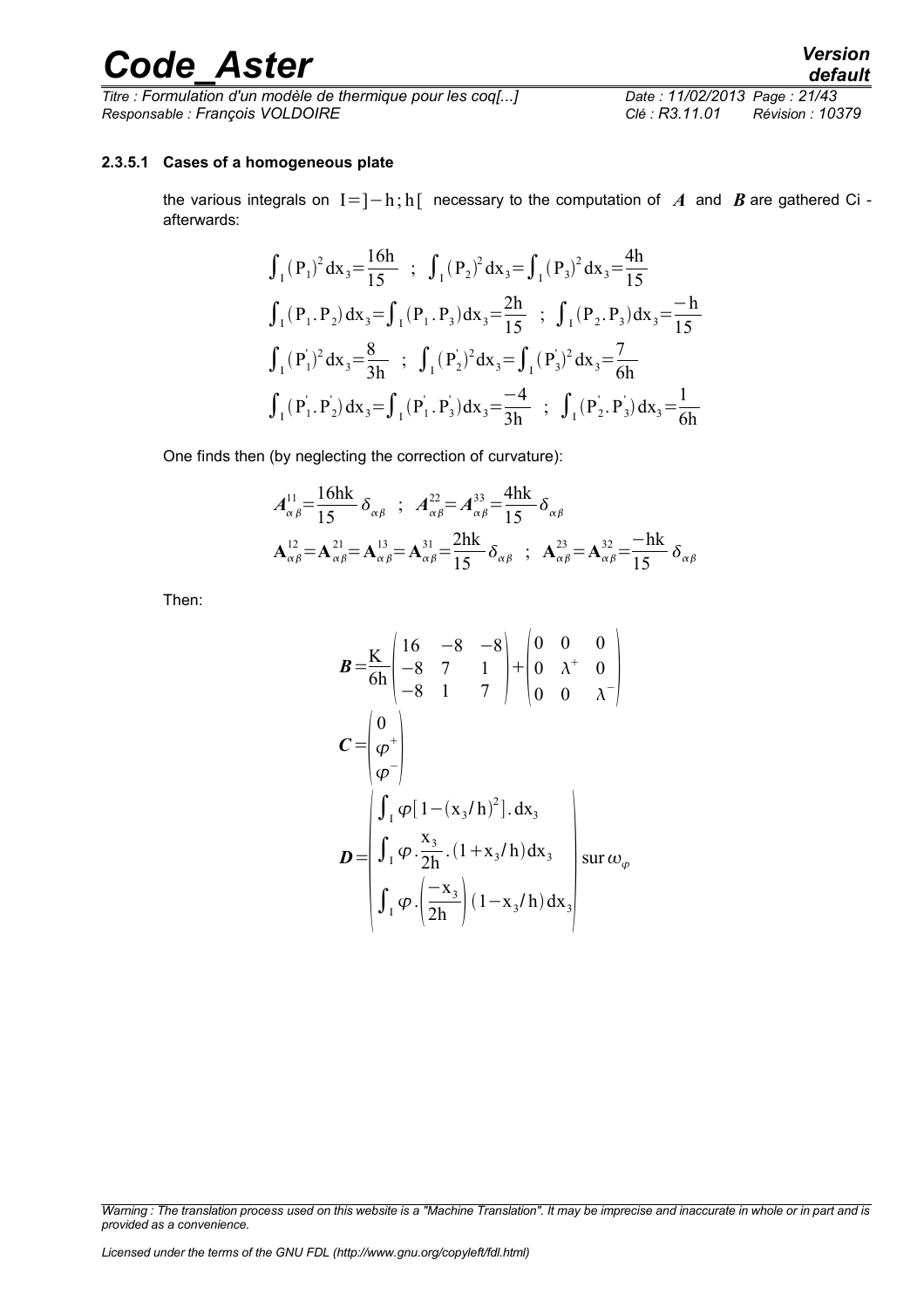*Titre : Formulation d'un modèle de thermique pour les coq[...] Date : 11/02/2013 Page : 22/43 Responsable : François VOLDOIRE Clé : R3.11.01 Révision : 10379*

*default*

#### <span id="page-21-1"></span>**2.3.5.2 Relation between the variables of the two representations**

 $\overline{1}$ 

$$
\begin{cases}\nT^{\mathfrak{m}}(\mathbf{x}_{\alpha})\!=\!T_{1}(\mathbf{x}_{\alpha})\!-\!\frac{1}{2}T_{3}(\mathbf{x}_{\alpha}) \\
T^{s}(\mathbf{x}_{\alpha})\!=\!T_{1}(\mathbf{x}_{\alpha})\!-\!T_{2}(\mathbf{x}_{\alpha})\!+\!T_{3}(\mathbf{x}_{\alpha}) \\
T^{i}(\mathbf{x}_{\alpha})\!=\!T_{1}(\mathbf{x}_{\alpha})\!+\!T_{2}(\mathbf{x}_{\alpha})\!+\!T_{3}(\mathbf{x}_{\alpha})\n\end{cases}
$$

and:

$$
\begin{vmatrix}\nT_1(\mathbf{x}_{\alpha}) = \frac{1}{6} \left[ 4 T^{\mathbf{m}}(\mathbf{x}_{\alpha}) + T^{\mathbf{s}}(\mathbf{x}_{\alpha}) + T^{\mathbf{i}}(\mathbf{x}_{\alpha}) \right] \\
T_2(\mathbf{x}_{\alpha}) = \frac{1}{2} \left[ 1 + T^{\mathbf{s}}(\mathbf{x}_{\alpha}) + T^{\mathbf{i}}(\mathbf{x}_{\alpha}) \right] \\
T_3(\mathbf{x}_{\alpha}) = \frac{1}{3} \left[ -2 T^{\mathbf{m}}(\mathbf{x}_{\alpha}) + T^{\mathbf{s}}(\mathbf{x}_{\alpha}) + T^{\mathbf{i}}(\mathbf{x}_{\alpha}) \right]\n\end{vmatrix}
$$

#### **2.3.6 Synthesis**

<span id="page-21-0"></span>the problem to be solved on the shell  $\omega$ , of thickness 2 h is written:

To find 
$$
T = (T^m, T^s, T^i) \in \mathbf{W} \left[ \boldsymbol{\theta} = (\boldsymbol{\theta}^m, \boldsymbol{\theta}^s, \boldsymbol{\theta}^i) \in H^1(\omega)^3, \boldsymbol{\theta}^m = \boldsymbol{\theta}^s = \boldsymbol{\theta}^i = 0 \text{ sur } \partial \omega_T \right]
$$
  
such as:  

$$
\int_{\omega} ({}^t \nabla T \cdot A + \nabla \boldsymbol{\theta} + {}^t T \cdot B \cdot \boldsymbol{\theta}) \cdot d \omega + \int_{\omega} {}^t C \cdot \boldsymbol{\theta} d \omega + \int_{\partial \omega_{\varphi}} t D \cdot \boldsymbol{\theta} d s \ , \ \ \forall \ \boldsymbol{\theta} \in \mathbf{W}
$$

with:

$$
\begin{cases}\n\mathbf{A}_{\alpha\beta ij}(\mathbf{x}_{\gamma}) = \int_{-h}^{h} \left[ \kappa_{\alpha\beta} P_{i} P_{j} (1 + \mathbf{x}_{3} \cdot \mathbf{H}_{1}) \left( 1 - \mathbf{x}_{3} \left( \frac{1}{R_{\alpha}} + \frac{1}{R_{\beta}} \right) \right) \right] d \mathbf{x}_{3} \\
\mathbf{B}_{ij}(\mathbf{x}_{\gamma}) = \int_{-h}^{h} \left[ \mathbf{K} . \mathbf{P}_{i} \cdot \mathbf{P}_{j} (1 + \mathbf{x}_{3} \mathbf{H}_{1}) \right] d \mathbf{x}_{3} + \lambda^{+} \mathbf{P}_{i}(\pm h) . \mathbf{P}_{j}(\pm h) (1 \pm h \mathbf{H}_{1}) \\
\mathbf{C}_{i}(\mathbf{x}_{\gamma}) = \boldsymbol{\varphi}^{\pm} . \mathbf{P}_{i}(\pm h) (1 \pm h \mathbf{H}_{1}) + \int_{-h}^{h} \mathbf{r} . \mathbf{P}_{i} (1 + \mathbf{x}_{3} \mathbf{H}_{1}) d \mathbf{x}_{3} \\
\mathbf{D}_{i}(\mathbf{x}_{\gamma}) = \int_{-h}^{h} \boldsymbol{\varphi} . \mathbf{P}_{i} (1 + \mathbf{x}_{3} \mathbf{H}_{1}) d \mathbf{x}_{3} , \quad \text{pour } \mathbf{x}_{\gamma} \in \partial \omega_{\varphi}\n\end{cases}
$$

and:

$$
T\left( {\mathbf{x}_{y}}\,;{\mathbf{x}_{3}}\right)\!=\!T^{\mathbf{m}}({\mathbf{x}_{y}}),{{\mathbf{P}}_{1}}\!\left( {\mathbf{x}_{3}}\right)\!+T^{\mathbf{s}}({\mathbf{x}_{y}}),{{\mathbf{P}}_{2}}({\mathbf{x}_{3}})\!+\!T^{\mathbf{i}}({\mathbf{x}_{y}})\!+\!T^{\mathbf{i}}({\mathbf{x}_{y}}),{{\mathbf{P}}_{3}}({\mathbf{x}_{3}})
$$

 $P_i(x_3)$ three polynomials of LAGRANGE in the thickness  $[-h, h]$ :

$$
P_1(x_3)=1-(x_3/h)^2
$$
;  $P_2(x_3) = \frac{x_3}{2h}(1+x_3/h)$ ;  $P_1(x_3) = \frac{x_3}{2h}(1-x_3/h)$ 

*Licensed under the terms of the GNU FDL (http://www.gnu.org/copyleft/fdl.html)*

*Warning : The translation process used on this website is a "Machine Translation". It may be imprecise and inaccurate in whole or in part and is provided as a convenience.*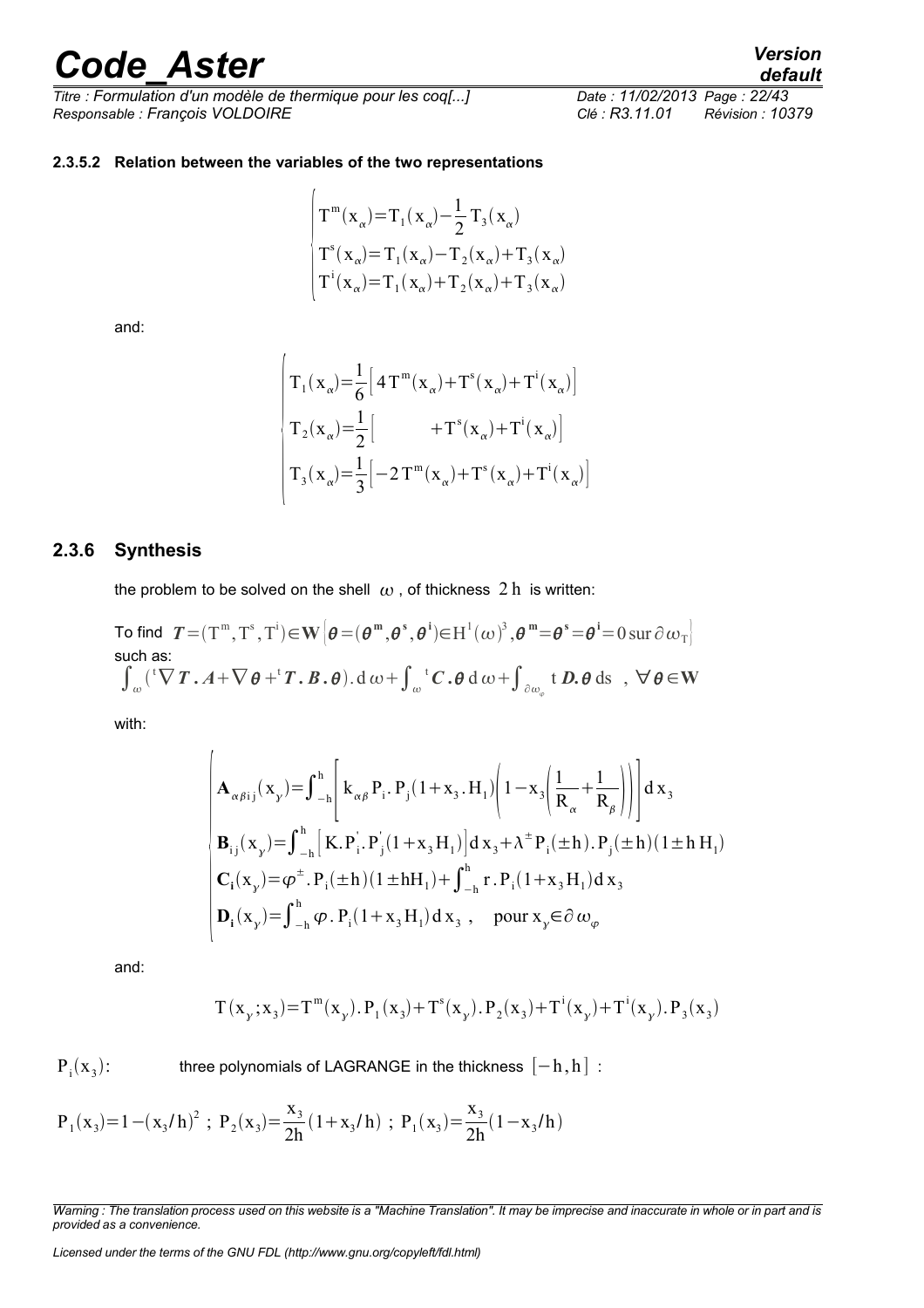*Titre : Formulation d'un modèle de thermique pour les coq[...] Date : 11/02/2013 Page : 23/43 Responsable : François VOLDOIRE Clé : R3.11.01 Révision : 10379*

- 
- $H_1$ : average curvature:  $\mathbf{H}_1 = \left(\frac{1}{R}\right)$  $R<sub>1</sub>$  $+\frac{1}{2}$  $R_{2}$ ;
- $(x_1, x_2)$ : ) : coordinate system orthonormal according to the principal curvatures of  $\,\omega$  ;  $\rm d\,\omega\!=\!dx_1.dx_2$ ;
- $k_{\alpha\beta}$ : surface components of the tensor  $K$  of conductibility;
- K: transverse component of the tensor  $K$  of conductibility;
- $\lambda^{\pm}$  $\therefore$  coefficients of heat exchange on the sides  $\omega^+$  and  $\omega^-$ ;
- $\varphi^\pm$ : flux applied to the sides  $\omega^+$  and  $\omega^-$ ;
- $\overrightarrow{r}$ : sources distributed in the thickness;
- $\varphi$  : flux imposed on the end  $\partial \omega_{\varphi}$  of the shell.

*Warning : The translation process used on this website is a "Machine Translation". It may be imprecise and inaccurate in whole or in part and is provided as a convenience.*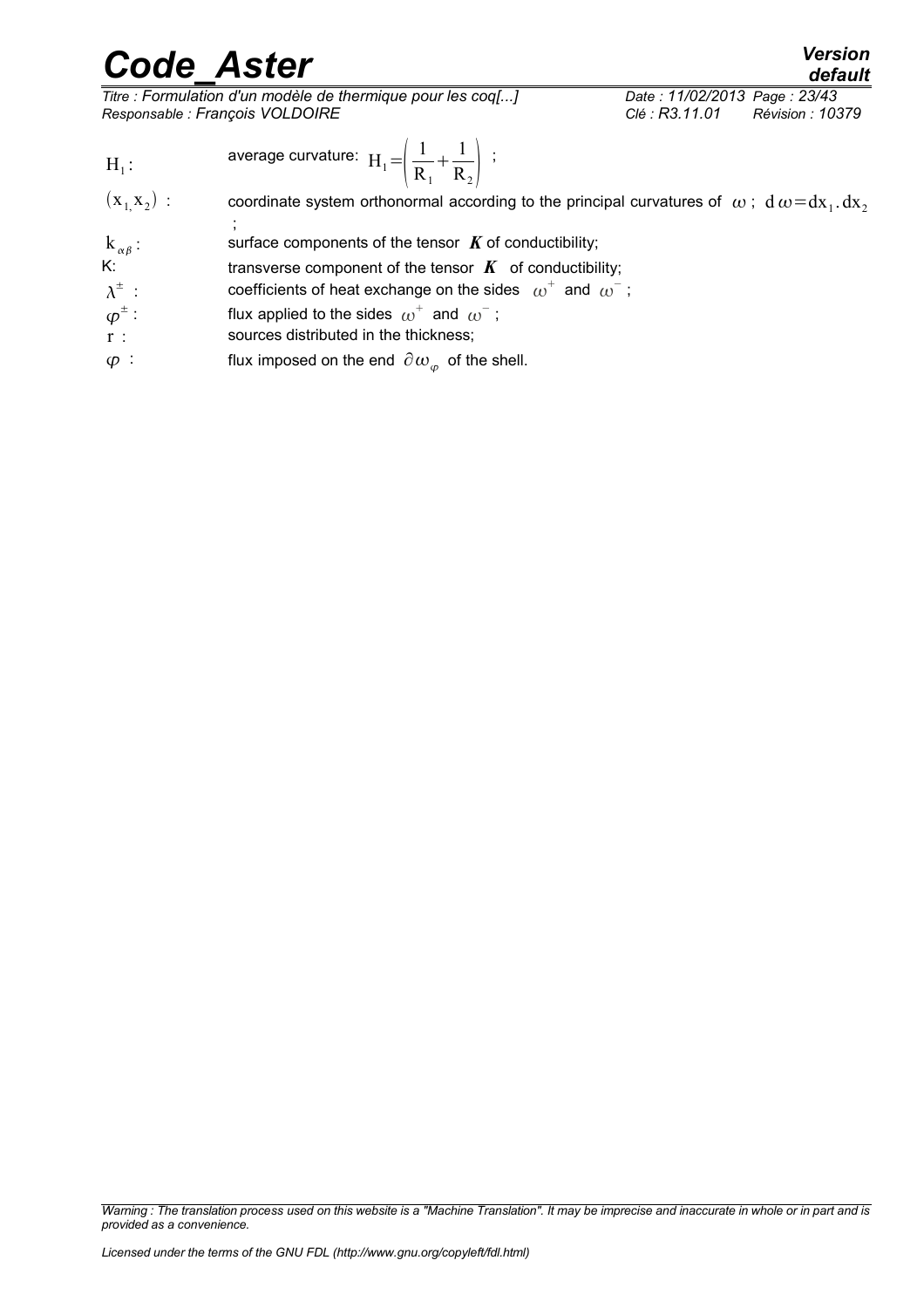*Titre : Formulation d'un modèle de thermique pour les coq[...] Date : 11/02/2013 Page : 24/43 Responsable : François VOLDOIRE Clé : R3.11.01 Révision : 10379*

### **3 Validation of the model on some examples**

<span id="page-23-1"></span>One presents here applications on cylinders and plates. The first draft by way of a unidimensional case in the thickness and makes it possible to evaluate the effect of the terms of curvature, in particular in the second member of the equations. The others make it possible to judge the capacity of the model to treating the case of discontinuous thermal loadings, by reference to solutions 3D.

### **3.1 The infinite cylinder subjected to a uniform interior flux**

<span id="page-23-0"></span>One considers an infinite cylinder (radius  $|R$ , thickness  $2h$ ), subjected to a uniform flux inside:  $\varphi$ <sub>i</sub>,

and with a condition of exchange in external skin  $\,\Lambda^{^{+}}(\mathrm{T}\!-\!\mathrm{T}_{\mathrm{ext}})\!=\!\mathrm{\lambda}^{^{+}}\mathrm{T}\!-\!\varphi_{\mathrm{e}^{-}}$  .

One notes  $K$  the coefficient of transverse conductivity.

The analytical solution of this axisymmetric problem 1D is:

$$
T(x_3)=\hat{T}_1+\hat{T}_0\ln(1+x_3/R)
$$



**Appear: 3.1-a**

with:

$$
\hat{T}_0 = -\frac{R \varphi_i}{K} \left( 1 - \frac{h}{R} \right)
$$

$$
\hat{T}_1 = \frac{R \varphi_i}{K} \left( 1 - \frac{h}{R} \right) \ln \left( 1 + \frac{h}{R} \right) + \left( \varphi_i \frac{1 - h/R}{1 + h/R} + \varphi_e \right) \cdot \frac{1}{\lambda^+}
$$

A development limited to the 2nd order in  $\langle x_{3}/R \rangle$  is:

$$
T\left(x_3\right) \approx \frac{\phi^+ + \phi^-}{\lambda^+} - \frac{2\,\phi_i}{\lambda^+} \cdot \frac{h}{R} \Bigg[ \left(1-\frac{h}{R} - \frac{\lambda^+\,R}{2k}\right)\left(1-\frac{3h}{2R}\right) \Bigg] - \phi_i \frac{h}{K} \Bigg(1-\frac{h}{R}\Bigg) \Bigg( \frac{x_3}{h} - \frac{x_3^2}{2h^2} \cdot \frac{h}{R} \Bigg) + \dots
$$

Let us use now the model at 3 fields  $T = (T_{1,1}T_{2,1}T_{3})$  defined in [§ 2.3.2]. Because of independence in  $\mathbf{x}_1$  and  $\mathbf{x}_2$  solution, one is reduced to the resolution of:  $\boldsymbol{B}\boldsymbol{T}=\boldsymbol{C}$  .

*default*

*Warning : The translation process used on this website is a "Machine Translation". It may be imprecise and inaccurate in whole or in part and is provided as a convenience.*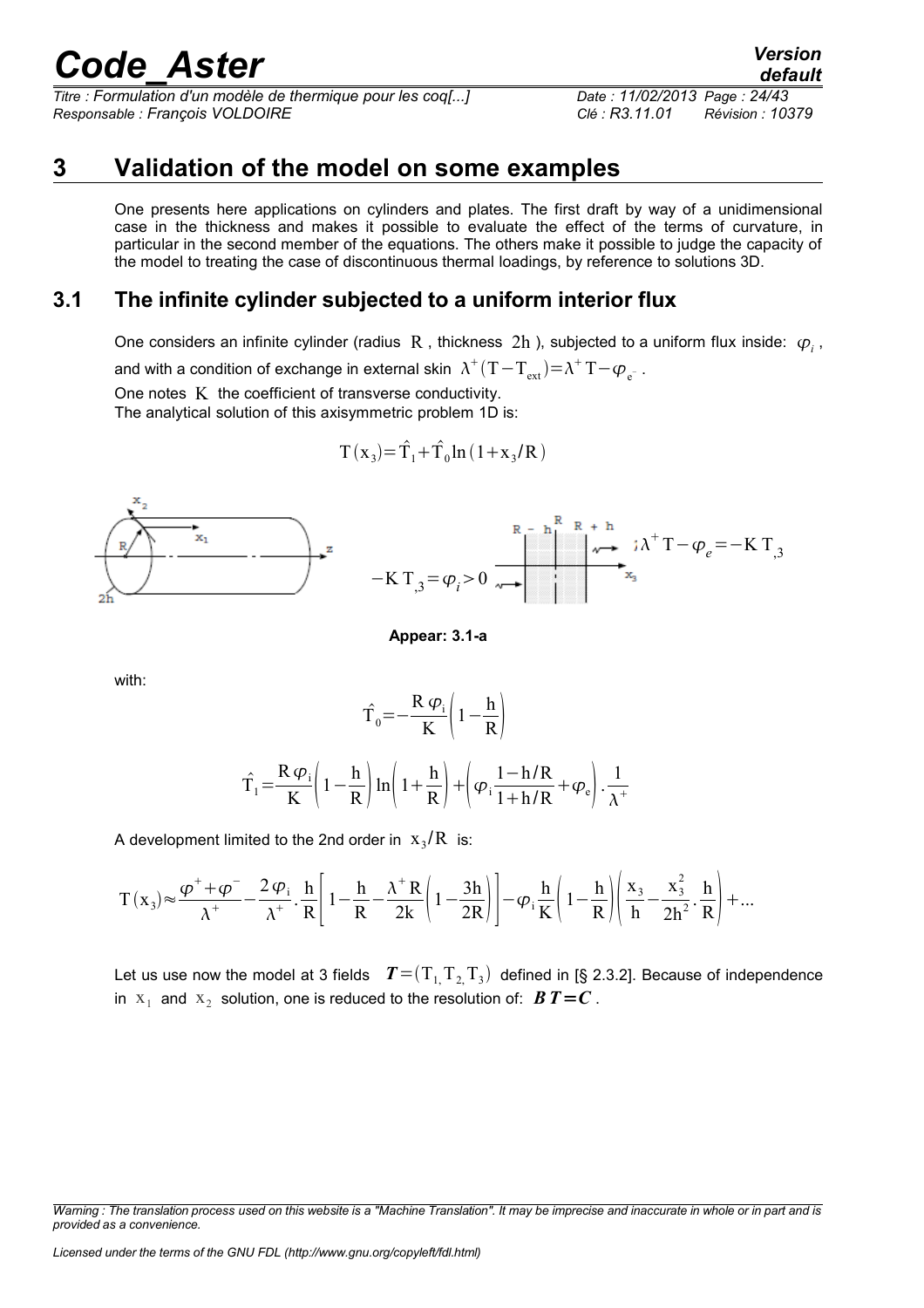*Titre : Formulation d'un modèle de thermique pour les coq[...] Date : 11/02/2013 Page : 25/43 Responsable : François VOLDOIRE Clé : R3.11.01 Révision : 10379*

For the representation 
$$
T(x_3)=T_1+T_2\frac{x_3}{h}+\frac{3}{2}\cdot T_3\left(\frac{x_3^2}{h^2}-\frac{1}{3}\right)
$$
, one a:  
\n
$$
B=\frac{2K}{h}\begin{pmatrix} 0 & 0 & 0 \\ 0 & 1 & h/R \\ 0 & h/R & 3 \end{pmatrix} + \lambda^+ \left(1+\frac{h}{R}\right)\begin{pmatrix} 1 & 1 & 1 \\ 1 & 1 & 1 \\ 1 & 1 & 1 \end{pmatrix}
$$
\n
$$
C=\varphi_i\left(1-\frac{h}{R}\right)\begin{pmatrix} 1 \\ -1 \\ 1 \end{pmatrix} + \varphi_e\left(1+\frac{h}{R}\right)\begin{pmatrix} 1 \\ 1 \\ 1 \end{pmatrix}
$$
 for the second member.

If one neglects the intervention of the curvature in the metric one, one removes the terms in h the R preceding statements.

The solution is, if the curvature completely is neglected  $(1\gg\frac{\hbar}{\Gamma})$  $\frac{1}{R}$ ) :

$$
T(x_3) = \frac{\varphi_e + \varphi_i}{\lambda^+} + \frac{\varphi_i \cdot h}{K} \left(1 - \frac{x_3}{h}\right)
$$
 i.e. the solution of the plane "wall".

If one takes account of the curvature in the second member like in the terms of exchange  $\lambda^+$  (true surfaces of application of flux):

$$
T(x_3) = \frac{\varphi_i + \varphi_e}{\lambda^+} - \frac{2 \varphi_i}{\lambda^+} \cdot \frac{h}{R} \left[ 1 - \frac{h}{R} - \frac{\lambda^+ R}{2k} \left( 1 - \frac{h}{R} \right) \right] - \varphi_i \frac{h}{K} \left( 1 - \frac{h}{R} \right) \cdot \frac{x_3}{h} + 0
$$

One finds the analytical solution developed with the 1st order in  $\rm\,x_{3}/R$  <sub>.</sub> The taking into account of the curvature in the terms of conductivity in  $\, {\bm B} \,$  would intervene on the level of the terms in  $\, (\rm x_{\rm 3}/R \,)^{\!2}$  .

*Warning : The translation process used on this website is a "Machine Translation". It may be imprecise and inaccurate in whole or in part and is provided as a convenience.*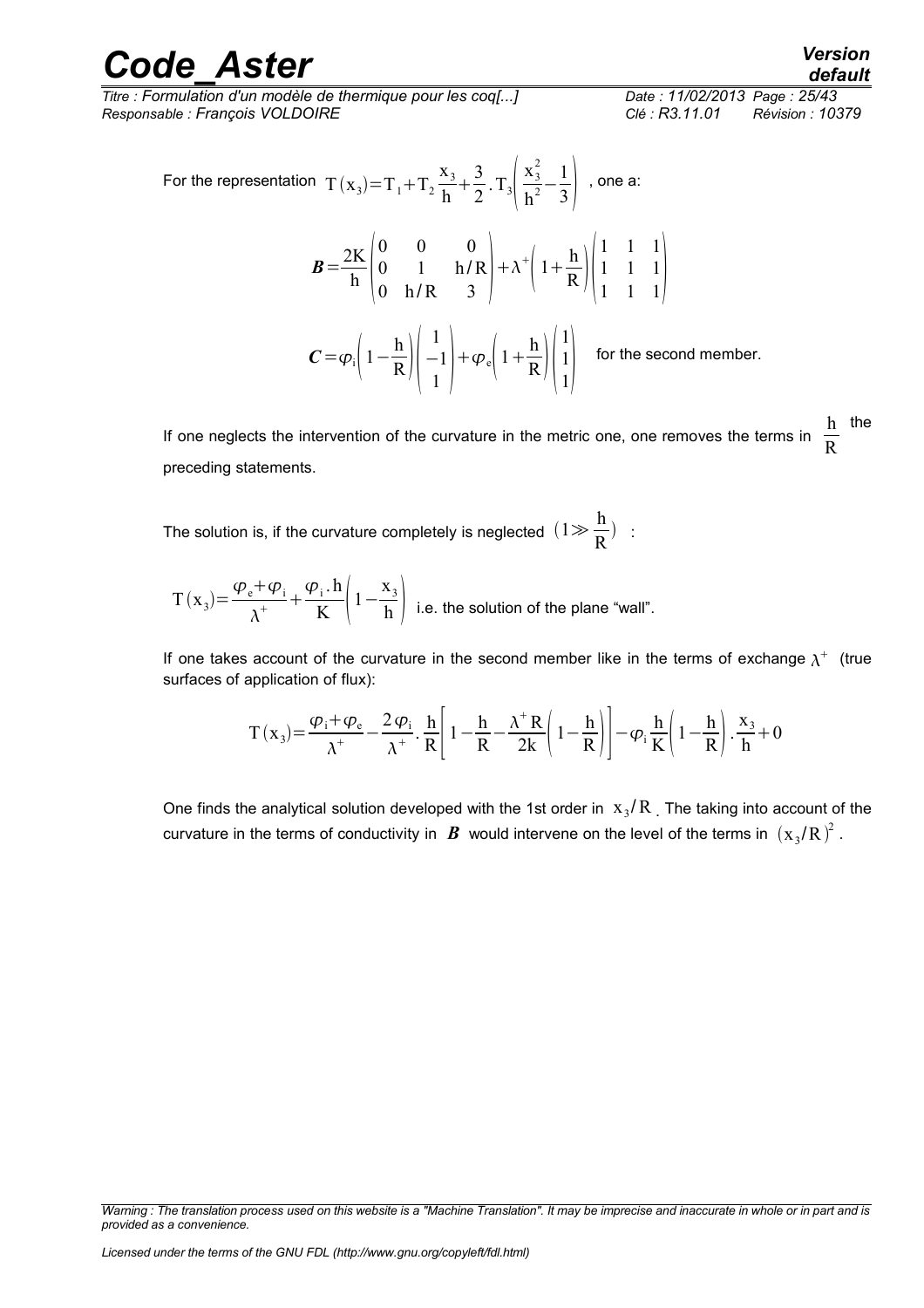*Titre : Formulation d'un modèle de thermique pour les coq[...] Date : 11/02/2013 Page : 26/43 Responsable : François VOLDOIRE Clé : R3.11.01 Révision : 10379*

### **3.2 The infinite plate under a skew-symmetric flux couple**

<span id="page-25-0"></span>Let us take again the case of the infinite plate subjected on its half  $x_2<0$  to a couple of constant flux  $(\varphi^+\!=\!\varphi\,,\varphi^-\!=\!-\varphi)$  balanced, and adiabat on other half  $\mathrm{x}_2\!>\!0$  .

The antisymetry of the loading imposes that:  $\rm\,T(x_{1,}x_{2},0) {=} 0$  . One can also show that  $\rm\,T\,$  is linear in the thickness in  $x_2 = -\infty$ ,  $0, +\infty$ .

The equations [éq 2.3.2-2] are reduced here to:

$$
-2kh \begin{pmatrix} 1 & 0 & 0 \\ 0 & 1/3 & 0 \\ 0 & 0 & 1/5 \end{pmatrix} \begin{pmatrix} T_1 \\ T_2 \\ T_3 \end{pmatrix} + \frac{2K}{h} \begin{pmatrix} 0 & 0 & 0 \\ 0 & 1 & 0 \\ 0 & 0 & 3 \end{pmatrix} \begin{pmatrix} T_1 \\ T_2 \\ T_3 \end{pmatrix} = \varphi \begin{pmatrix} 0 \\ 2 \\ 0 \end{pmatrix}
$$



**Appear: 3.2-the**

derivatives  $\rm T_{i,2}$  cancelling itself ad infinitum,  $\rm T_1$  and  $\rm T_3$  are identically null everywhere. It remains to determine  $\ket{\mathrm{T}_2}$  (depending only on  $\ket{\mathrm{x}_2}$  ) such as:

$$
-T_2 + \frac{3K}{kh^2} \cdot T_2 = \frac{3 \varphi}{kh}
$$
 whose solution is form:  

$$
\begin{cases} T_2(x_2) = a e^{\sqrt{3K/k} \cdot x_2/h} + \frac{\varphi h}{K} & \text{si } x_2 < 0, \\ T_2(x_2) = b e^{-\sqrt{3K/k} \cdot x_2/h} & \text{si } x_2 > 0, \end{cases}
$$

The continuity of  $T_2$  and  $T_2^{'}$  0 gives some:

$$
\begin{cases}\nT_2(x_2) = \frac{\varphi h}{K} \left(2 - e^{\sqrt{3K/k} \cdot x_2/h}\right) & \text{si } x_2 \le 0 \\
T_2(x_2) = \frac{\varphi h}{K} e^{-\sqrt{3K/k} \cdot x_2/h} & \text{si } x_2 \ge 0\n\end{cases}
$$

After change for the variables  $\, {\rm T}^{\rm m}, {\rm T}^{\rm s}, {\rm T}^{\rm i}$  , one finds:

$$
T^{m}(x_2)=0
$$
;  $T^{s}(x_2)=T_2(x_2)$ ;  $T^{i}(x_2)=-T_2(x_2)$ 

*Licensed under the terms of the GNU FDL (http://www.gnu.org/copyleft/fdl.html)*

*default*

*Warning : The translation process used on this website is a "Machine Translation". It may be imprecise and inaccurate in whole or in part and is provided as a convenience.*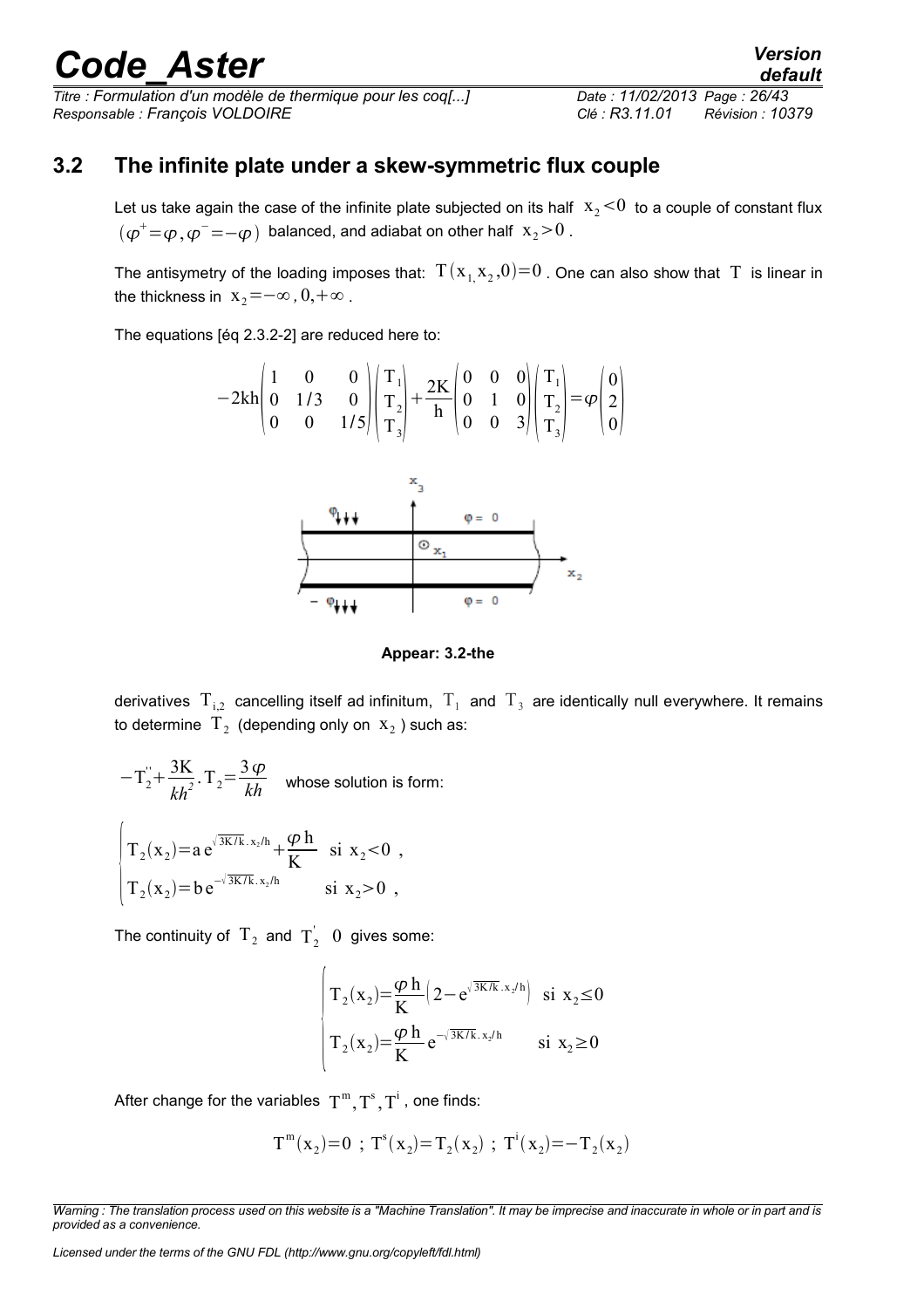*Titre : Formulation d'un modèle de thermique pour les coq[...] Date : 11/02/2013 Page : 27/43 Responsable : François VOLDOIRE Clé : R3.11.01 Révision : 10379*

The temperature of the plate, calculated in the frame of this model is thus linear in the thickness and is expressed with  $\text{T}^{\text{m}}(\text{x}_2)$  or  $\text{T}^{\text{s}}(\text{x}_2)$  and  $\text{T}^{\text{i}}(\text{x}_2)$  by:

$$
T(x_{1,}x_{2,}x_{3})=T_{2}(x_{2}).\frac{x_{3}}{h}=T^{s}(x_{2}).\frac{x_{3}}{2h}(1+x_{3}/h)-T^{i}(x_{2}).\frac{x_{3}}{2h}(1-x_{3}/h)
$$

[Figure 3.2-a] allows to compare the temperatures in higher skin  $(x_3=+h)$  of the plate under a standardized external flux ( $\varphi = K/h$  with  $k = K = 1, h = 1$ ), obtained by a numerical computation 3D (*Code Aster*), the model shell, and the model limits asymptotic (with the discontinuity observed in [§2.2]).

One notes the good capacity of the model to describe the boundary layer appearing in the vicinity of an external flux discontinuity.



**Appear 3.2-b: Temperature compared in higher skin of the plate subjected to skew-symmetric flux.**

*Warning : The translation process used on this website is a "Machine Translation". It may be imprecise and inaccurate in whole or in part and is provided as a convenience.*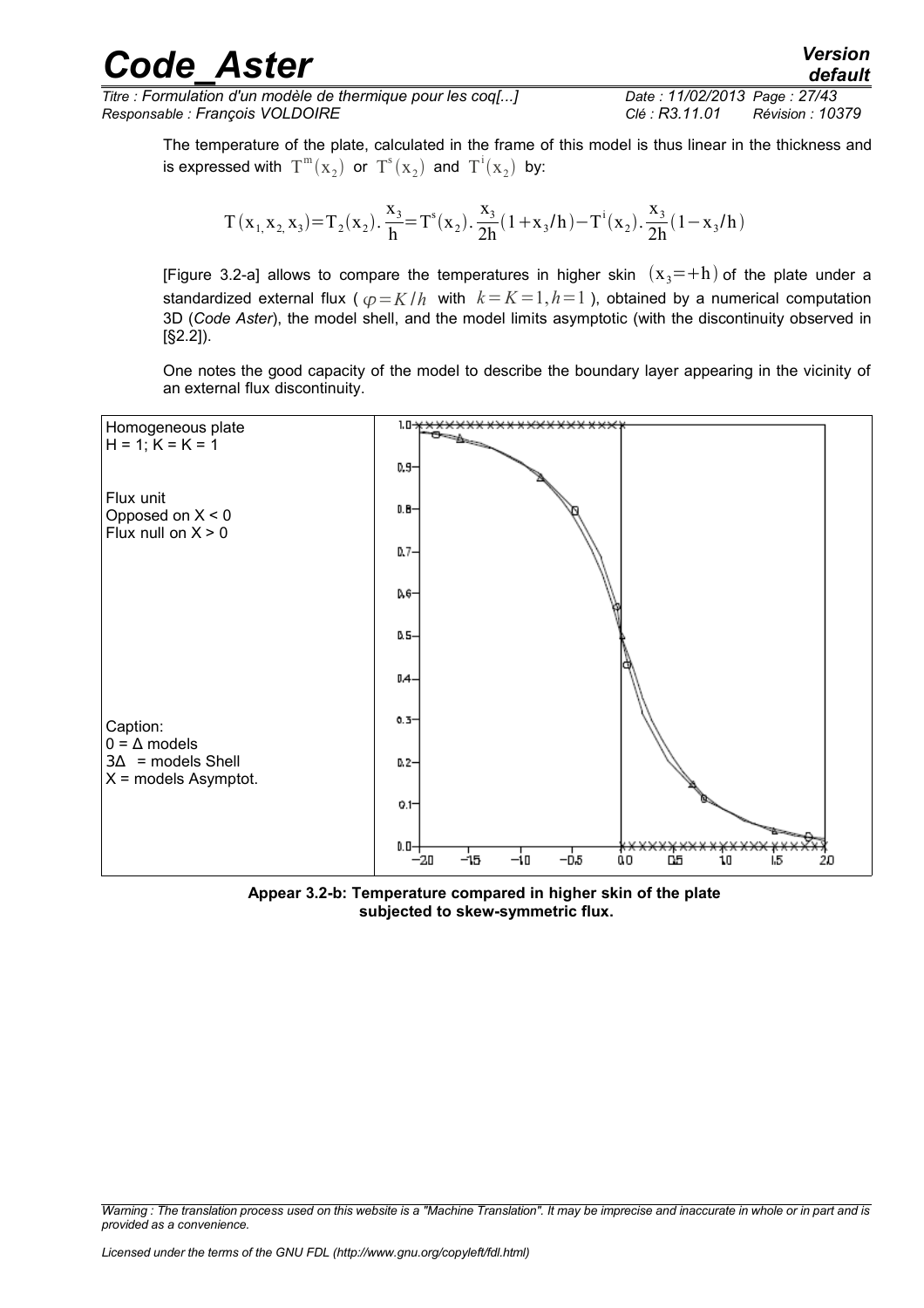*Titre : Formulation d'un modèle de thermique pour les coq[...] Date : 11/02/2013 Page : 28/43 Responsable : François VOLDOIRE Clé : R3.11.01 Révision : 10379*

### **3.3 The infinite plate under a symmetric flux couple**

<span id="page-27-0"></span>In the preceding example, the antisymetry of the loading involved the nullity of the even terms in  $\rm{x\,3}(T_i{=}T_3{=}0)$  . One treats now another case of loading, symmetric, (compared to  $\rm\,x\,3{=}0$  ) allowing to judge the effect of the term  $\rm\,T_{3}$  , in particular on  $\rm\,T_{1}$  , which requires to take boundary conditions of the type exchanges, for dédiagonaliser  $\bm{B}$  [§ 2.3.2].

In  $x_3 = +h$ , one has like condition:

 $-KT = -\lambda T + \varphi \text{ si } x, 0$  $=-\lambda T-\varphi \text{ si } x_2>0$ 

In  $x_3=-h$ , one a:

$$
-KT = -\lambda T + \varphi \text{ si } x_2 < 0
$$
  
= -\lambda T - \varphi \text{ si } x\_2 > 0



**Appears: 3.2-the**

conditions of symmetry and antisymetry force the solution to check:

$$
\bullet \quad -T(x_{1,}-x_{2,}x_{3})=T(x_{1,}x_{2,}x_{3})=T(x_{1,}x_{2,-}x_{3})
$$

from where:  $T(x_{1,}0,x_3)=0$  , and  $\partial_3 T(x_{1,}x_{2,}0)=0$  .

The equations (18) are written in our case (  $\mathrm{T_i^+}$  depends only on  $\mathrm{x_2^+}$ ):

$$
\begin{vmatrix}\n-\mathbf{kh} \cdot \mathbf{T}_1 + \lambda \mathbf{T}_1 + \lambda \mathbf{T}_3 & = \phi & \text{pour } x_2 < 0 \text{ ou } -\phi \text{ pour } x_2 > 0 \\
-\mathbf{k} h / 3 \cdot \mathbf{T}_2 + \left(\frac{\mathbf{K}}{\mathbf{h}} + \lambda\right) \mathbf{T}_2 & = 0 \\
-\mathbf{k} h / 5 \cdot \mathbf{T}_3 + \lambda \mathbf{T}_1 + \left(\frac{3\mathbf{K}}{\mathbf{h}} + \lambda\right) \mathbf{T}_3 & = \phi & \text{pour } x_2 < 0 \text{ ou } -\phi \text{ pour } x_2 > 0\n\end{vmatrix}
$$

 $\text{T}_2^{\phantom{\dagger}}$  is thus identically null (what is coherent with the conditions of symmetry).

*Warning : The translation process used on this website is a "Machine Translation". It may be imprecise and inaccurate in whole or in part and is provided as a convenience.*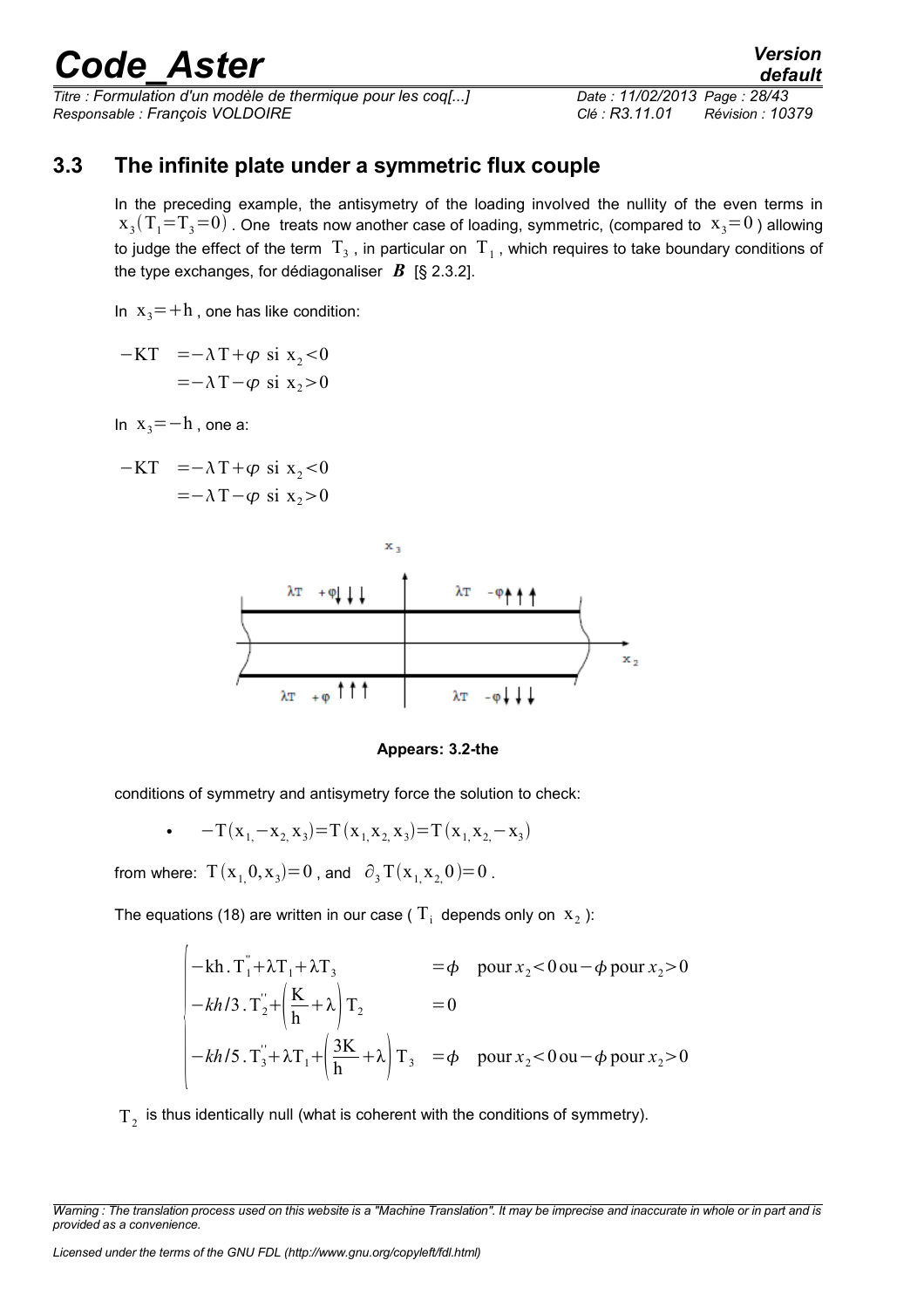*Titre : Formulation d'un modèle de thermique pour les coq[...] Date : 11/02/2013 Page : 29/43 Responsable : François VOLDOIRE Clé : R3.11.01 Révision : 10379*

The solutions  $\mathrm{T}_1^+$  and  $\mathrm{T}_3^+$  are given by (cf [Year 1]):

$$
\begin{pmatrix}\nT_1(x_{1,}x_2) = -\frac{\varphi}{\lambda} \left(1 - \frac{\lambda/kh - s_2^2}{s_1^2 - s_2^2} \cdot e^{-s_1|x_2|} + \frac{\lambda/kh - s_1^2}{s_1^2 - s_2^2} \cdot e^{-s_2|x_2|}\right) sgn(x_2) \\
T_3(x_{1,}x_2) = -\frac{\varphi}{\lambda} \cdot \frac{kh}{\lambda} \frac{(\lambda/kh - s_2^2) \cdot (\lambda/kh - s_1^2)}{s_1^2 - s_2^2} \cdot (e^{-s_1|x_2|} - e^{-s_2|x_2|}) sgn(x_2)\n\end{pmatrix}
$$

 $s_1$  and  $s_2$  being positive roots of the characteristic polynomial.

After change for the variables  $\, {\rm T}^{\rm m}, {\rm T}^{\rm s}, {\rm T}^{\rm i}$  , one finds:

$$
\begin{cases}\nT^m(x_1, x_2) = T_1(x_1, x_2) \\
T^s(x_1, x_2) = T_1(x_1, x_2) + T_3(x_1, x_2) \\
T^i(x_1, x_2) = T^s(x_1, x_2)\n\end{cases}
$$

If one adopts to solve the thermal problem a model with 2 fields  $(\tilde{T_1}, \tilde{T_2})$  , with a representation closely connected in the thickness, one obtains like solution:

$$
\begin{vmatrix}\n\tilde{\mathbf{T}}_1(\mathbf{x}_1, \mathbf{x}_2) = & \varphi/\lambda \left(1 - e^{\sqrt{\lambda/\mathrm{kh}} \cdot \mathbf{x}_2}\right) & \mathrm{si} \ (\mathbf{x}_2 < 0) \\
-\varphi/\lambda \left(1 - e^{\sqrt{\lambda/\mathrm{kh}} \cdot \mathbf{x}_2}\right) & \mathrm{si} \ (\mathbf{x}_2 > 0) \\
\tilde{\mathbf{T}}_2(\mathbf{x}_1, \mathbf{x}_2) = & 0\n\end{vmatrix}
$$

In such a model the temperature appears constant in the thickness. The model limits asymptotic produced the same solution.

One 3D compares the numerical solution and that of a model with 2 fields  $(\tilde{\mathrm{T}}_{1})$  . This last comparison makes it possible to judge effect of the parabolic term on the distribution of the average temperature. Indeed it is the latter which, in mechanical theory of the shells, generates a membrane strain.

These comparisons are made for unit values of  $k, K, \lambda, h, \varphi$  in units If. One 3D visualizes the isovaleurs in the thickness on [Figure 3.3-a].

The average temperatures  $\rm T_1$  and  $\rm \tilde{T_1}$  are represented [Figure 3.3-b]. Finally it [Figure 3.3-c] the change of the temperature in higher skin ()  $x_3=+h$  of the plate shows, for the three solutions considered, as by that of the asymptotic limiting model; [Figure 3.3-d] the same comparison for the average average of the plate presents.

One notes on these results the good adequacy between the solution supplements 3D (points  $\theta$ ) and that obtained with the model from shells at 3 fields (points  $\Delta$ ), whereas the model at 2 fields (points  $+$ ) appears insufficient.

These observations remain valid for other choices of  $k, K, \lambda, h, \varphi$ , since the problem is linear in  $\varphi$ , and that the variable of space  $\mathbf{x}_2^{\top}$  appears normalisable by  $\sqrt{k}$  $\lambda$ kh in the equations.

*Warning : The translation process used on this website is a "Machine Translation". It may be imprecise and inaccurate in whole or in part and is provided as a convenience.*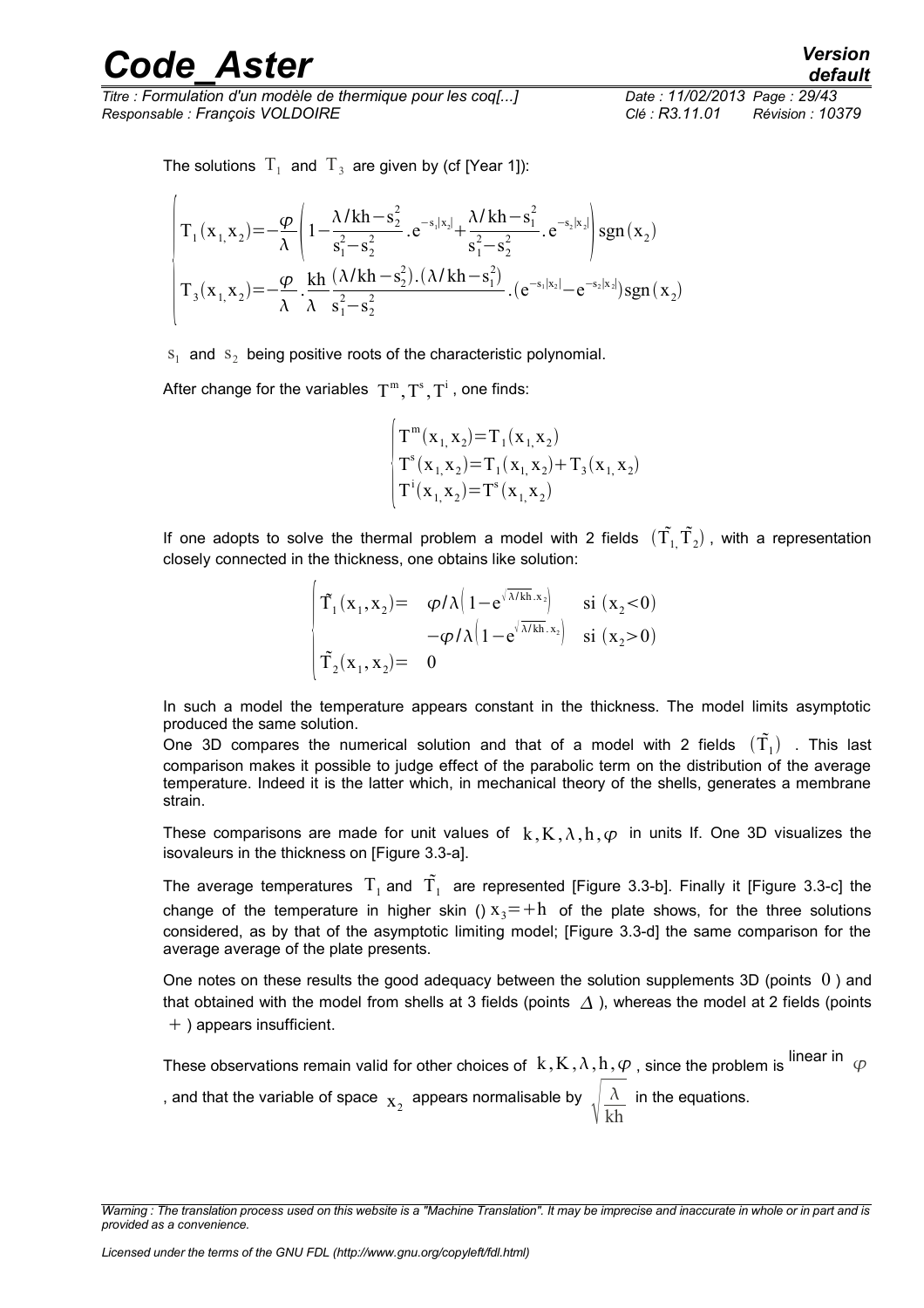*Titre : Formulation d'un modèle de thermique pour les coq[...] Date : 11/02/2013 Page : 30/43 Responsable : François VOLDOIRE Clé : R3.11.01 Révision : 10379*



**Appear: 3.3-a: Isovaleurs of temperature by numerical computation 3D**



**Figure: 3.3-b: Comparison of the average temperatures: effect of the parabolic term**

*Warning : The translation process used on this website is a "Machine Translation". It may be imprecise and inaccurate in whole or in part and is provided as a convenience.*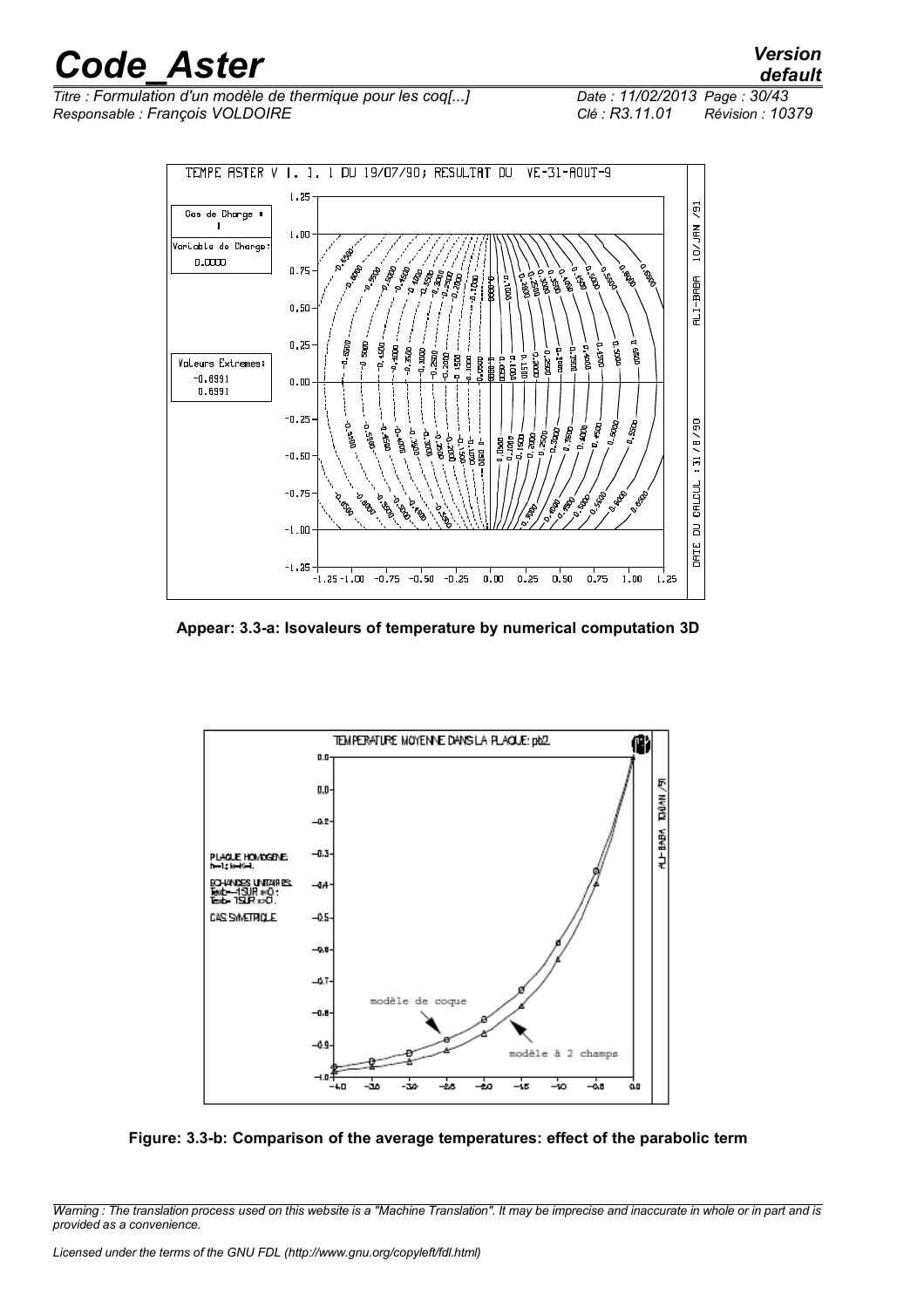*Titre : Formulation d'un modèle de thermique pour les coq[...] Date : 11/02/2013 Page : 31/43 Responsable : François VOLDOIRE Clé : R3.11.01 Révision : 10379*



**Appears: 3.3-c: Temperature compared in higher skin of the plate subjected to symmetric exchanges**



**Appears: 3.3-d: Temperature compared on the average average of the plate subjected to symmetric exchanges**

*Warning : The translation process used on this website is a "Machine Translation". It may be imprecise and inaccurate in whole or in part and is provided as a convenience.*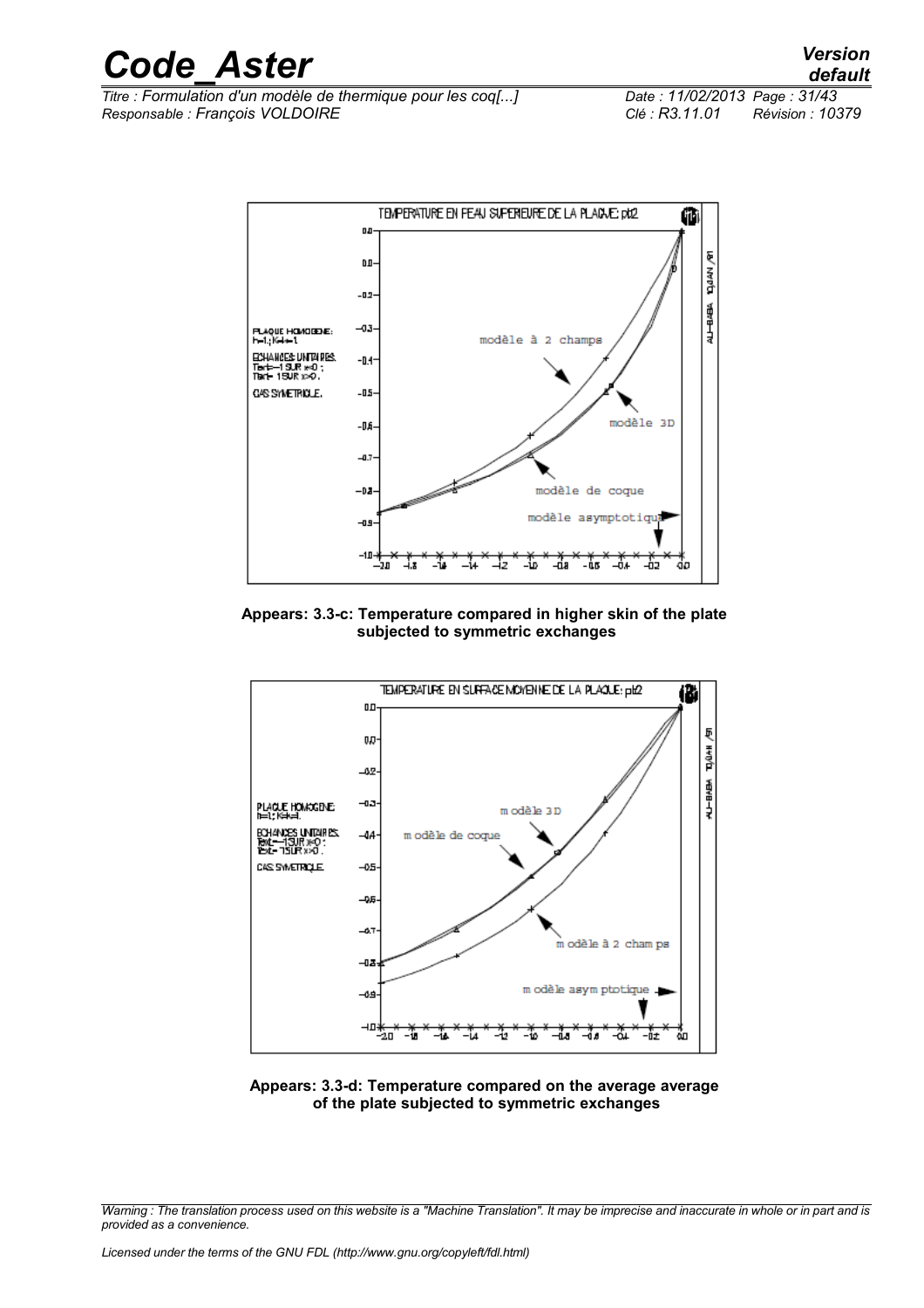*Titre : Formulation d'un modèle de thermique pour les coq[...] Date : 11/02/2013 Page : 32/43 Responsable : François VOLDOIRE Clé : R3.11.01 Révision : 10379*

### **3.4 the infinite cylinder subjected to a horizontal stratification**

<span id="page-31-0"></span>One is interested in this paragraph in a situation more industrial than the preceding cases. It is about a thermal problem of stratification in a horizontal pipe [bib12]. Under certain thermohydraulic conditions, the temperature of the fluid can vary very quickly with the dimension *z* (cf appears Ci - below). One can practically consider that there exist two zones with constant temperatures on both sides of a horizontal interface.





• Characteristic geometrical:

R=1,0 m h=0,075 m  $\theta_0 = -30^{\circ}$ 

• Physical characteristics:

| Conductivity  | $k = 17 W/m / \degree C$                                       |                |                                                                                                                              |
|---------------|----------------------------------------------------------------|----------------|------------------------------------------------------------------------------------------------------------------------------|
| Exchanges:    | outside (air)<br>interior (hot water)<br>interior (cool water) | $=\lambda^{c}$ | $=\lambda^e = 12 \text{ W/m}^2/\text{°C}$<br>$=1000 \,\mathrm{W/m^2/cC}$<br>$=\lambda^h = 1000 \,\mathrm{W/m^2/\,^{\circ}C}$ |
| Temperatures: | external: $25^{\circ}$ C<br>interior: cold $250 °C$            |                | heat $50^{\circ}$ C                                                                                                          |

the determination of the temperature in the pipe is of two interests, first is to be able to lead to the distribution of stress in the vicinity of the stratification, second is to estimate the heat transfers between the "cold" water zone and the "hot" water zone via conduction in the tube.

The problem being independent of the variable  $x$ , it becomes unidimensional in the frame of the model of shell. To solve it, one first of all seeks the general solutions of the equation without second

member on each segment 
$$
]-\frac{\pi}{2}, \theta_0[
$$
 and  $]\theta_0, \frac{\pi}{2}[$  :

| $\Delta$ T <sub>1</sub><br>$\Delta T_2$<br>ΔT | $\left +\boldsymbol{B}\right T_{2}$ |  |  |
|-----------------------------------------------|-------------------------------------|--|--|
|-----------------------------------------------|-------------------------------------|--|--|

*Warning : The translation process used on this website is a "Machine Translation". It may be imprecise and inaccurate in whole or in part and is provided as a convenience.*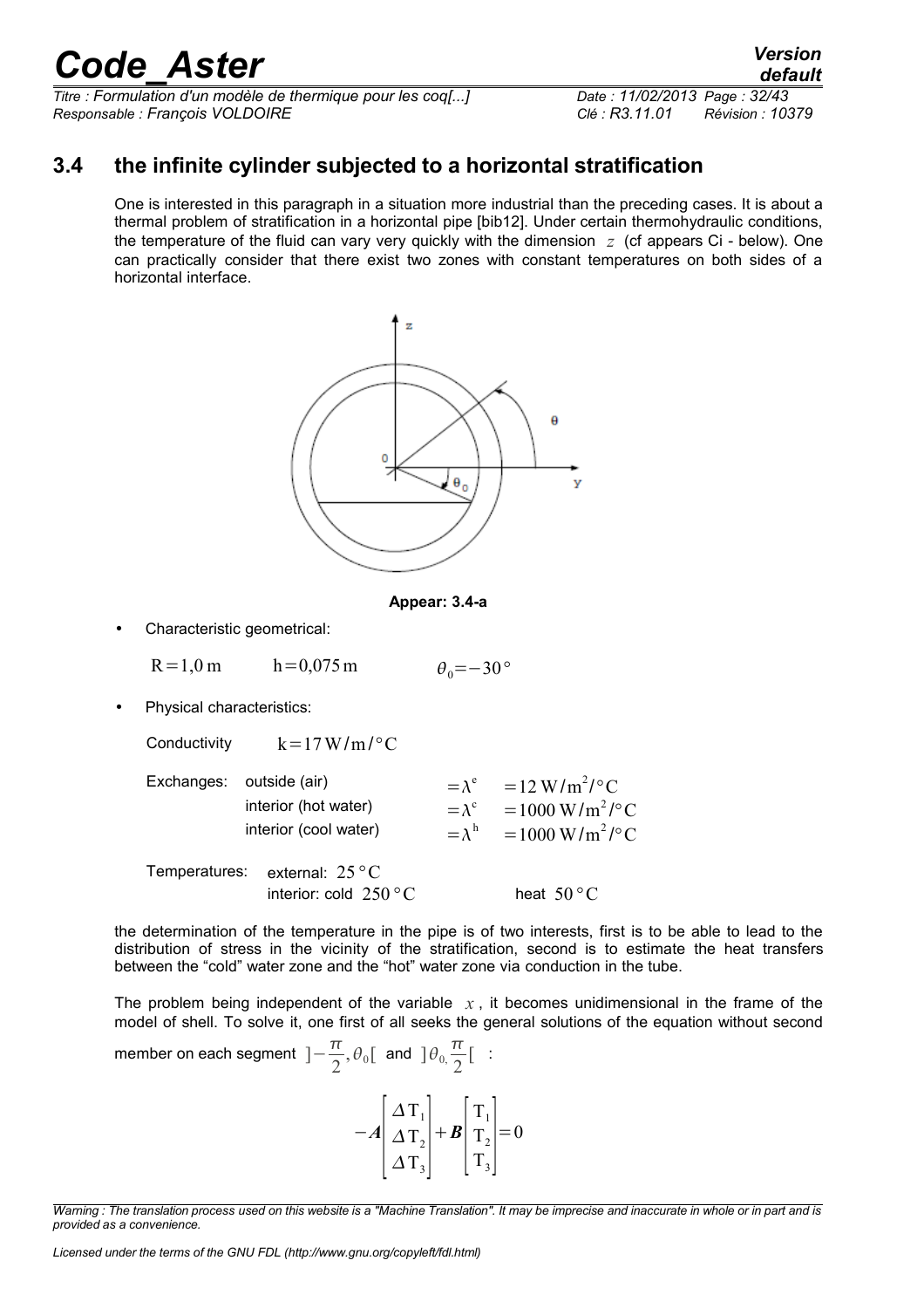| <b>Code Aster</b>                                           | <b>Version</b><br>default         |
|-------------------------------------------------------------|-----------------------------------|
| Titre : Formulation d'un modèle de thermique pour les coq[] | Date: 11/02/2013 Page: 33/43      |
| Responsable : François VOLDOIRE                             | Clé: R3.11.01<br>Révision : 10379 |

Solving for that numerically a cubic equation (characteristic polynomial in s), one writes then the conditions of continuity of the fields  $T_i$  and their tangential derivatives with the interface, by expressing those by the combination of the general solutions and the particular solutions in each field. The linear system to solve (  $12\times12$  ) is brought back to a system of dimension  $6\times6$  by considerations of symmetries, then solved numerically.

One has an semi-analytical solution thus [bib4] (numerical resolution of the linear system and cubic equation) although the situation is complex. The comparison with a computation 2D by finite elements is given on [Figure 3.4-b] and [Figure 3.4-c]: the difference between the two solutions is indistinguishable.



**Appear 3.4-b: Stratified pipework: analytical solution by the model of thermal shell**

*Warning : The translation process used on this website is a "Machine Translation". It may be imprecise and inaccurate in whole or in part and is provided as a convenience.*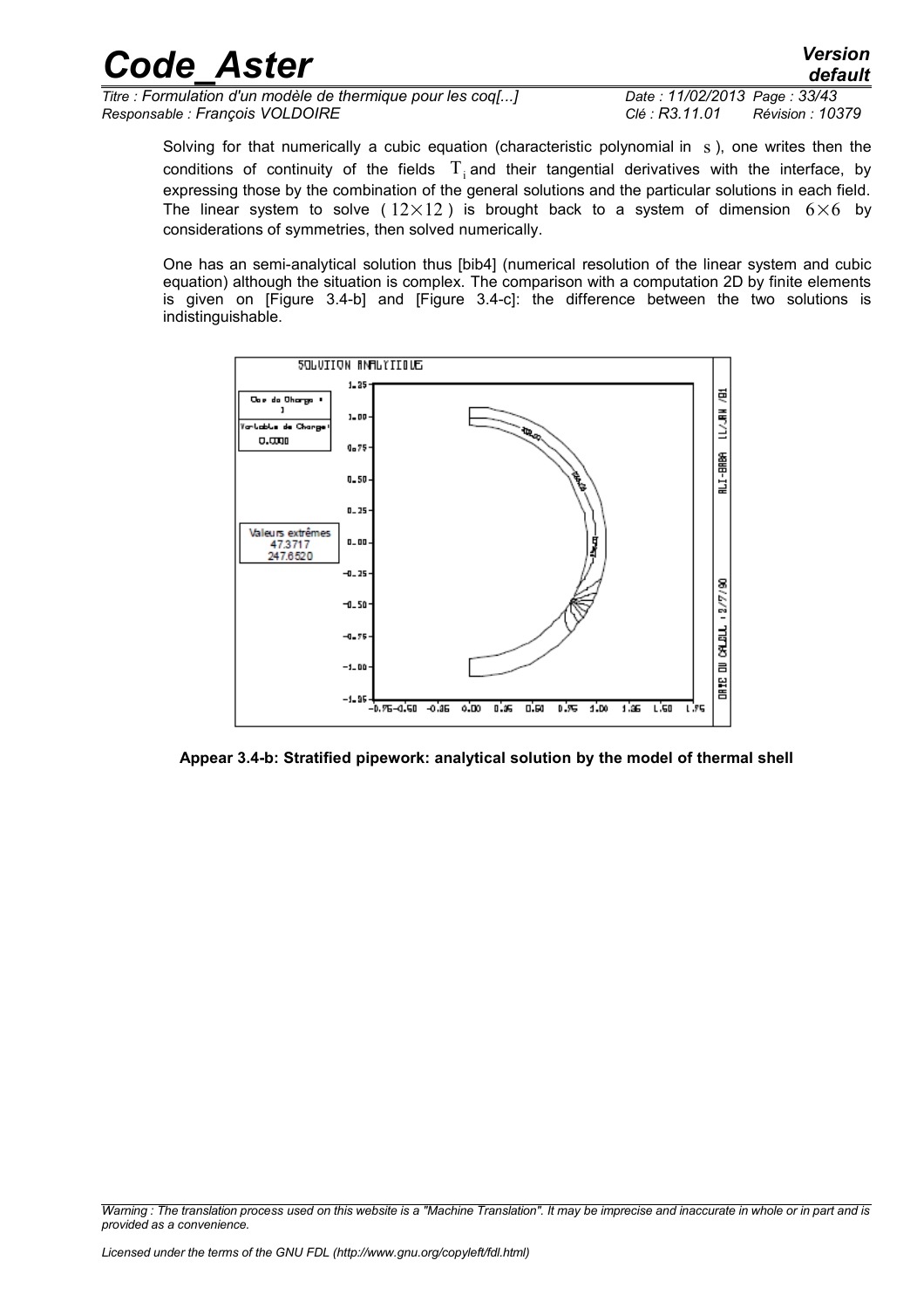*Titre : Formulation d'un modèle de thermique pour les coq[...] Responsable : François VOLDOIRE Clé : R3.11.01 Révision : 10379*



**Appears 3.4-c: Stratified pipework: solution finite elements thermal 2D** *Aster*

*Warning : The translation process used on this website is a "Machine Translation". It may be imprecise and inaccurate in whole or in part and is provided as a convenience.*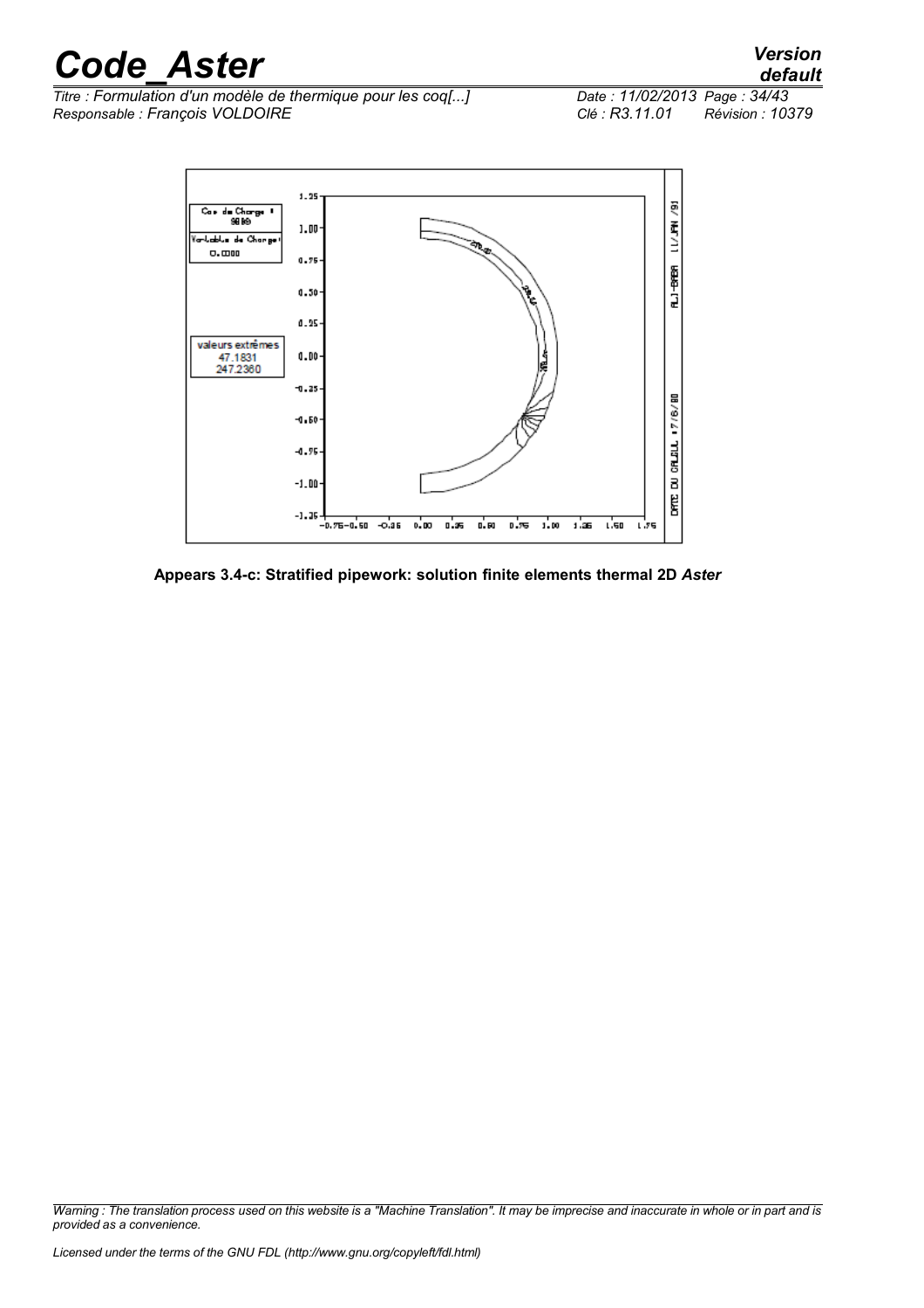*Titre : Formulation d'un modèle de thermique pour les coq[...] Date : 11/02/2013 Page : 35/43 Responsable : François VOLDOIRE Clé : R3.11.01 Révision : 10379*

### **4 Remarks on the numerical discretization**

<span id="page-34-1"></span>In this paragraph one is limited to some observations as for the numerical resolution of the equations of the thermal model of shell: first of all on the use of a method of finite elements and then on numerical blocking appearing when the thickness  $2 h$  is low. This last comes from the intervention from h to powers different in the coefficients from the equations.

### **4.1 Resolution by finite elements**

<span id="page-34-0"></span>The model of thermal of shell describes in [§ 2.3] shows the following characteristics:

- it leads to an operator of a nature 2 acting on the three scalar fields  $T = (T^m, T^s, T^i)$ ;
- these three fields are defined on a surface  $\omega$  field, plunged in  $\mathbb{R}^3$ ;
- the curvature of surface  $\omega$  intervenes, possibly, only in the statement of the coefficients  $A, B, C, D$ .

In the general case of a shell of an unspecified form plunged in  $\mathbb{R}^3$ , one can discretize the geometry of his mean surface  $\omega$  by a mesh in plane triangular elements (this method presents certainly the default not to be able to explicitly take into account the curvature of  $\omega$ ).

The thermal problem (see [§ 2.3.6]) being scalar, at 3 fields, of the second order, one proposes the usual finite elements: plane triangles *P1* (with 3 nodes) or *P2* (with 6 nodes).

Their formulation is the same one, that  $\omega$  plane or is curved: one thus neglects the corrections of metric in the operators of stiffness  $\vec{A}$  and  $\vec{B}$ , (one saw in the cases of validation that had little effect in practice). On the other hand the user, if he knows the statement of the curvature, will may find it beneficial to take of it account in the values of the coefficients  $\,\lambda^\pm\,$  and flux  $\,\varphi^\pm$  , as in the statements [éq 2.3.1-4] and [éq 2.3.1-5].

In the case of composites (just as if one wanted to take account of the curvature), one has to envisage a preprocessing providing the coefficients  $\vec{A}, \vec{B}, \vec{C}, \vec{D}$ , as well as a post - processing allowing to reconstitute the temperature and the flux in any point of the thickness.

There exist situations where the problem does not depend any more but on one variable of space: it is the shells of axisymmetric revolution loading, or the "slices of shells", axis  $\vert\vec{\mathbf{c}}_3\vert$  .

The geometry is then represented by a generator: (see [Figure 4.1-a]). The average curve is then:

case revolution:

$$
H_1 = \left(\frac{1}{R} + \frac{\cos \alpha}{x}\right)
$$

• case "slices", or arc:  $H_1 = \frac{1}{R}$ *R*

where *R* the radius of curvature of meridian indicates line *A B* .

*Warning : The translation process used on this website is a "Machine Translation". It may be imprecise and inaccurate in whole or in part and is provided as a convenience.*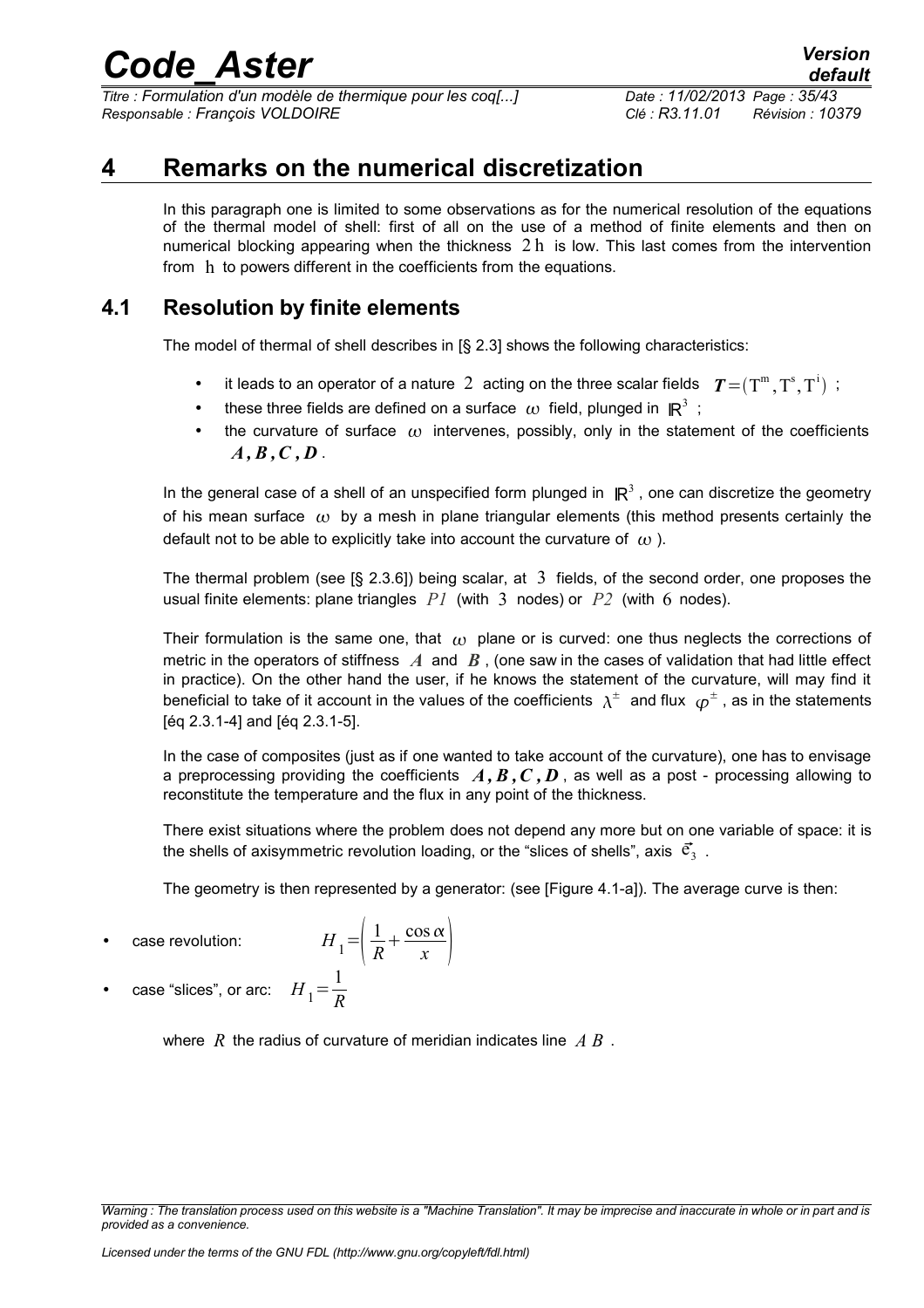*Titre : Formulation d'un modèle de thermique pour les coq[...] Date : 11/02/2013 Page : 36/43 Responsable : François VOLDOIRE Clé : R3.11.01 Révision : 10379*



**Appear 4.1-a.**

For these types of problems, one proposes also a finite element *P2* with 3 nodes, using the same formulation, where one neglects the correction of metric in the thickness, for the coefficients **A** and **B** . One Gauss points uses a formula of squaring to 4.

This element is associated exactly with that proposed in mechanics for chained thermomechanical studies [R3.07.02].

### **4.2 Numerical blocking of a finite element of thermal shell**

<span id="page-35-0"></span>blocking is a phenomenon appearing in the numerical resolution by finite elements of certain problems such as that of the thin shells or the arcs when the element is curved (blocking of membrane), that of the shells or the beams with taking into account of the shears (blocking of shears), or that of plasticity (plastic blocking of incompressibility [bib7]). It was met initially in mechanics of the incompressible fluids and it is in this frame that its theoretical study began [bib6].

This phenomenon of blocking appears by a very great loss of accuracy and important oscillations on certain calculated quantities when a physical parameter of the model becomes "small". The illustration of these nuisances is given in note HI-71/7131, (§4.2). The origin of these problems lies in the difference in order of magnitude which appears between certain components of the bilinear form of "stiffness" when the physical or geometrical parameter tends towards zero (thickness of the shell for the blocking of membrane, opposite of the tangent modulus of compressibility for plastic blocking for example). Here, it is the thickness of the shell which will play the part of small parameter.

Let us take again the equations of the steady thermal problem posed on a plate in variational form; let us note  $2 \varepsilon$  h its thickness ( $\varepsilon$  reality without dimension):

Trouver **T** = (T<sub>1</sub>, T<sub>2</sub>, T<sub>3</sub>) ∈ **W** (=[H<sub>0</sub><sup>1</sup>(ω)]<sup>3</sup>) tel que  
A (**T**, **θ**) + 
$$
\frac{1}{\varepsilon}
$$
 B(**T**, **θ**) = F(**θ**)  $\forall$  **θ** = ( $\theta_1$ ,  $\theta_2$ ,  $\theta_3$ ) ∈ **W** éq 4.2-1

with:

$$
A(T,\theta)=2kh\int_{\omega}[\nabla T]\left[\begin{array}{ccc|c}1 & 0 & 0\\0 & \frac{1}{3} & 0\\0 & 0 & \frac{1}{5}\end{array}\right][\nabla \theta]d\omega
$$

*Warning : The translation process used on this website is a "Machine Translation". It may be imprecise and inaccurate in whole or in part and is provided as a convenience.*

*Licensed under the terms of the GNU FDL (http://www.gnu.org/copyleft/fdl.html)*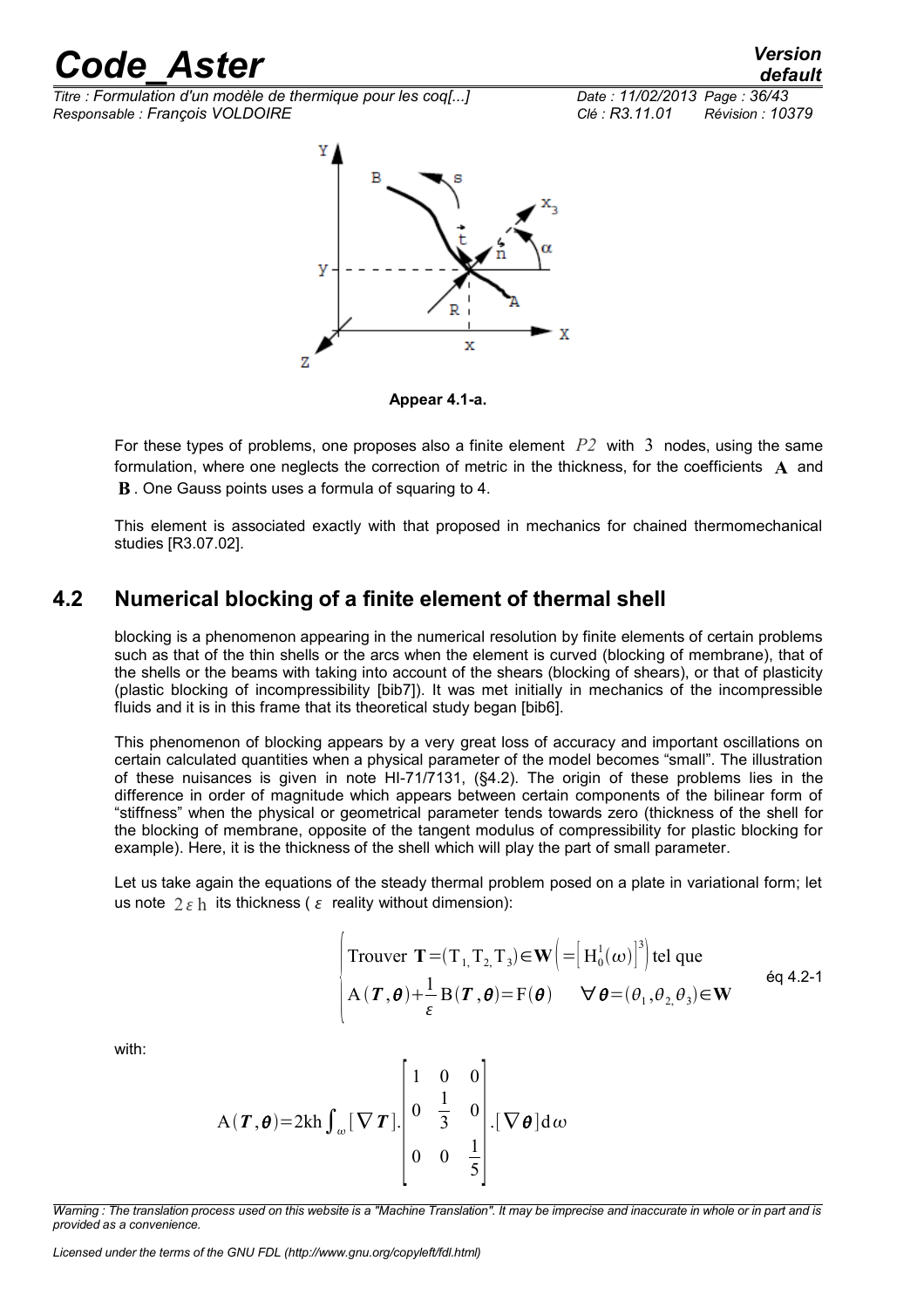*Titre : Formulation d'un modèle de thermique pour les coq[...] Date : 11/02/2013 Page : 37/43 Responsable : François VOLDOIRE Clé : R3.11.01 Révision : 10379*

. Indicating the usual scalar product,

$$
B(\boldsymbol{T}, \boldsymbol{\theta}) = \frac{2K}{h} \int_{\omega} [\boldsymbol{T}] \cdot \begin{bmatrix} 1 & 0 & 0 \\ 0 & 1 & 0 \\ 0 & 0 & 3 \end{bmatrix} . [\boldsymbol{\theta}] d \omega
$$

$$
[\nabla \boldsymbol{\theta}] = (\vec{\nabla} \theta_1, \vec{\nabla} \theta_2, \vec{\nabla} \theta_3) \quad \text{(gradients surfaces)}
$$

an equivalent mixed formulation of this problem is obtained with the variables  $q_2$  and  $q_3$ , heat flux in the thickness (cf [Year 2]): one notes  $\,\displaystyle \theta\!=\!(\textrm{L}^{\textrm{2}}(\omega))^2\,$  .

\n
$$
\begin{cases}\n \text{Trouver}(\boldsymbol{T}, [p]) \in \mathbf{W} \times Q & \text{tels que} \\
 \left[ A(\boldsymbol{T}, \boldsymbol{\theta}) - M(\boldsymbol{\theta}, p) = F(\boldsymbol{\theta}) & \forall \boldsymbol{\theta} \in \mathbf{W} \right. \\
 \left[ -\varepsilon \bar{B}(p, q) - M(\boldsymbol{\theta}, q) = 0 & \forall q \in Q \right. \\
 \end{cases}
$$
\n \quad \text{éq 4.2-2}\n

where:

$$
[q] = (q2, q3)
$$
  
\n
$$
M(\theta, q) = \int_{\omega} (\theta_2 q_2 + \theta_3 q_3) d\omega
$$
  
\n
$$
\bar{B}(p,q) = \frac{h}{v} 2K \int_{\omega} [p] \begin{bmatrix} 1 & 0 \\ 0 & \frac{1}{3} \end{bmatrix} [q] d\omega
$$

On this formulation, numerical blocking appears clearly (at least formally). Indeed, the discretization of  $W{\times}Q$  being carried out, (it is noted  $|{\bf W}_{{\bf d}}{\times}Q_{{\bf d}}$  ), the problem tends formally when  $|_\mathcal{E}|$  tends towards zero towards the following problem:

$$
\begin{cases} A(T_d, \theta) - M(\theta, p_d) & = F(\theta) \forall \theta \in W_d \\ M(T_d, q) & = 0 \quad \forall q \in Q_d \end{cases}
$$

What amounts solving on the core of M :

$$
A(\boldsymbol{T}_d, \boldsymbol{\theta}) = F(\boldsymbol{\theta}) \, \forall \, \boldsymbol{\theta} \in \boldsymbol{W}_d \tag{6q 4.2-3}
$$

blocking appears when the core discretized of M is too small or reduced to zero: the resolution of [éq 4.2-3] is done on a very small space even reduced to zero. Even if the mesh is fine, the solution is then of very poor quality.

The core of M in  $W_d$  being by definition, space:

$$
\text{Ker } \mathbf{M}_{\mathbf{d}} = \left| \boldsymbol{\theta} \in \mathbf{W}_{\mathbf{d}} \right| \mathbf{M}(\boldsymbol{\theta}, \mathbf{q}) = 0 \quad \forall \mathbf{q} \in \mathbf{Q}_{\mathbf{d}} \right|
$$

It is seen that the choice of the discretization of  $Q$  is not innocent and strongly conditions the behavior of the solution when  $\epsilon$  tends towards zero. There exists a condition of convergence relating to spaces  $W_d$  and  $Q_d$  which ensures the good numerical behavior of the solution with  $\epsilon$  small, it is condition known as LBB discrete, version adapted to the discrete case of continuous condition LBB

*Licensed under the terms of the GNU FDL (http://www.gnu.org/copyleft/fdl.html)*

*Warning : The translation process used on this website is a "Machine Translation". It may be imprecise and inaccurate in whole or in part and is provided as a convenience.*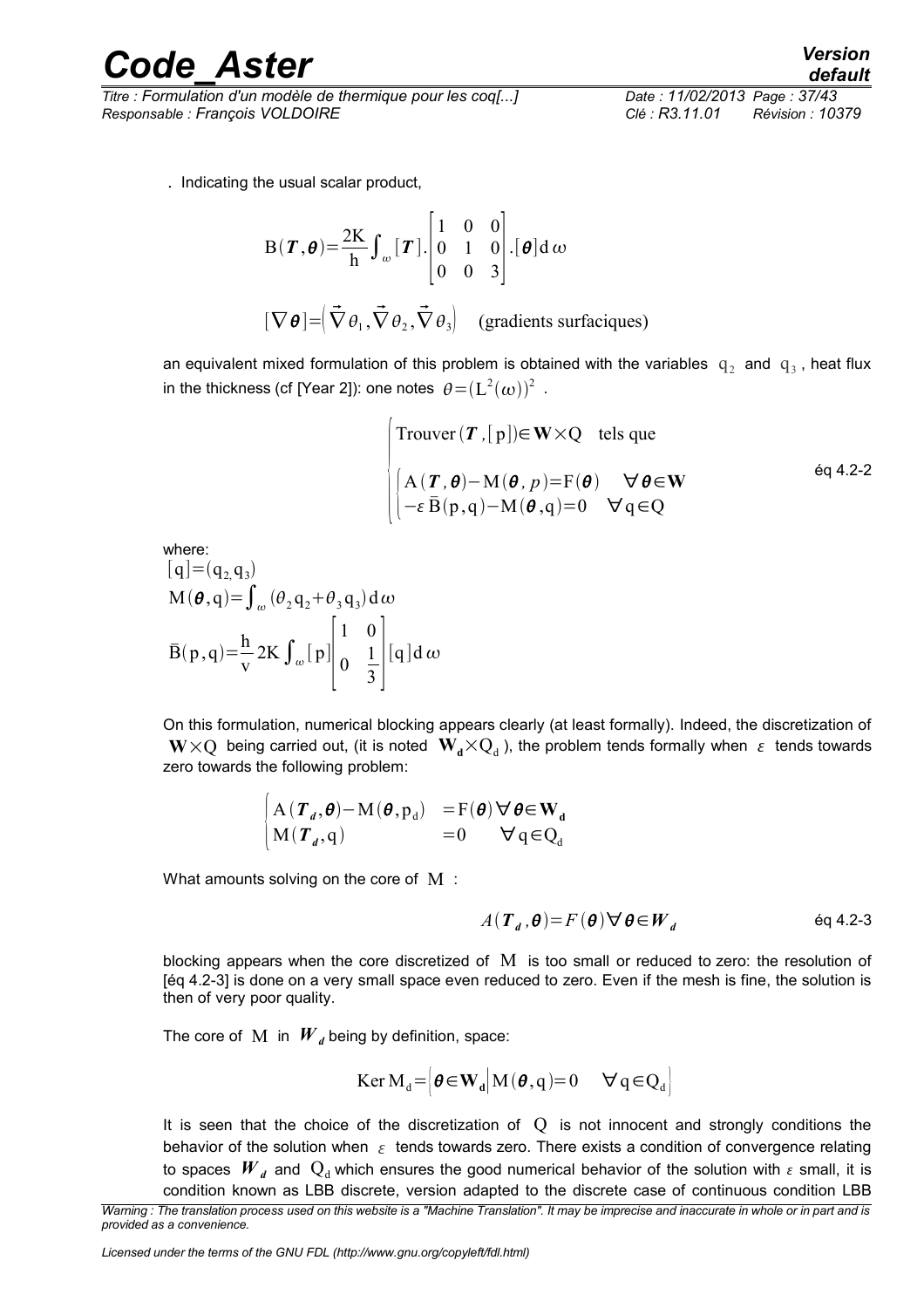*Titre : Formulation d'un modèle de thermique pour les coq[...] Date : 11/02/2013 Page : 38/43 Responsable : François VOLDOIRE Clé : R3.11.01 Révision : 10379*

*default*

(LADYJENSKAIA - BREZZI - BABUCHKA). We return to [feeding-bottle 7] for a case study (plasticity) and a bibliography on this subject.

Parallel to the theoretical studies quickly mentioned above, a practical remedy for blocking, appearing once the discretization into  $\left| W \right|_d$  selected if this choice were unhappy, consists under-integrating the term "blocking" in the construction of the stiffness, i.e. the term B here. Certain choices of underintegration, in the primal formulation [éq 4.2-1] are interpreted like choices of interpolation of  $\left. W_{\,\,d} \right.$  and  $Q_d$  in the mixed formulation and can thus, via the checking (sometimes hard) of discrete condition LBB, being justified on the theoretical level.

Let us consider indeed, a triangular finite element with 3 nodes and interpolation *P1* to solve the problem [éq 4.2-2]. Let us choose then for discretization of *Q* a discontinuous *P0* interpolation, i.e. a representation of  $\lceil q \rceil$  constant per element.

The second equation of [éq 4.2-2] is then a local equation, i.e. to solve on each element separately since *p* is unspecified on each element *E* .

$$
-\frac{\epsilon\,h}{2K}\int_{E}\left(p_{2}\,q_{2}+\frac{1}{3}\,p_{3}\,q_{3}\right)-\int_{E}\,T_{2}\,q_{2}+T_{3}Q_{3}\!=\!0\quad\forall\,(q_{2,}q_{3})
$$

from where the immediate solution if  $|E|$  is the surface of  $E$ .

$$
\begin{cases}\np_2 = -\frac{2K}{\varepsilon h} \frac{1}{|E|} \int_E T_2 \\
p_3 = -\frac{6K}{\varepsilon h} \frac{1}{|E|} \int_E T_3\n\end{cases}
$$

By deferring these results in the form  $M$ , one has on the element  $E$ :

$$
M(\boldsymbol{\theta}, p) = \frac{2K}{\varepsilon h} \left[ \frac{1}{|E|} \int_{E} T_{2} \int_{E} \boldsymbol{\theta}_{2} + \frac{3}{|E|} \int_{E} T_{3} \int_{E} \boldsymbol{\theta}_{3} \right] \text{ for all } \boldsymbol{\theta} \in \boldsymbol{W}_{d}
$$

having thus eliminated  $p$ , one is brought back to a primal formulation on  $T$  only:

$$
M(\boldsymbol{\theta}, p) = \frac{2K}{\varepsilon h} \left[ \frac{1}{|E|} \int_{E} T_{2} \int_{E} \boldsymbol{\theta}_{2} + \frac{3}{|E|} \int_{E} T_{3} \int_{E} \boldsymbol{\theta}_{3} \right]
$$
 pour tout  $\boldsymbol{\theta} \in W_{d}$ 

who corresponds very exactly to the formulation [éq 4.2-1] in which the elementary term:

$$
\mathbf{B}_{\mathrm{E}}(\boldsymbol{\varGamma},\boldsymbol{\theta})\mathbf{=}\frac{2K}{\epsilon\,h}\int_{\mathrm{E}}\left(\mathrm{T}_{2}\boldsymbol{\theta}_{2}\mathbf{+}3\,\mathrm{T}_{3}\boldsymbol{\theta}_{3}\right)
$$

under-is integrated by a diagram into a Gauss point:

$$
\int_{E} f.g = \frac{1}{|E|} \cdot \int_{E} f \cdot \int_{E} g \, .
$$

The examination of discrete condition LBB remains to be made for this discretization in order to conclude with its convergence (cf [bib7]).

*Warning : The translation process used on this website is a "Machine Translation". It may be imprecise and inaccurate in whole or in part and is provided as a convenience.*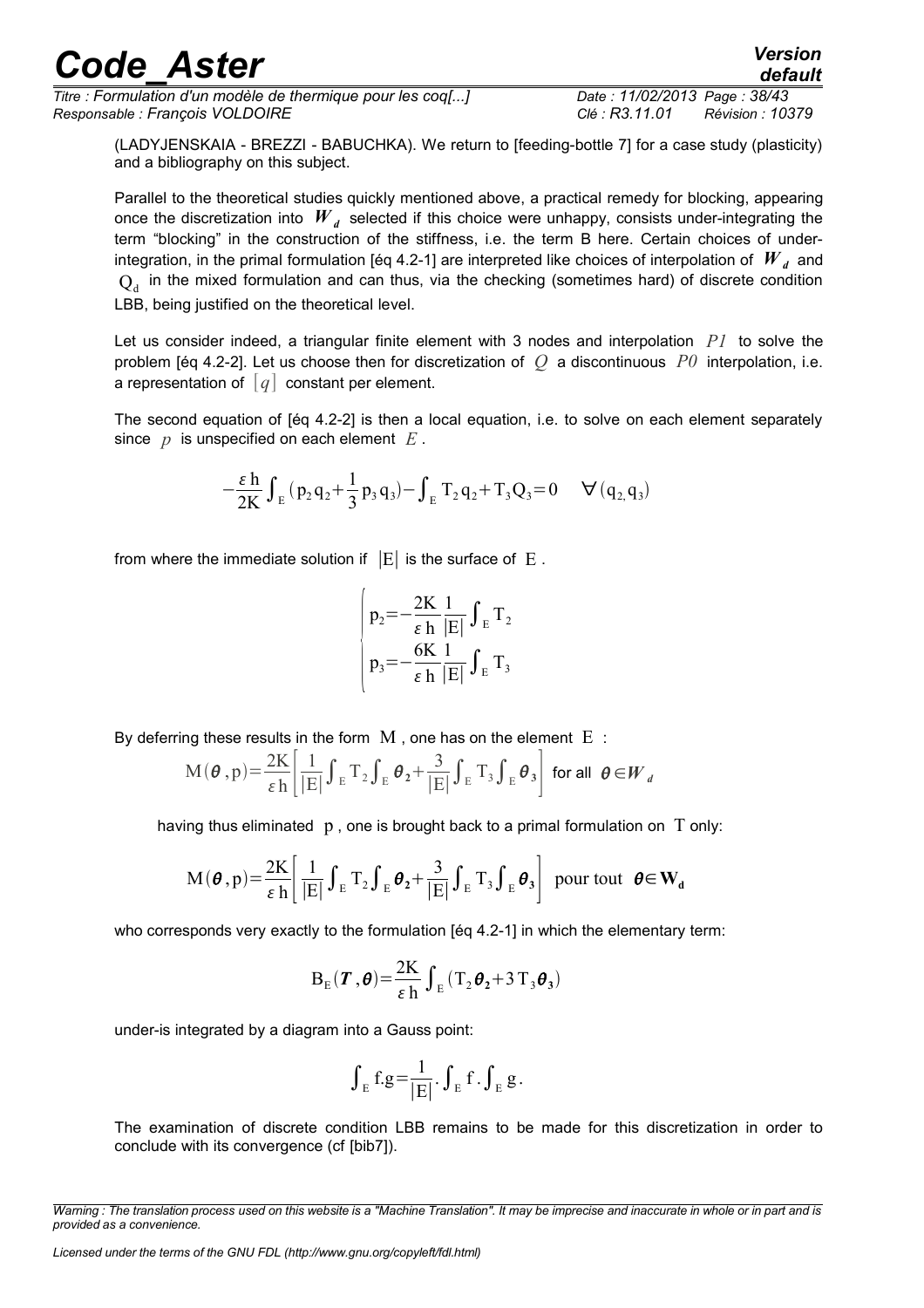*Titre : Formulation d'un modèle de thermique pour les coq[...] Date : 11/02/2013 Page : 39/43 Responsable : François VOLDOIRE Clé : R3.11.01 Révision : 10379*

### **5 Conclusion**

<span id="page-38-0"></span>an asymptotic analysis of the equations of the thermal in a thin structure when the thickness tends towards zero leads to a limiting model characterized by an average temperature, solution of a problem in extreme cases, and a parabolic complementary term in the thickness, defined locally.

One deduced the formulation from it from a model at 3 scalar fields definite on the mean surface of the shell, giving a parabolic representation of the temperature in the thickness. The differential operator obtained is of order  $2$ : the thickness of the shell appears in its coefficients.

This model seems "optimal" for thin structures:

- its limit when the thickness tends towards zero is identical to the asymptotic limiting model;
- possible additional terms would tend towards zero with the thickness.

In a standard version the curvature of the mean surface of the shell does not intervene directly. Test examples show a good adequacy of the temperature obtained with complete three-dimensional solutions.

This model thus appears completely entitled with:

- to be used in a finite elements formulation to compute: the temperature in a thin shell of an unspecified form; the solution obtained being able to be easily injected into a thermomechanical computation of the shell; one thus proposes surface and linear elements for the cases where a variable of space does not intervene;
- to be introduced directly (or by coupling) into a method of resolution of the equations governing the thermohydraulic state of a pipework for example, in order to take account of the thermal restitution of the wall on the fluid;
- to be used as model integrated in the resolution of problems of identification (inverse problems) from experimental measurements (for example for stratified conduits);
- to seek analytical solutions in cases with simple geometry.

The model described here can also be used in the problems of thermal evolution, provided that the thermal loadings do not vary too quickly.

Lastly, it remains to study the numerical methods to use to avoid the blocking which could appear in a computation by finite elements, when the thickness becomes low.

*Warning : The translation process used on this website is a "Machine Translation". It may be imprecise and inaccurate in whole or in part and is provided as a convenience.*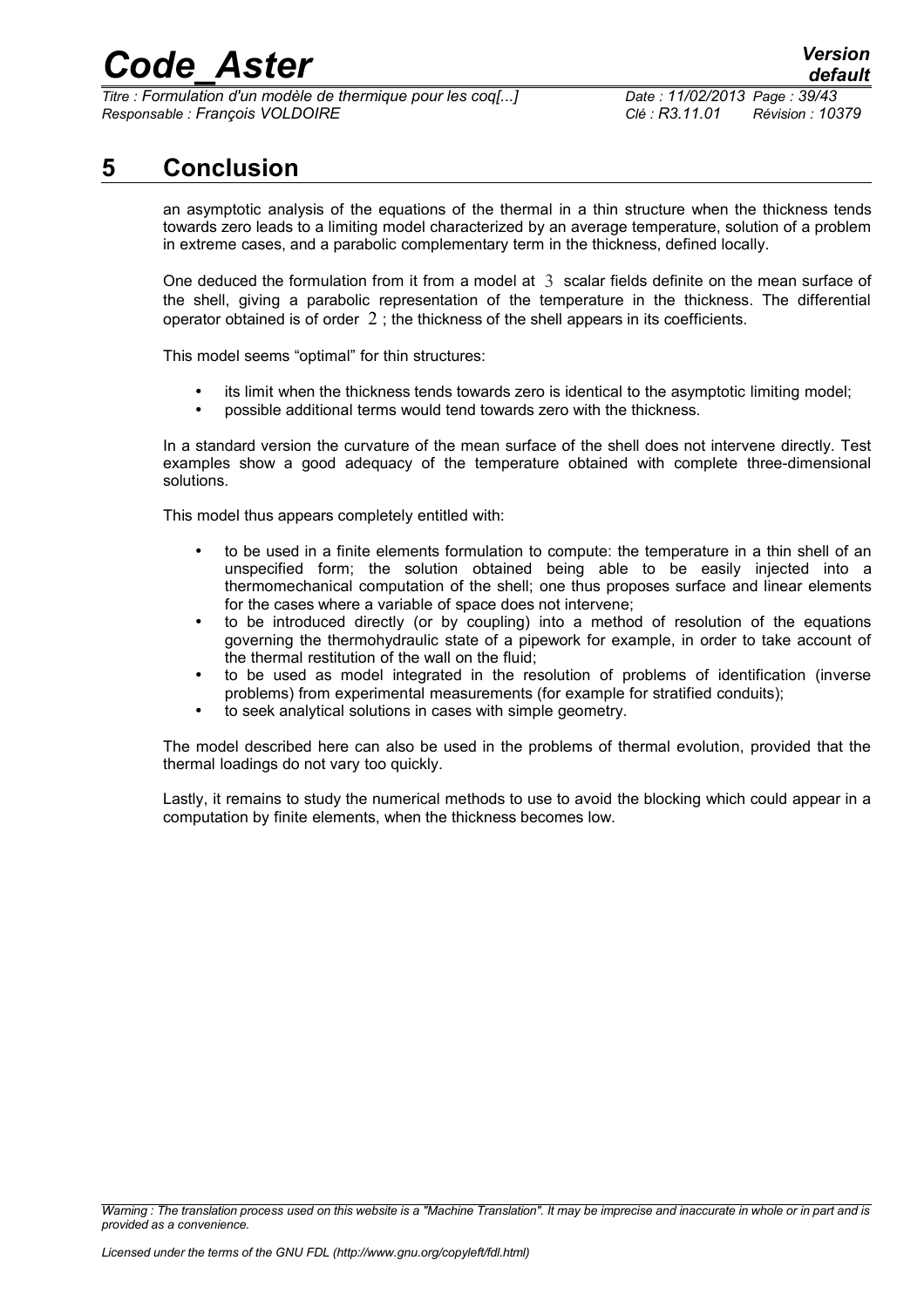*Titre : Formulation d'un modèle de thermique pour les coq[...] Date : 11/02/2013 Page : 40/43 Responsable : François VOLDOIRE Clé : R3.11.01 Révision : 10379*

### <span id="page-39-1"></span>**6 References**

- 1) ANDRIEUX S., MARIGO. J.J. : Application of the asymptotic methods to the problem of thermal conduction in the thin plates. Note EDF-DER-MMN: HI-71/5963, 1987.
- 2) BLANCHARD J.L, CARNOY E.: Finite element of thermal shell for the thermomechanical analysis of thin shells. In "C.F.A.O and Structural analyzes". FRANKFURT
- 3) G.: Asymptotic transient thermoelastic behavior in thermo-mechanical couplings in solids. IUTAM. Bui and Guyen Eds. Elsevier 1987. FAZOUANNE
- 4) A.: Study of an opposite thermal problem. Ratio of internship scientific, ENPC. 1990. GREEN
- 5) A.E., NAGHDI TOKEN ENTRY: One thermal effects in the theory of shells. Proc. Roy. London plowshare. A365, A367. 1979. HUGHES
- 6) T.J.R., MALKUS D.S.: "Mixed Finite Element Methods Reduced and selective integration techniques. Meth computer. Appl. Mech. Eng. 15-1, pp. 63-81, 1978. MIALON P.
- 7) , THOMAS B.: Incompressibility in plasticity: under-integration and other digital techniques. Note EDF-DER-MMN: HI-72/6404, of January 19th, 1990. See also: Bull DER Series C, n°3, 1991. RUBIN M.B
- 8) . : Heat conduction in punts and shells with emphasis one has conical Shell, in Int. J. of Solids and Structures, vol. 22, N° 5, pp. 527-551. 1986. SURANA K.
- 9) , ABUSALEH G.: Curved Shell elements for heat conduction with P-approximation in the Shell thickness direction. Computers and Structures, vol. 34, N° 6,1990. SURANA K.
- 10) S., ORTH N.J. : Axisymmetric Shell elements for heat conduction with p approximation in the thickness direction, Computers and Structures, vol. 33, N° 3, pp. 689-705. 1989. SURANA K.
- 11) , PHILIPS R.: Three dimensional curved Shell finite elements for heat conduction. Computers and Structures, vol. 25, N° 5. 1987. SABATON MR.
- 12) , BIMONT G., PURPLE P.L., VOLDOIRE F., MASSON J.C., GRATTIER J.: Stratifications in the pipework of the pressurized water reactors. Note EDF-DER: HP/109/88/01. February 1988. Description

### **7 of the versions of the document Version Aster**

<span id="page-39-0"></span>

| <b>Author</b> | Organization        | of the modifications 2.6 F. VOLDOIRE                                              |
|---------------|---------------------|-----------------------------------------------------------------------------------|
| (S)           | (S) Description     |                                                                                   |
|               |                     | S. ANDRIEUX   11.3 F. VOLDOIRE                                                    |
|               | (EDF/IMA/MMN)       |                                                                                   |
|               | <i>initial Text</i> |                                                                                   |
|               |                     | (EDF/AMA) of striking (file rex 20336) and addition of the figures of the initial |
|               | Corrections         | version. Infinite plate                                                           |
|               |                     |                                                                                   |

*Warning : The translation process used on this website is a "Machine Translation". It may be imprecise and inaccurate in whole or in part and is provided as a convenience.*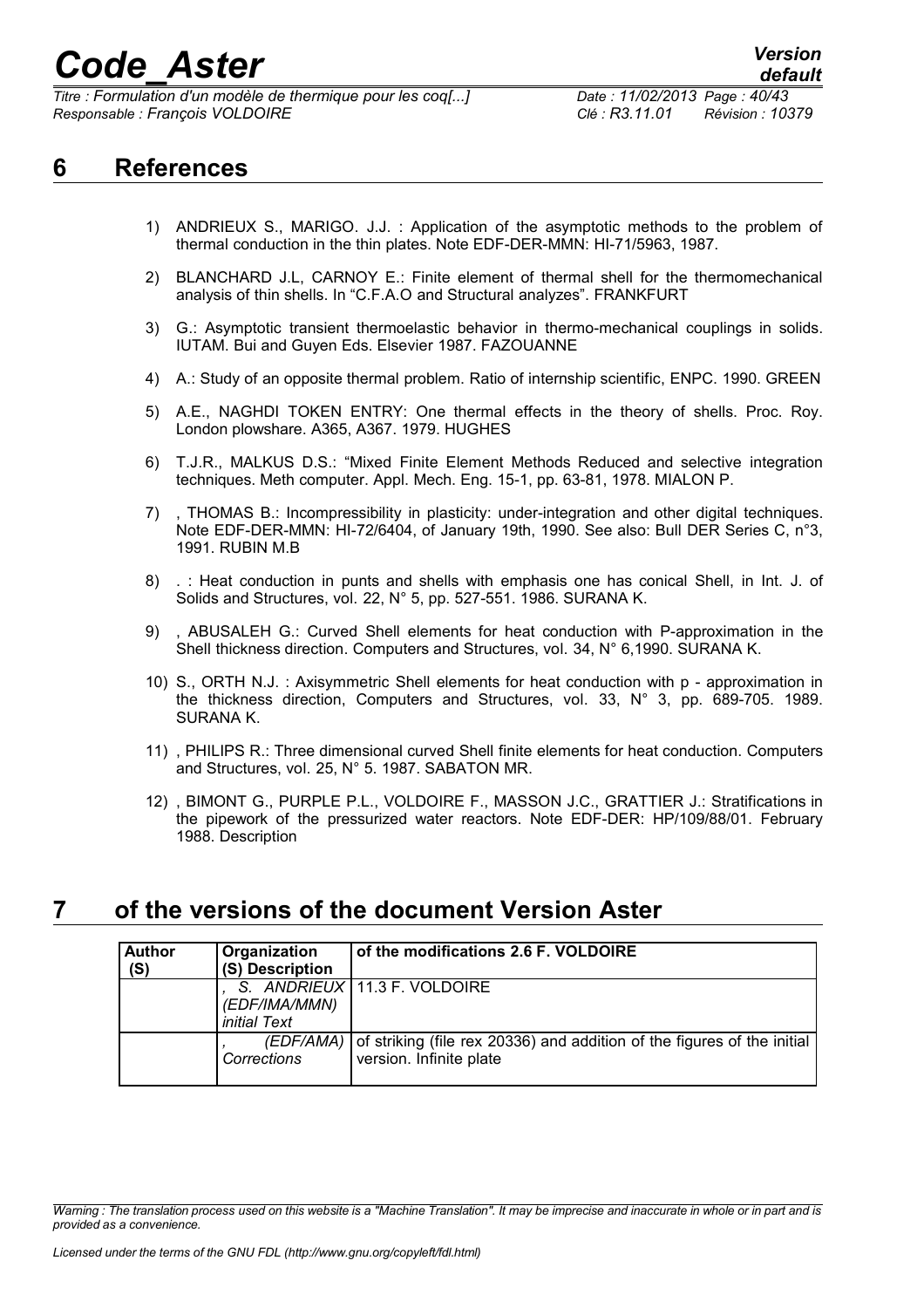*Titre : Formulation d'un modèle de thermique pour les coq[...] Date : 11/02/2013 Page : 41/43 Responsable : François VOLDOIRE Clé : R3.11.01 Révision : 10379*

### **Annexe 1 under a symmetric flux couple In,**

<span id="page-40-0"></span>the boundary conditions  $x_3 = +h$  are: In, one

$$
-K \partial_3 T = \lambda T + \varphi \text{ si } x_2 < 0
$$
  
=  $\lambda T - \varphi \text{ si } x_2 > 0$ 

a:  $x_3$ = −h the conditions

$$
-K \partial_3 T = -\lambda T + \varphi \text{ si } x_2 < 0
$$
  
= -\lambda T - \varphi \text{ si } x\_2 > 0



of symmetry and antisymetry force the solution to check: and thus:

$$
-T(x_{1,-}x_{2,}x_{3})=T(x_{1,}x_{2,}x_{3})=T(x_{1,}x_{2,-}x_{3})
$$

. T  $(x_1, 0, x_3) = 0$  The equations  $\partial_3 T(x_1, x_2, 0) = 0$ 

[éq 2.3.2-2] are written in our case: is thus

$$
\begin{vmatrix}\n-\mathbf{kh} \cdot \mathbf{T}_1 + \lambda \mathbf{T}_1 + \lambda \mathbf{T}_3 & = \phi & \text{pour } x_2 < 0 \text{ ou } -\phi \text{ pour } x_2 > 0 \\
-\mathbf{k} h / 3 \cdot \mathbf{T}_2 + \left(\frac{\mathbf{K}}{\mathbf{h}} + \lambda\right) \mathbf{T}_2 & = 0 \\
-\mathbf{k} h / 5 \cdot \mathbf{T}_3 + \lambda \mathbf{T}_1 + \left(\frac{3\mathbf{K}}{\mathbf{h}} + \lambda\right) \mathbf{T}_3 & = \phi & \text{pour } x_2 < 0 \text{ ou } -\phi \text{ pour } x_2 > 0\n\end{vmatrix}
$$

 $T_{2}$  identically null (what is coherent with the conditions of symmetry). The preceding system admits like particular solution: The characteristic polynomial

$$
\begin{cases}\nT_1^p(x_1, x_2) = \frac{j}{\lambda} & \text{si } x_2 < 0 \text{ et } -\frac{j}{\lambda} \text{ si } x_2 > 0 \\
T_3^p(x_1, x_2) = 0 & \text{sur } R^2\n\end{cases}
$$

in S of the homogeneous system is: , of which

*Warning : The translation process used on this website is a "Machine Translation". It may be imprecise and inaccurate in whole or in part and is provided as a convenience.*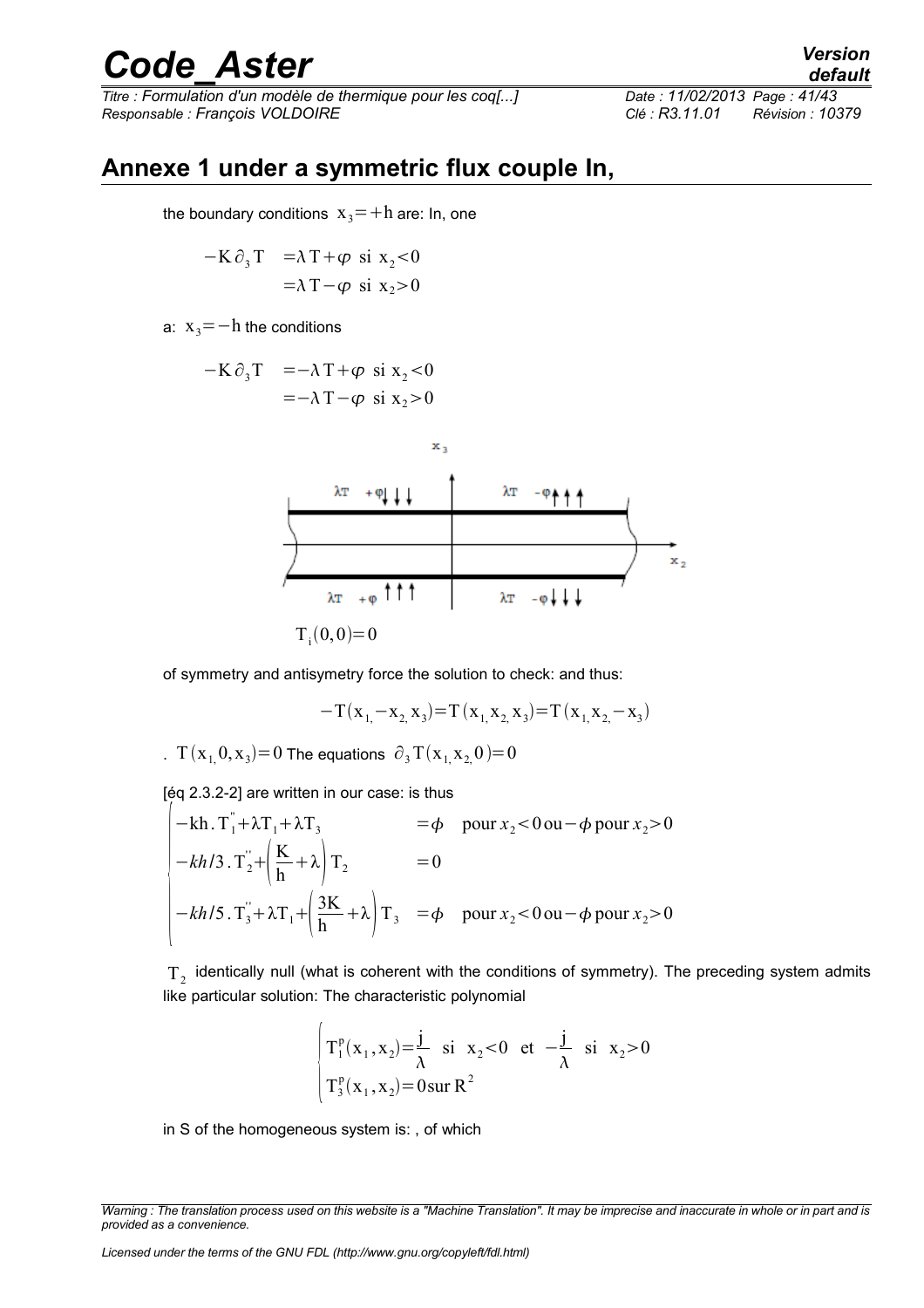*Titre : Formulation d'un modèle de thermique pour les coq[...] Date : 11/02/2013 Page : 42/43 Responsable : François VOLDOIRE Clé : R3.11.01 Révision : 10379*

$$
\frac{k^2h^2}{5}s^4 - k\left(\frac{6h\lambda}{5} + 3K\right)s^2 + \frac{3\lambda K}{h} = 0
$$
 the 4 roots are: <sup>S<sub>i</sub></sup> The solutions  

$$
s_i = \pm \frac{1}{h} \cdot \sqrt{\frac{3}{k}} \cdot \sqrt{\left(\lambda h + \frac{5}{2}K\right)} \pm \sqrt{\lambda^2 h^2 + \frac{25K^2}{4} + \frac{10K\lambda h}{3}} , \quad s_1 > s_2 > 0 > s_3 > s_4
$$

and, finished  $T_1(x_1, x_2)$   $T_3(x_1, x_2)$  in, are thus expressed  $|x_2| = \infty$  : The conditions

$$
T_1(x_1, x_2) = \frac{\varphi}{\lambda} + \alpha e^{s_1 x_2} + \beta e^{s_2 x_2}
$$
 pour  $x_2 > 0$   
\n
$$
= -\frac{\varphi}{\lambda} - \alpha e^{-s_1 x_2} - \beta e^{-s_2 x_2}
$$
 pour  $x_2 > 0$   
\n
$$
T_3(x_1, x_2) = \gamma e^{s_1 x_2} + \delta e^{s_2 x_2}
$$
 pour  $x_2 > 0$   
\n
$$
= -\gamma e^{-s_1 x_2} - \delta e^{-s_2 x_2}
$$
 pour  $x_2 > 0$ 

of connection are naturally expressed  $x_2=0$  by it by the conditions of antisymetry of, already T used above. The four constants are determined  $\alpha$ ,  $\beta$ ,  $\gamma$ ,  $\delta$  by: From where:

$$
\begin{cases}\n\alpha + \beta = -\varphi/\lambda \\
y + \delta = 0\n\end{cases}
$$
nullité de T en x<sub>2</sub> = 0  
\n
$$
\alpha(\lambda - \lambda \ln s_1^2) + y \lambda = 0
$$
  
\n
$$
\beta(\lambda - \lambda \ln s_2^2) + \delta \lambda = 0
$$
  
\n
$$
\beta = 0
$$

The solutions

$$
\alpha = -\frac{\varphi}{\lambda} \cdot \frac{(\lambda/kh - s_2^2)}{s_1^2 - s_2^2}
$$

$$
\beta = \frac{\varphi}{\lambda} \cdot \frac{(\lambda/kh - s_1^2)}{s_1^2 - s_2^2}
$$

$$
\gamma = \frac{\varphi \cdot kh}{\lambda^2} \cdot \frac{(\lambda/kh - s_2^2) \cdot (\lambda/kh - s_1^2)}{s_1^2 - s_2^2}
$$

$$
\delta = \frac{\varphi \cdot kh}{\lambda^2} \cdot \frac{(\lambda/kh - s_2^2) \cdot (\lambda/kh - s_1^2)}{s_1^2 - s_2^2}
$$

and are thus written  $\mathrm{T}_1^+ \mathrm{T}_3^-$  : Mixed

$$
\begin{pmatrix}\nT_1(x_1, x_2) = -\frac{\varphi}{\lambda} \cdot \left(1 - \frac{\lambda/\kappa h - s_2^2}{s_1^2 - s_2^2} e^{-s_1 |x_2|} + \frac{\lambda/\kappa h - s_1^2}{s_1^2 - s_2^2} e^{-s_2 |x_2|}\right) sgn(x_2) \\
T_3(x_1, x_2) = -\frac{\varphi \cdot k h}{\lambda^2} \cdot \frac{(\lambda/\kappa h - s_2^2) \cdot (\lambda/kh - s_1^2)}{s_1^2 - s_2^2} \cdot (e^{-s_1 |x_2|} - e^{-s_2 |x_2|}) sgn(x_2)\n\end{pmatrix}
$$

*Licensed under the terms of the GNU FDL (http://www.gnu.org/copyleft/fdl.html)*

*default*

*Warning : The translation process used on this website is a "Machine Translation". It may be imprecise and inaccurate in whole or in part and is provided as a convenience.*